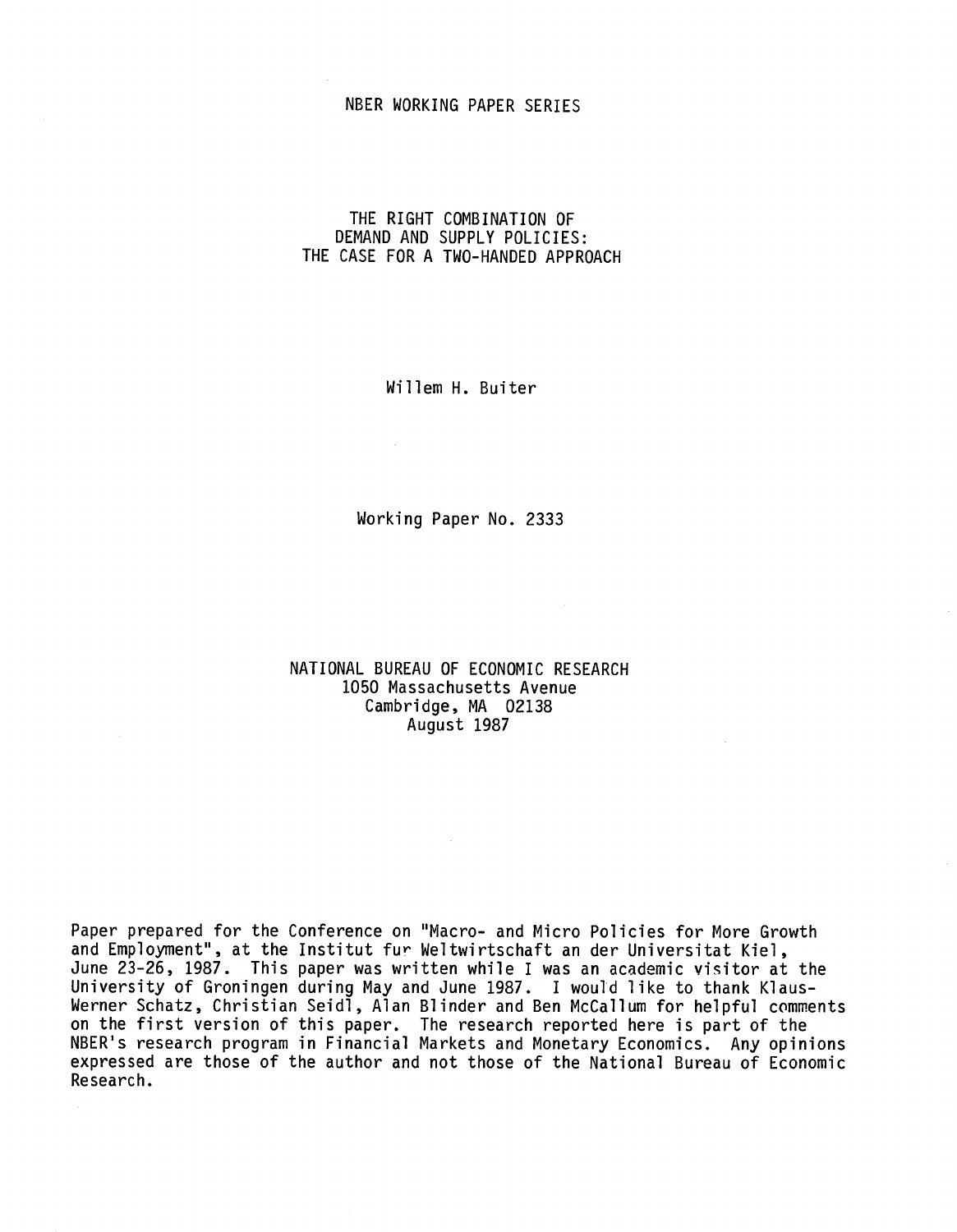# NBER Working Paper #2333 August 1987

# The Right Combination of Demand and Supply Policies: The Case for a Two-Handed Approach

# ABSTRACT

The paper considers the analytical underpinnings of the scope for and limits of demand and supply management. After restating a general policy effectiveness result for New—Classical macroeconomic models, several non-Wairasan equilibrium models are considered. These use the efficiency wage hypothesis to generate equilibrium unemployment in the labor market and imperfect competition in the goods market to generate scope for demand management. Hysteresis models of the natural rate are also reviewed briefly. Tentative implications are drawn for the contributions of demand and supply management to the resolution of the European unemployment problem.

> Willem H. Buiter Department of Economics Yale University 37 Hillhouse Avenue New Haven, CT 06520 (203) 432—3547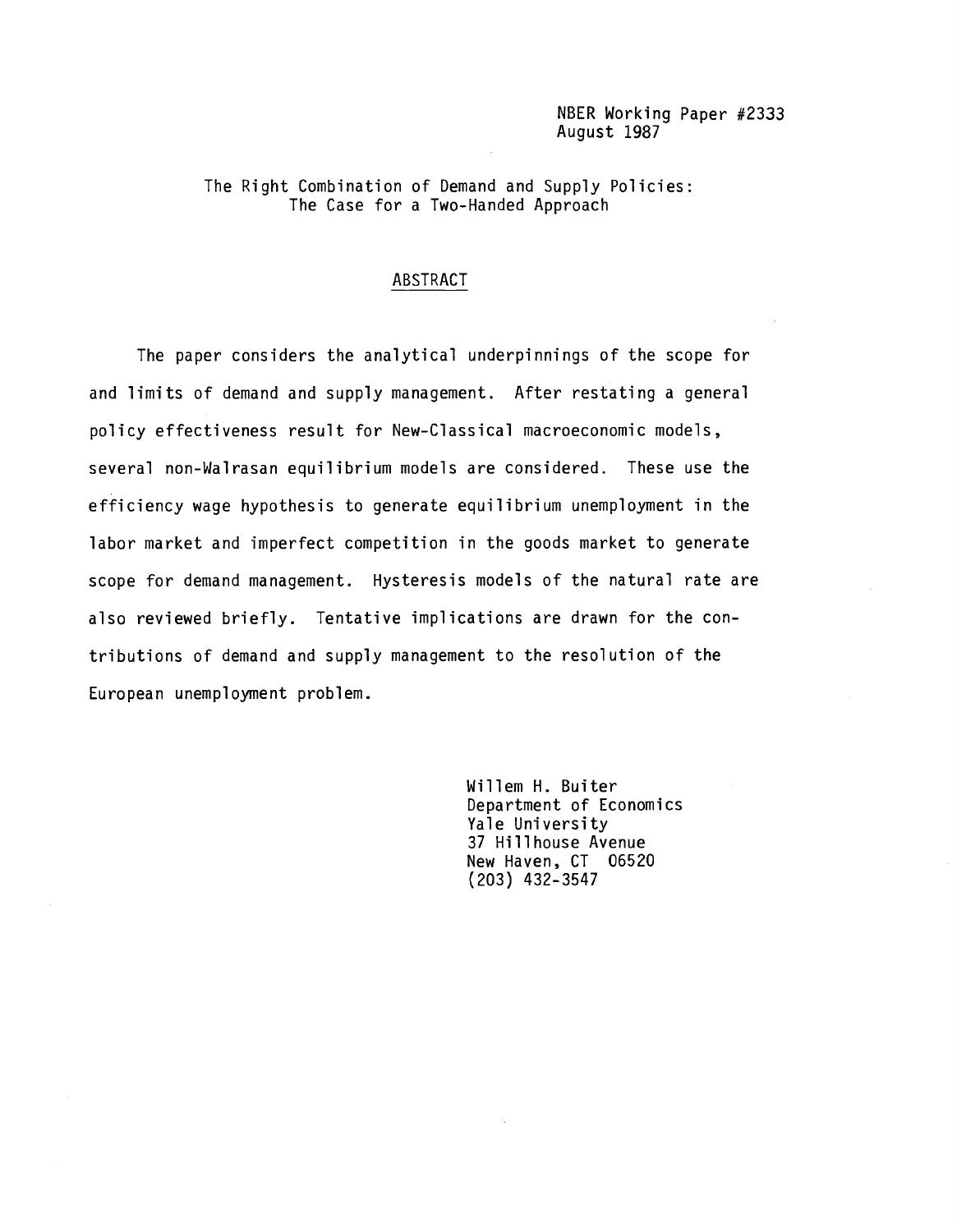#### 1. Introduction

The title of this paper was chosen for me, not by me. Its ring of openmindedness, evenhandedness and balance all but compells an author to parade as a man of the extreme centre, a fanatical moderate in analysis and policy prescription. I identify with such a characterization only reluctantly.

My uneasiness with the title of this paper is, however, due to something more fundamental than an innate inability to try and please both sides of an argument. The usefulness of the very concepts of "demand-side" and "supply-side" should be questioned for a number of reasons.

First, even where in individual markets demand and supply can be distinguished conceptually (i.e. in traditional competitive analysis), the uses of these concepts are at times confused and confusing. The demand for labor is part of the aggregate supply side. The supply of credit is part of aggregate demand. However, in working capital models of production (or in any model involving input-output lags) interest rates and/or the availability of credit affect aggregate supply (see e.g. Blinder [1987]). In any model with endogenous capital formation, financial market conditions affect aggregate supply in the long run.

Second, every non-trivial policy action (monetary, fiscal, financial, regulatory, incomes-policy etc.) influences both aggregate demand and aggregate supply (whenever these concepts are well-defined). We therefore cannot speak of demand policies and supply policies but only of the demand effects and the supply effects of given policies, which will always have both kinds of effects.

Third, and most fundamently, modern theoretical developments which are only just entering the stage of being the subject of' systematic econometric testing, suggest that demand and supply may not even conceptually be separated. The best-known of these developments are those concerning the efficiency wage and those related to hysteresis or path-dependence.

While I believe it to be important and even essential for progress in our understanding of how mature industrial economies work and how to improve their performance, to escape from the clutches of an intellectually moribund conventional competitive analysis,<sup>1</sup> I cannot offer an integrated, coherent alternative "Weltanschauung". I shall however list a few of' the many

-2-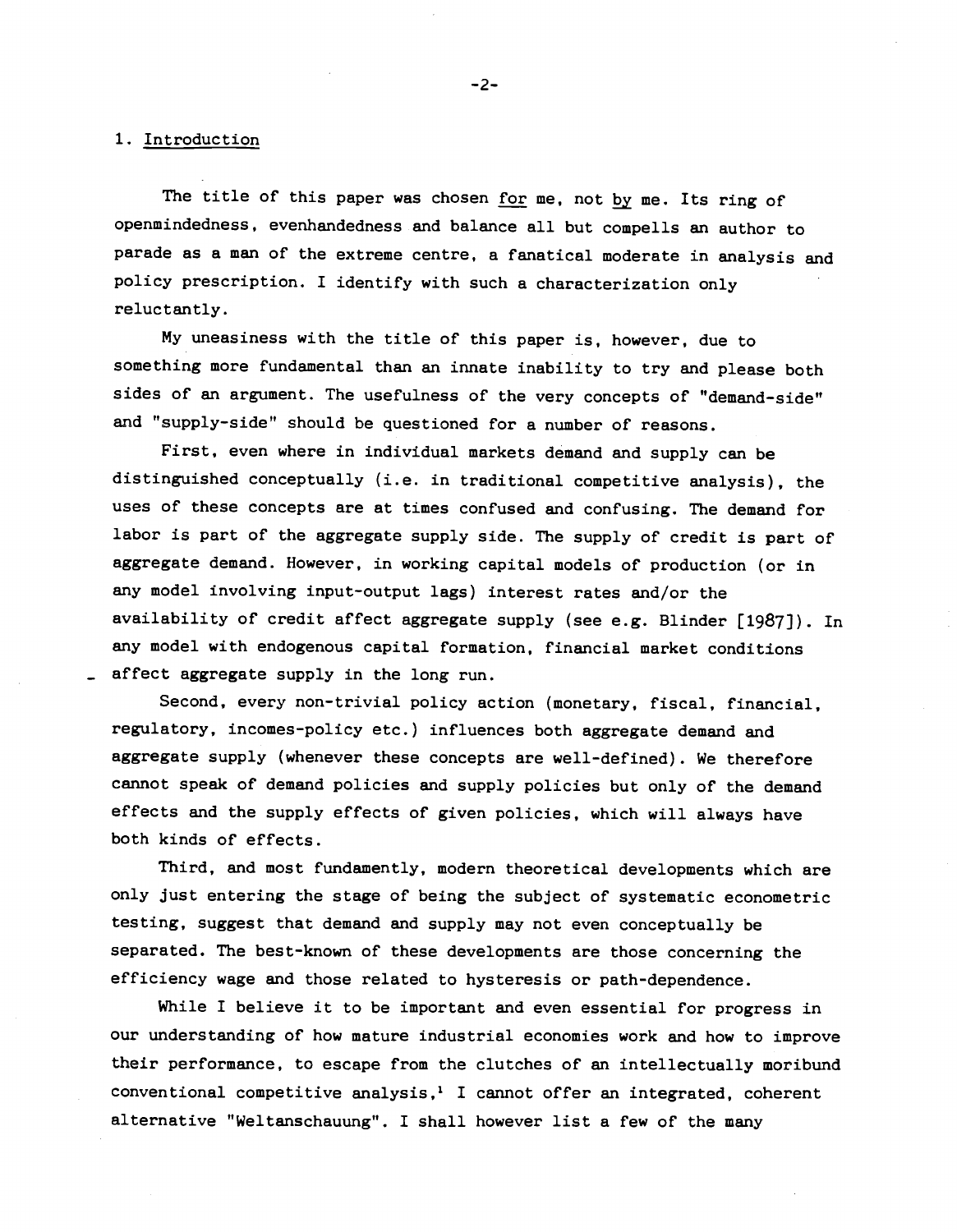promising developments that may become the bricks and mortar of the economics of the 21st century. Enough has been achieved already to suggest the need for major changes in our view of how modern mixed economies work and in our appreciation of the scope for and limits to what policy can achieve.

If the demand—side vs. supply—side dichotomy is no longer very useful, the distinction between stabilization policy and structural or allocative policy may still have some limited taxonomic usefulness. Stabilization policy aims to influence (and, one hopes, to minimize) deviations of the actual equilibrium (in general a non—Wairasian and possibly quantity—constrained, rationing equilibrium), which will in general not be (constrained) Pareto—efficient, from the (or a) (constrained) Pareto—efficient equilibrium. In the context of the aggregate labor market, stabilization policy aims at deviations of actual employment from full employment or from a (presumed stabilization policy—invariant) "natural" level of employment. As regards aggregate output, stabilization policy is concerned with the gap between actual output and its full employment capacity value or some other appropriate notion of the "natural" level of output. Sometimes stabilization policy is defined more broadly to include the stability of the internal and external values of the currency and the achievement of "sustainable" financial deficits and surpluses for the public and private sectors (and by implication for the external sector).

Structural or allocative policy aims to influence the nature of (constrained) Pareto—efficient equilibria in labor, product and financial markets. In the labor market, such policies aim to influence the (presumed stabilization policy—invariant) natural rate of unemployment. In the aggregate product market it seeks to modify the capacity or full—employment level of output.

The dichotomy is not neat but can be helpful in focussing policy debate. It is again true, however, that any non—trivial monetary, financial, fiscal, regulatory, etc. policy action will almost always have both allocative and stabilization consequences (see Buiter [1984]).

The plan of the paper is as follows. In section 2, I review the role of stabilization policy in New Classical Macroeconomic models. I reproduce a result of Marini [1985] that in all New Classical models which have a) signal extraction and b) a non—predetermined intertemporal speculation term

—3—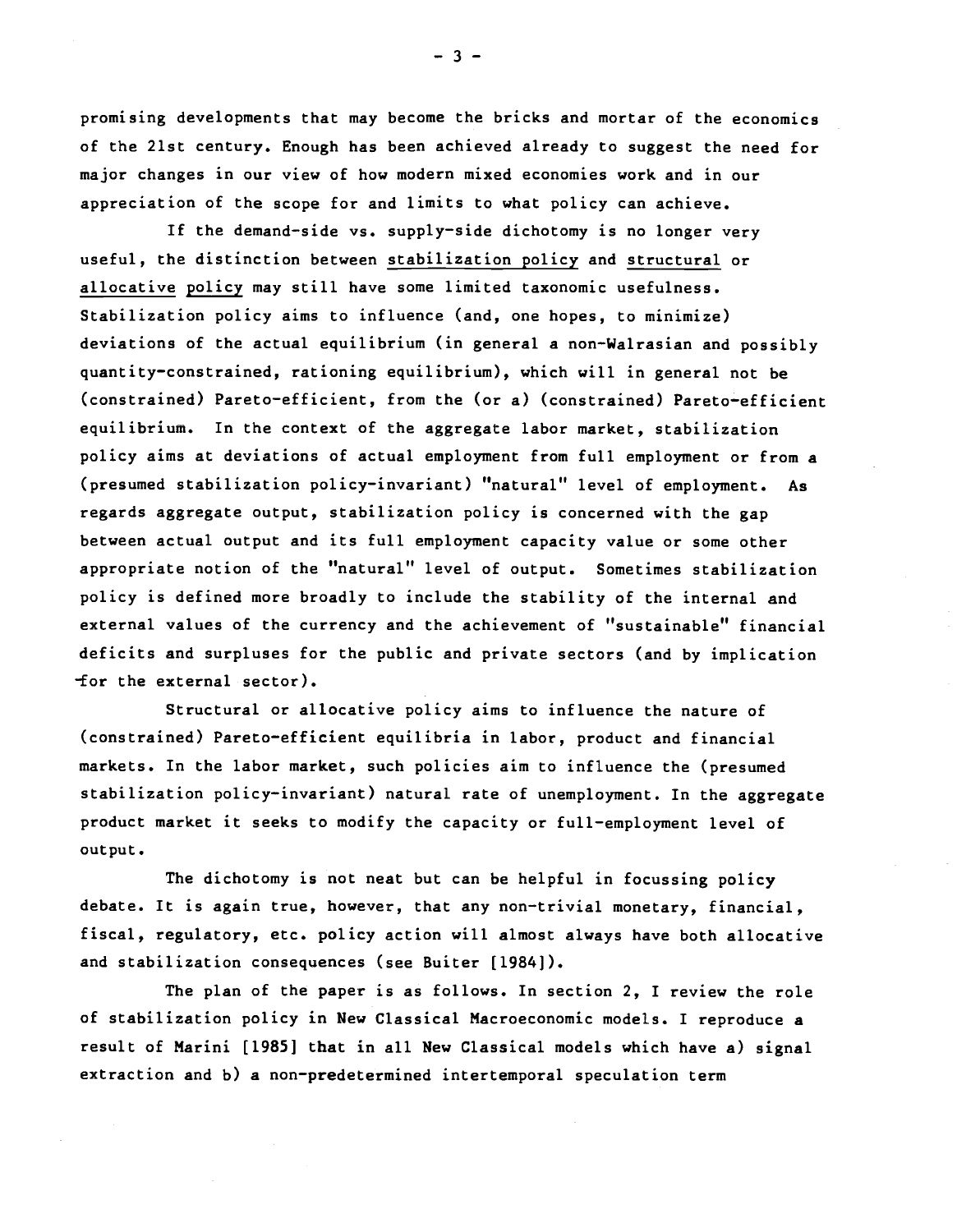(somewhere in the model), monetary policy (and by direct extension fiscal policy) is very effective as a stabilization instrument in the sense that it can eliminate entirely the gap between actual and "full information" output or employment even when the policy authority is no better (or even less) informed than the private sector.

In section 3 the efficiency wage hypothesis and the hysteresis or pathdependence hypothesis are shown to blur or eliminate entirely the distinction between demand-side and supply-side. The far-reaching implications for policy are sketched briefly. Section  $4$  sums up and touches briefly on some other important policy issues that could not be addressed in the body of the paper for reasons of space. It also contains some forthright policy recommendations aimed at challenging prevalent Euro-pessimist complacency.

# 2. The role of stabilization policy in New Classical Macroeconomic models

New Classical macroeconomic models are sequential competitive equilibrium models where market participants have symmetric information and (Muth)-rational expectations. This discussion relates only to the monetary variant of the New Classical School, associated with the names of Lucas, Sargent and Wallace and Barro. It ignores the real business cycle models developed by Kydland and Prescott [1982], Long and Plosser [1983] and others.

Since markets clear continuously, with equilibrium prices determined by the equality of competitive supply and demand, stabilization policy in New Classical models has a much more restricted meaning than in Keynesian or Neo-Keynesian models.

Because of incomplete (albeit symmetric) information, markets may clear at the "wrong" prices and quantities: actual prices and quantities may differ from what they would be under full current or contemporaneous information. Policy rules might therefore influence (and indeed eliminate) the gap between the actual competitive equilibrium and the "full information" competitive equilibrium.

On reading recent contributions to this literature, the conclusion is inescapable that Marinis [1985] powerful and general result about policy effectiveness in New Classical macromodels has not yet permeated a large

-4-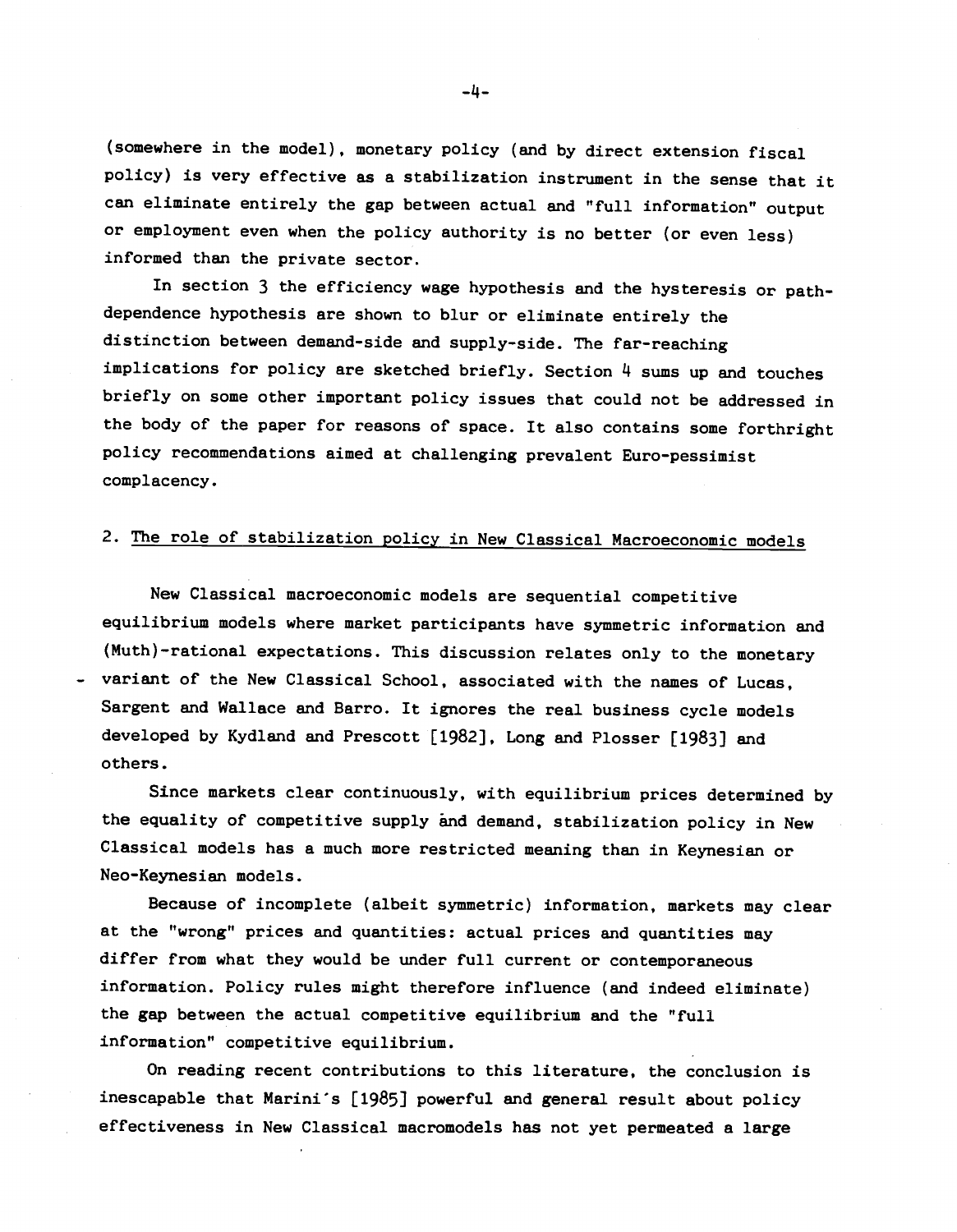part of the professional economic awareness. I shall therefore reproduce it very briefly, using Marini's example of Barro's well-known [1976] model.

Leaving out some unimportant intercept terms, Barro's model is given in equations  $(1)-(7)$ . Equation  $(8)$  is a generalization of his policy rule. The (self-explanatory) notation is as in Barro [1976).

(1) 
$$
y_t^S(z) = \alpha_s (P_t(z) - E(P_{t+1}/\Omega_t(z)) + \beta_s (M_t + E(AM_{t+1}/\Omega_t(z)))
$$
  
\n(2)  $y_t^d(z) = -\alpha_d (P_t(z) - E(P_{t+1}/\Omega_t(z))) + \beta_d (M_t + E(AM_{t+1}/\Omega_t(z)) - E(P_{t+1}/\Omega_t(z)))$   
\n $E(P_{t+1}/\Omega_t(z)))$   
\n(3)  $y_t^S(z) = y_t^d(z) = y_t(z)$  for all z,t  
\n(4a)  $\alpha = \alpha_d + \alpha_s$   
\n(4b)  $\beta = \beta_d + \beta_s$   
\n(4c)  $\epsilon_t(z) = \epsilon_t^d(z) - \epsilon_t^S(z)$   
\n(4d)  $u_t = u_t^d - u_t^g$   
\n(4e)  $P_t = \frac{z}{2} P_t(z)$   
\n(4f)  $y_t = \frac{z}{2} y_t(z)$   
\n(5)  $\sum_{i=1}^{\infty} \epsilon_t(z) = 0$   
\n(6)  $u_t = u_{t-1} + v_t$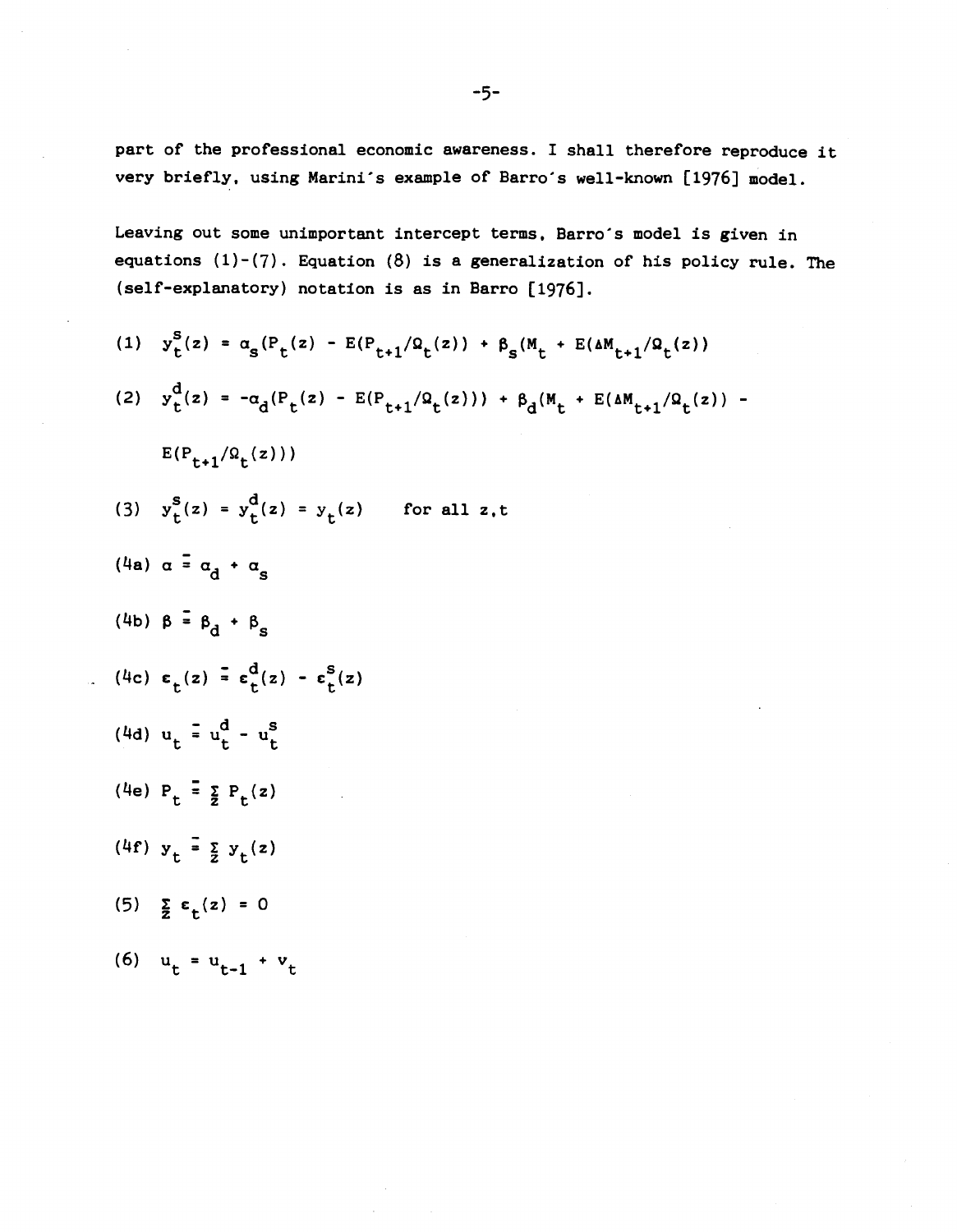(7a) 
$$
E(\epsilon_t, v_t, m_t) = 0
$$
  
\n(7b)  $E\left(\begin{array}{c} e_t \\ v_t \\ m_t \end{array}\right)$   $(\epsilon_s v_s m_s) = 0$   $t \neq s$   
\n
$$
= \begin{bmatrix} \sigma_{\epsilon}^2 & 0 & 0 \\ 0 & \sigma_{\nu}^2 & 0 \\ 0 & 0 & \sigma_{\nu}^2 \end{bmatrix}
$$
  $t = s$   
\n(8)  $AM = M - M = m + \begin{bmatrix} m & m_t \\ m_t & m_t \end{bmatrix} + \begin{bmatrix} m_t & m_t \\ m_t & m_t \end{bmatrix} + \begin{bmatrix} m_t & m_t \\ m_t & m_t \end{bmatrix} + \begin{bmatrix} m_t & m_t \\ m_t & m_t \end{bmatrix} + \begin{bmatrix} m_t & m_t \\ m_t & m_t \end{bmatrix} + \begin{bmatrix} m_t & m_t \\ m_t & m_t \end{bmatrix} + \begin{bmatrix} m_t & m_t \\ m_t & m_t \end{bmatrix} + \begin{bmatrix} m_t & m_t \\ m_t & m_t \end{bmatrix} + \begin{bmatrix} m_t & m_t \\ m_t & m_t \end{bmatrix} + \begin{bmatrix} m_t & m_t \\ m_t & m_t \end{bmatrix} + \begin{bmatrix} m_t & m_t \\ m_t & m_t \end{bmatrix} + \begin{bmatrix} m_t & m_t \\ m_t & m_t \end{bmatrix} + \begin{bmatrix} m_t & m_t \\ m_t & m_t \end{bmatrix} + \begin{bmatrix} m_t & m_t \\ m_t & m_t \end{bmatrix} + \begin{bmatrix} m_t & m_t \\ m_t & m_t \end{bmatrix} + \begin{bmatrix} m_t & m_t \\ m_t & m_t \end{bmatrix} + \begin{bmatrix} m_t & m_t \\ m_t & m_t \end{bmatrix} + \begin{bmatrix} m_t & m_t \\ m_t & m_t \end{bmatrix} + \begin{bmatrix} m_t & m_t \\ m_t & m_t \end{bmatrix} + \begin{bmatrix} m_t & m_t \\ m_t & m_t \end{bmatrix} + \begin{bmatrix} m_t & m_t \\ m_t & m_t \end{bmatrix} + \begin{bmatrix} m_t & m_t \\ m_t & m_t \end{bmatrix} + \begin{bmatrix} m_t & m_t \\ m_t & m_t \end{bmatrix} + \begin{bmatrix} m_t & m_t \\ m_t & m_t \end{bmatrix} + \begin{bmatrix} m_t & m_t$ 

(8)  $\Delta M_t \equiv M_t - M_{t-1} = m_t + \frac{1}{2} \sum_{i=1}^{k} Y_i + \sum_{j=1}^{k} \sum_{j=1}^{k} \sum_{j=1}^{k} m_{t-j}$ 

 $\Omega_{\text{r}}(z)$  contains the model [equations (1) - (8)], lagged values of all exogenous and endogenous aggregate variables  ${P_{t-1}, P_{t-2} \cdots; M_{t-1}}$  $M_{t-2}$ , ...;  $v_{t-1}$ ,  $v_{t-2}$ , ...;  $m_{t-1}$ ,  $m_{t-2}$ , ...} and  $P_t(z)$ , the local price. It does not contain  $\varepsilon_t(z)$ ,  $m_t$ ,  $M_t$  or  $P_t$ .  $v_t$  is the aggregate real shock,  $\varepsilon_t(z)$  the local real shock and  $m_t$  the monetary shock. Note that the policy feedback rule contains past (white noise) monetary shocks,  $m_{t-i}$ . The past shocks are all white noise and are in the information set of the private sector.

The actual solution values  $P_t(z)$ ,  $P_t$  and  $y_t$  will in general be<br>from the full information and it is  $\phi'$ different from the full information solution values  $P(x)$ ,  $P_{\perp}$  and  $y$ . These are the solution values that would prevail if there were full contemporaneous information; i.e. with information set  $\Omega_t = \Omega_t(z)$  U  $\{m_t, M_t, \varepsilon_t(z), P_t\}$ .

Using e.g. the method of undetermined coefficients, it is easily checked that the difference between the actual intertemporal substitution term  $P_t(z) - E(P_{t+1}/\Omega_t(z))$  and the "full information" intertemporal substitution term  $P_t^*(z) - E(P_{t+1}/\Omega_t)$  can be written as.

(9) 
$$
D_t = P_t(z) - E(P_{t+1}/\Omega_t(z)) - [P_t^*(z) - E(P_{t+1}^*/\Omega_t)] = \frac{\beta}{\alpha} [m_t - E(m_t/\Omega_t(z))] + \frac{1}{\alpha} [v_t - E(v_t/\Omega_t(z))]
$$
  

$$
-\frac{\beta}{\alpha} \sum_{i=1}^{\infty} (\frac{\alpha - \beta}{\alpha})^{i-1} [E(\Delta M_{t+1+i}/\Omega_t(z) - E(\Delta M_{t+1+i}/\Omega_t)]
$$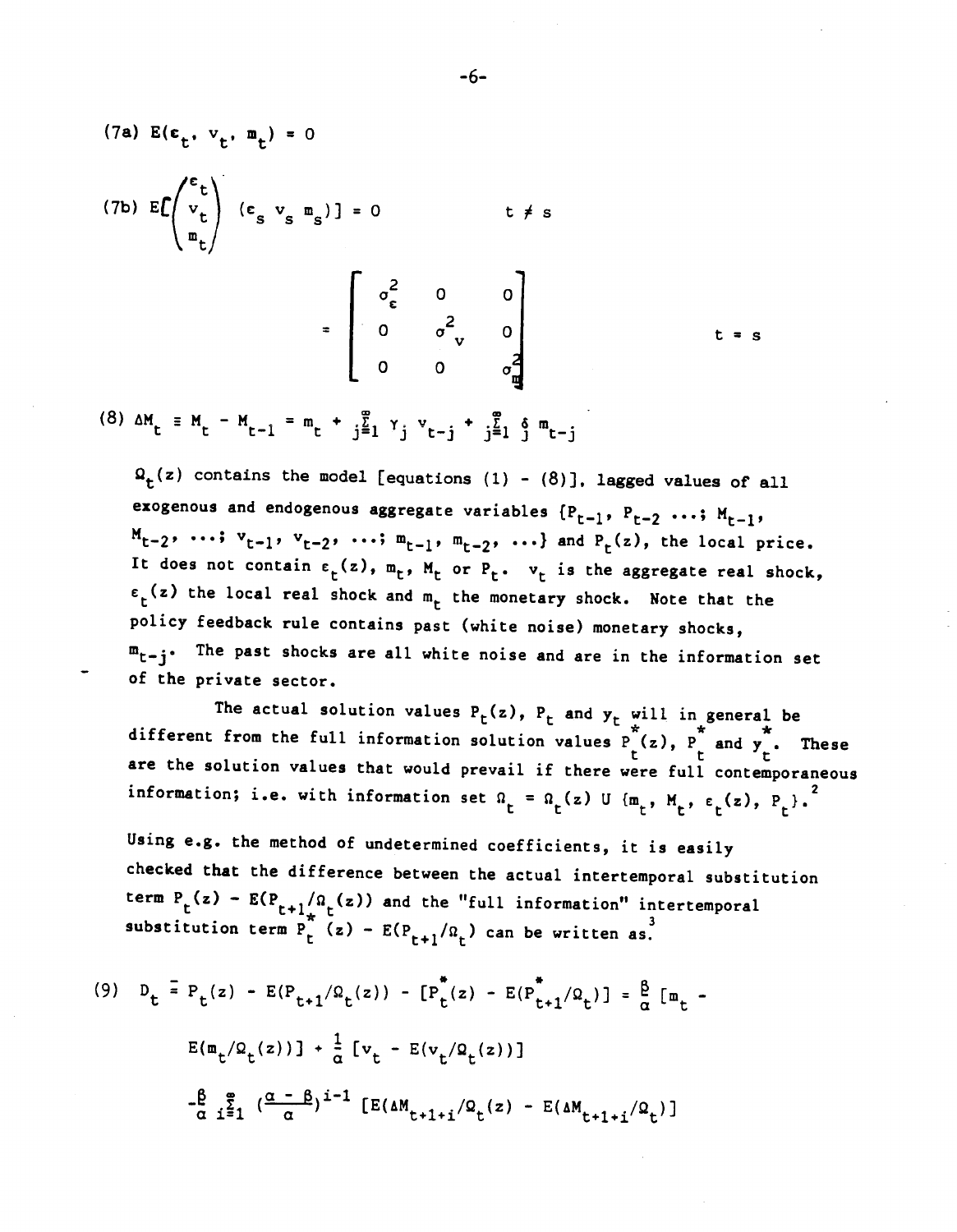$D_t$  therefore depends on the "inference errors" concerning the current monetary shock ( $m_t - E(m_t/Q_t(z))$ ) and the current aggregate shock  $(v_t - E(v_t/Q_t(z)))$ , and on the differences between current estimates of future monetary growth based on actual information and estimates based on full current information:

$$
E(\Delta M_{t+1+i}/\Omega_t(z)) - E(\Delta M_{t+1+i}/\Omega_t)
$$
   
  $i = 1, 2, ...$ 

Note that, through some idiosyncrasy of the (ad-hoc) model, only monetary growth estimates for periods  $t+2$  and beyond (i.e. not for period t+1) matter. This is the source of Barro's erroneous generalization (Barro [1976, p. 20]) from his policy rule  $\Delta M_t$  =  $m_t$  +  $\gamma_1 v_{t-1}$ , a special case of our general rule. For the general rule, (9) becomes:

$$
(9') D_{t} = \frac{\beta}{\alpha} (1 + \frac{\zeta}{1-\zeta_{1}} (\frac{\alpha - \beta}{\alpha})^{1-1} \delta_{i+1}) (\pi_{t} - E(\pi_{t}/\Omega_{t}(z)))
$$
  
+  $\frac{1}{\alpha} (1 + \beta_{1-\zeta_{1}} (\frac{\alpha - \beta}{\alpha})^{1-1} \gamma_{i+1}) (v_{t} - E(v_{t}/\Omega_{t}(z)))$ 

The  $\delta_{i+1}$  and  $\gamma_{i+1}$  are policy choice parameters. Clearly we can set  $D_t^{\frac{1}{n}}$  0 by choosing any values of  $\delta_{i+1}$  and  $\gamma_{i+1}$  such that  $1 + \sum_{i=1}^{\infty} \left( \frac{\alpha - \beta}{\alpha} \right)^{i-1} \delta_{i+1} = 0$  and  $1 + \beta \sum_{i=1}^{\infty} \left( \frac{\alpha - \beta}{\alpha} \right)^{i-1} \gamma_{i+1} = 0$ .

With  $D_t = 0$ , it follows immediately that actual output  $y_t$  is also equal to full information output  $y_t^*$ . Three points should be noted.

First, Barro's rule  $\Delta M_t = m_t + \gamma_1 v_{t-1}$  is indeed ineffective. While he deserves credit for having found the only lagged feedback rule to yield ineffectiveness, that result clearly lacks any generality. Feeding back in a deterministic manner (i.e. with known  $\delta_{i+1}$  and  $\delta_{i+1}$ ) from aggregate information arbitrarily far in the past, monetary policy can eliminate the gap between actual and full information output.

Second, this perfect stabilization can be achieved even when the monetary authorities have an informational disadvantage vis-à-vis the private sector, in the sense that the authorities could use, in period t, only information older than the most recent information available to the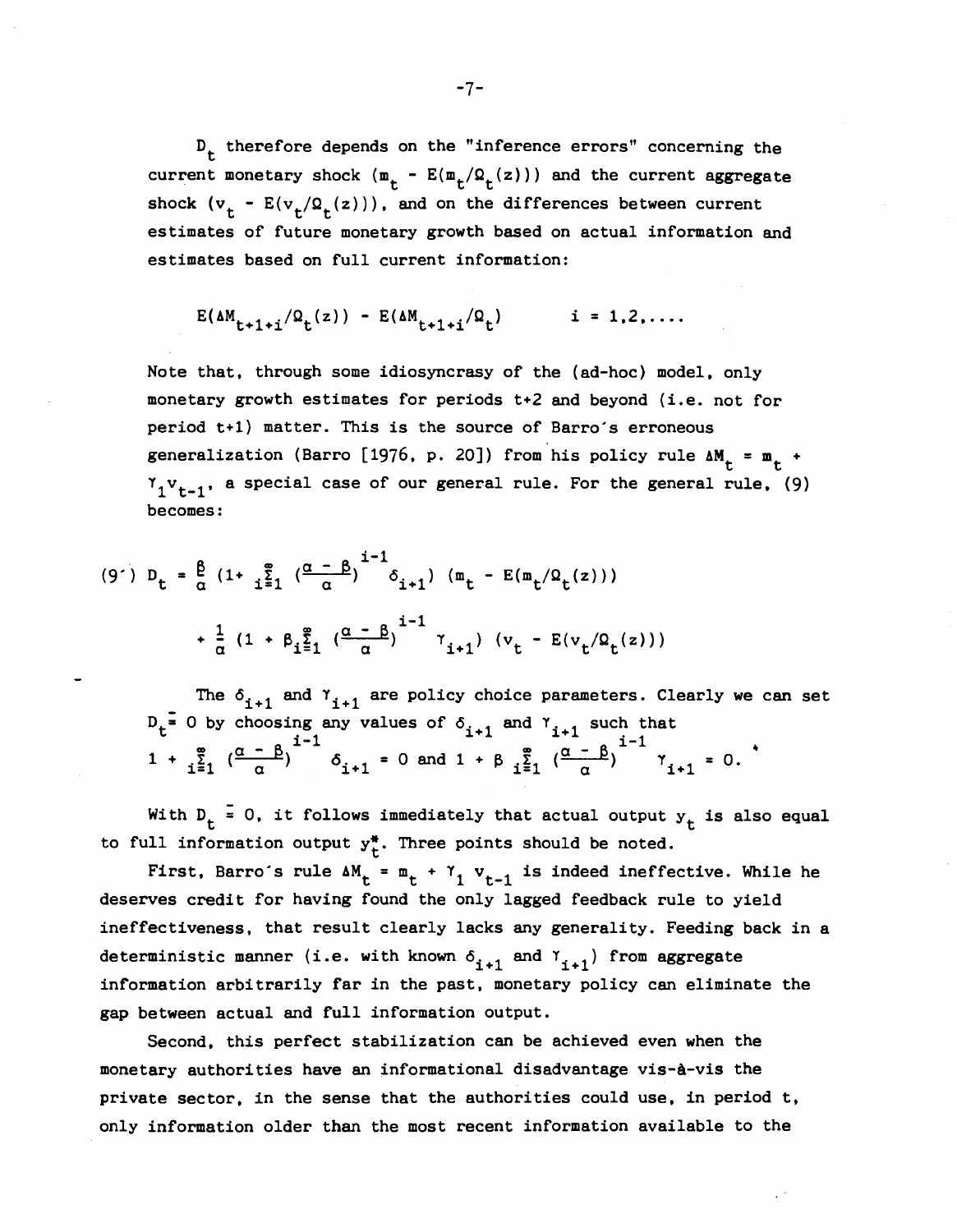private sector. E.g. with  $\Delta M_t = m_t + \gamma_{375} v_{t-375} + \delta_{375} m_{t-375}$ , the authorities can achieve D<sub>t</sub> = 0, provided 1 +  $(\frac{\alpha - \beta}{\alpha})^{373}$   $\delta_{375}$  = 1 +  $\beta$  $-8.373$  and  $\frac{373}{4}$  and  $\frac{373}{4}$ <sup>=</sup> 0. This contradicts e.g. King [1983].

Third, it doesn't matter if the monetary authority randomizes its policy  $(\sigma_m^2 > 0)$ , as long as it responds appropriately to one or more past monetary shocks (through the  $\delta_{i}$ ) so as to undo the effects of its own unpredictability!

Intuitively, what makes for effectiveness, is that the lagged feedback rules act like contingent forward contracts by the policy authority, which complete the incomplete set of contingent private markets implicit in this model. Private agents at time t are (implicitly) prevented from making future actions contingent on the future revelation of the as yet unknown realizations of  $m_t$  and  $v_t$ . The policy maker, through its lagged rule, can do this, because the presence of a non-predetermined intertemporal) substitution term means that current endogenous variables are functions of current expectations of all future values of the policy instrument(s). Through the lagged feedback rule, these future instrument values can be made functions of the (currently unknown) current realizations of the exogenous variables. By adopting such a rule and, with rational expectations, by being known to be doing so, the policy maker can change the information content of the currently observed local price and indeed make it fully revealing. In the ad-hoc models of Barro [1976, 1980, 1981] and others, the reason for this asymmetry in private and public opportunity sets isn't clear. In optimizing models, a finite-horizon OLG structure might explain the asymmetry (e.g. Lucas [1972]).

It is easily checked (but left as an exercise for the reader) that policy effectiveness remains if we replace the intertemporal substitution term in the supply and demand functions (1) and (2) by a real interest rate term such as  $i_t + (P_t(z) - E(P_{t+1}/Q_t(z))$  where  $i_t$  is the nominal interest rate. (We must of course ensure that if  $i_t$  belongs to  $\Omega_t(z)$ , say because it is set in an economy-wide capital market, a signal extraction problem remains. This will require adding an other independent source of noise to the system). Replacing the intertemporal substitution term in the supply function by a "surprise" term such as  $P_t(z) - E(P_t/Q_t(z))$  also does not affect Marini's policy effectiveness result. Only if there is no signal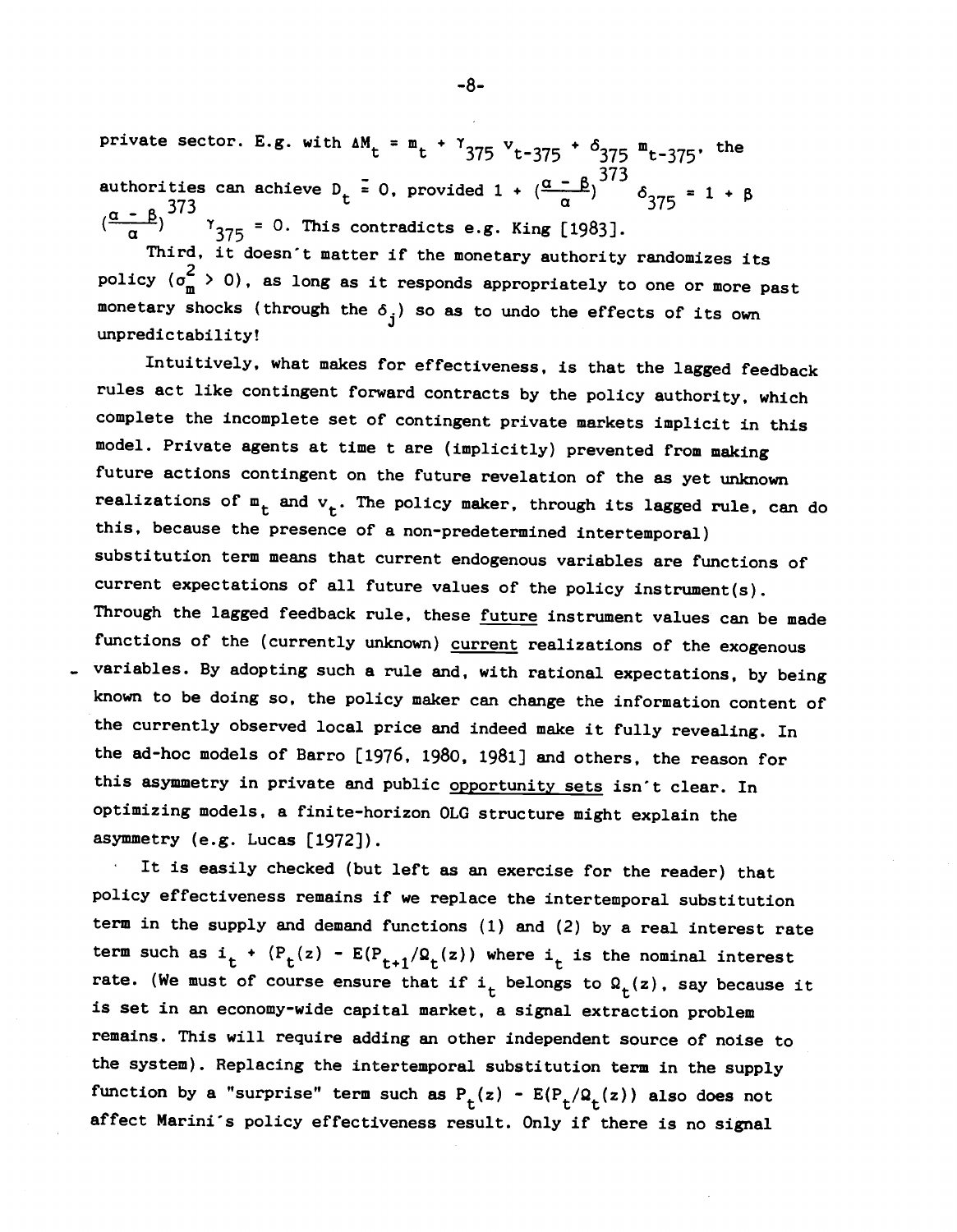extraction problem, i.e. either because  $P_t$  is known or because there is no current (period t) information in  $Q_t(z)$ , will there be policy ineffectiveness. Sargent and Wallace [1975] fall in this category with a model that can be summarized as follows:

$$
Y_{t} = \alpha (P_{t} - E(P_{t}/\Omega_{t-1})) + u_{t}^{y}
$$
 (Aggregate supply)  
\n
$$
Y_{t} = -\beta (i_{t} - E(P_{t+1} - P_{t})/\Omega_{t-1})) + u_{t}^{d}
$$
 (IS)  
\n
$$
M_{t} - P_{t} = -\lambda i_{t} + ky_{t} + u_{t}^{m}
$$
 (LM)

 $u_t^y$ ,  $u_t^d$  and  $u_t^m$  are white noise.  $\Omega_{t-1}$  contains the model and aggregate information dated period t-1 and earlier. The intertemporal substitution term is predetermined and there is no policy effectiveness. Policy effectiveness is restored if, as in Sargent [1973] the term  $E(P_{t+1}-P_t)/\Omega_t$ ) in the IS curve<sup>-</sup> is replaced by  $E((P_{t+1}-P_t)/\Omega_r)$ . . This makes the intertemporal substitution term non—predetermined. Marini's result can be summarized as follows:

# Proposition

Signal extraction + (non—predetermined) intertemporal substitution (somewhere in the model) <sup>&</sup>gt; policy effectiveness.

Marini's result about stabilization policy effectiveness in New Classical Macromodels is important from the perspective of the intellectual developments in our discipline. It corrected a pervasive logical error in a wide range of policy analyses. I do not consider it equally important for practical policy design, because the object of New Classical stabilization policy (the gap between symmetric actual and full—information equilibria) is, practically, a side—show. If markets do indeed clear in traditional competitive fashion, stabilisation policy based on signal extraction problems is a second—order affair. With efficient competitive markets (conditional on the symmetric information held by the private agents), the gains in welfare to be gained by informing private agents more promptly of the current value of the aggregate money stock (or by pursuing feedback policies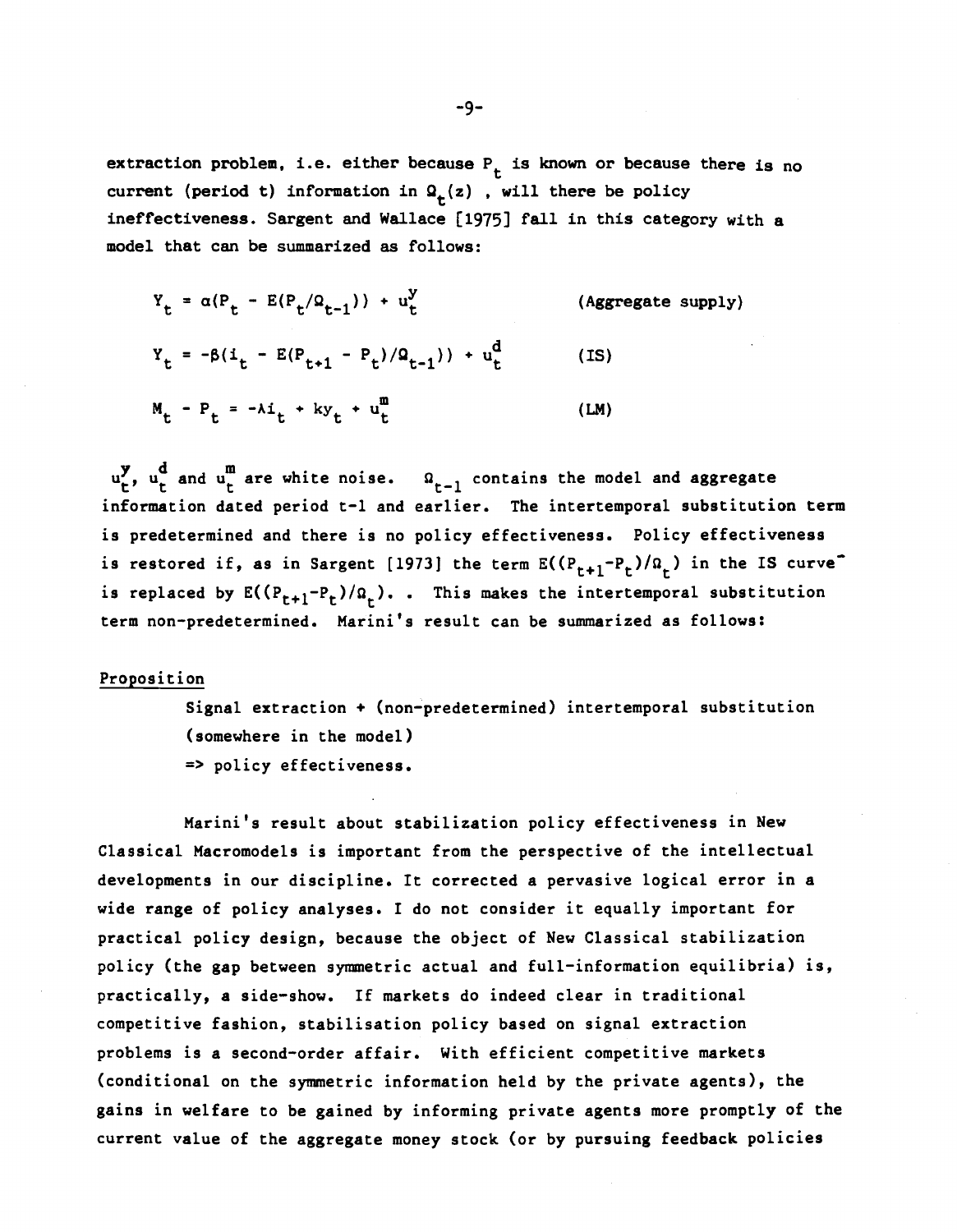that have the same effect) are bound to be trivial. This literature also has the information problem exactly backwards: private agents are assumed to know (or to act as if they know) the true structure of the model (the values of all the parameters of the model, the behavioral parameters of the government included) but to be badly informed about the current realization of the money stock. In practice the money stock can be known very quickly and at very little cost, while neither the private agents nor the policy authorities have much of a clue about the true structure of the model.

To have non-trivial scope for stabilization policy, the actual equilibrium must be a non-Walrasian one. Marini's policy effectiveness result has very little to do therefore, with Keynesian or Neo-Keynesian stabilization policy concerns, which are motivated (even if only informally) by non-Wairasian equilibria.

One point of practical importance brought out by Marini's analysis is the distinction between asymmetries in information sets between the public and the private sectors and asymmetries in opportunity sets, as a source of policy effectiveness. Even with equal or inferior public sector information, policy effectiveness will emerge because there are things the authorities can and will do that the private sector either cannot do or chooses not to do. The power to tax and to regulate, the monopoly of legal tender and the longevity of the institutions of government (even if not of individual administrations) are some of the obvious "deep" sources of such asymmetries between public and private opportunity sets.

Finally, as shown by Marini [1985], it is easily checked for Barro's model and similar ones, that the feedback rules that influence (and possibly eliminate) the gap between the actual and the full information equilibrium also affect the full information equilibrium itself.' Stabilization policy and structural or allocative policy in this model are inextricably intertwined.

# 3. The dependence of demand on supply (and vice-versa): efficiency wages and hysteresis

To conduct one's analysis and to specify one's policy recommendations in terms of demand and supply betrays old-fashioned competitive thinking. The crucial issue is whether this represents a robust, felicitous shortcut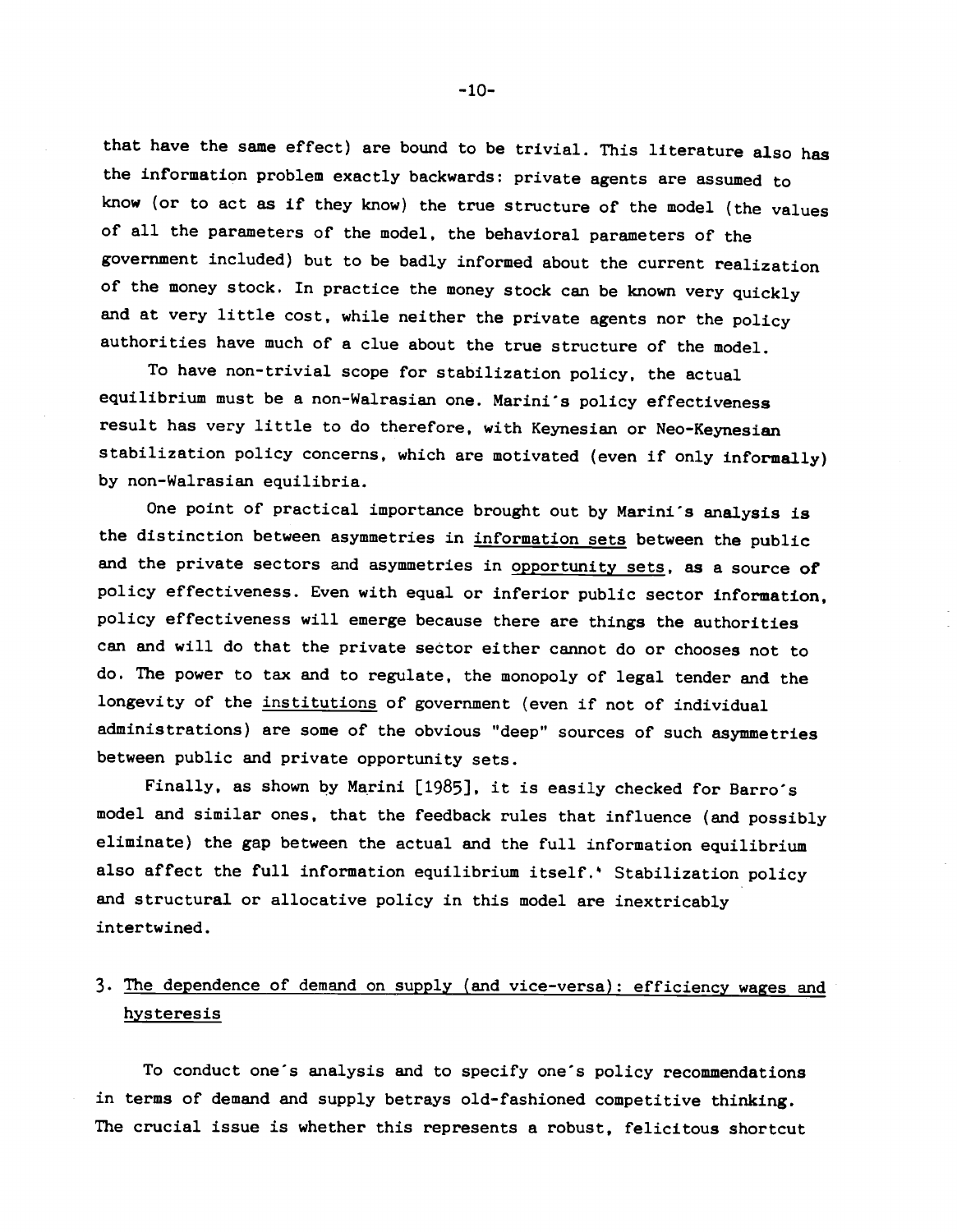or a misleading or indeed dangerous focus on a rather uninteresting special case.

It may no longer be correct that the way to make a good economist is to teach a parrot the two words "supply" and "demand". This possibility is apparent even in conventional non-competitive analysis where we teach our first-year students that there is no monopolist's supply schedule. Recent developments have undermined the primacy of the law of supply and demand from at least two different perspectives. The efficiency wage hypothesis with its new asymmetric information microfoundations destroys the conventional distinction between demand and supply even in competitive markets. It has implications for labor markets, insurance markets, credit markets and heterogeneous product markets in general. The "hysteresis" or "path-dependence" hypothesis, based on human capital or insider-outsider micro-foundations suggests that today's actual unemployment rate may be tomorrow's "natural" unemployment rate. It destroys the distinction between aggregate demand and aggregate supply outside the very short run.

I now turn to these two developments in turn.

Efficiency wages and the death of the law of demand and supply.

In a conventional competitive market, equilibrium price and quantity are determined by the intersection of competitive demand and supply schedules derived from the utility maximizing behavior of price-taking households and the profit maximizing behavior of price-taking firms. Both parties to a transaction have identical (symmetric) information.

In order not to be unnecessarily awkward, it will be assumed in what follows that the (uncompensated) competitive demand schedule is downwardsloping, that the competitive supply schedule is upward-sloping and that a unique equilibrium exists.

Consider e.g. the familiair competitive aggregate labor market. The representative firm, i, maximizes profits

(10)  $\pi_i$  = PY<sub>i</sub> - W(1+ $\tau_p$ )L<sub>i</sub>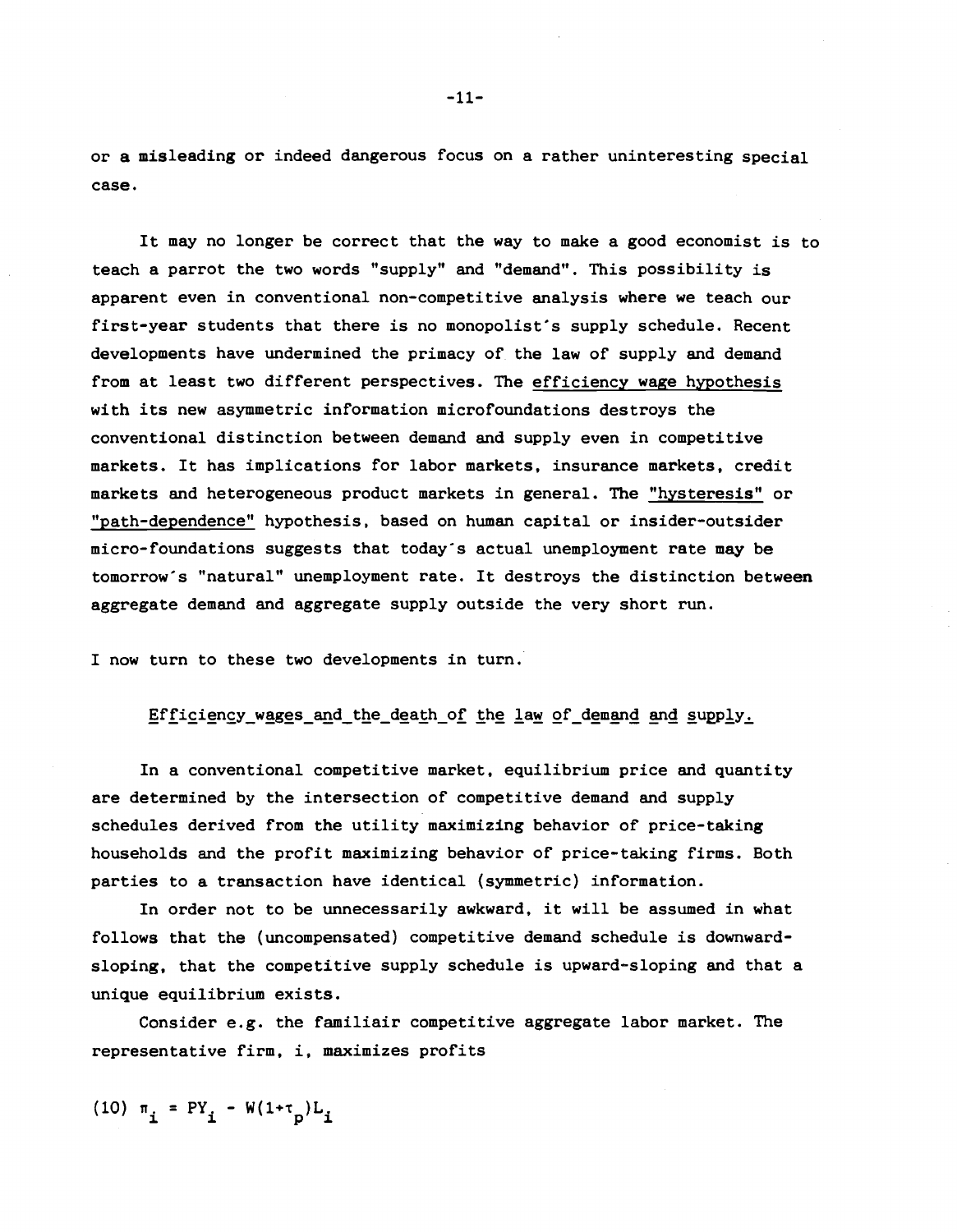P is the parametric price of output, W the parametric money wage paid to workers,  $\tau_{\text{p}}$  the proportional payroll tax rate,  $Y_i$  output (and sales) of firm i and  $L_i$  the employment of homogeneous labor by firm i. The production function is given by

(11) 
$$
Y_i = f(QL_i)
$$
  $f' > 0, f'' < 0, Q > 0.$ 

Q is the quality, efficiency or productivity of labor, assumed to be exogenous to the firm.

Taking p. W.  $\tau_{\text{p}}$  and Q as given, the firm optimally chooses its level of employment  $L_i^d$  according to

(12) 
$$
Qf'(QL_i^d) = \frac{W}{P}(1+\tau_p)
$$

Competitive supply of homogeneous labor is assumed to be an increasing function of the after-tax real wage,  $w(1-\tau_{\omega})$ , where  $\tau_{\omega}$  is the proportional labor income tax rate and  $w = \frac{w}{b}$ 

(13) 
$$
L_i^S = s(w(1-\tau_w))
$$
 s' > 0.

Competitive equilibrium prevails when

$$
(14) L_i^d = L_i^s = L
$$

Policy analysis in this simple static model is the comparative static analysis of the effects of changes in the two tax rates on the equilibrium real wage and level of employment. This amounts to determining the "reduced form multipliers", i.e. the partial derivatives of equations (15) and (16) below, which are obtained by solving equations  $(12)$ ,  $(13)$  and  $(14)$  for w and L.

(15) 
$$
w = h(Q; \tau_p, \tau_w)
$$
  $h_Q > 0; h_{\tau_p} < 0; h_{\tau_w} > 0$   
(16)  $L = j(Q; \tau_p, \tau_w)$   $j_Q > 0; j_{\tau_p} < 0; j_{\tau_w} < 0$ .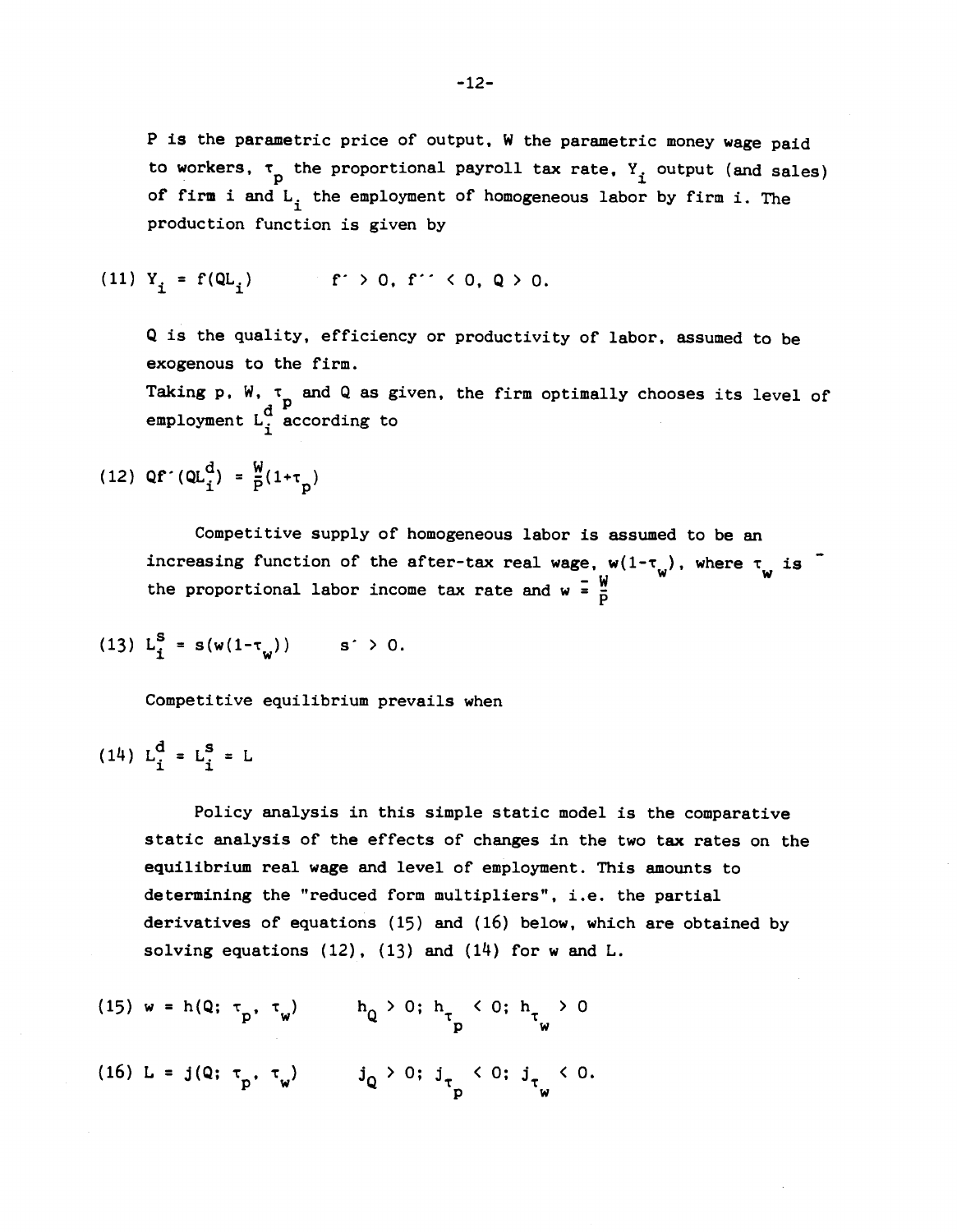This comparative static analysis can always, and often in an illuminating way, be decomposed in terms of the shifts in the demand schedule and/or the supply schedule, drawn in w-L space, as one or more parameters change. Figure 1 shows as an example the effect of a higher payroll tax rate on real wages and employment.



This analysis can be fancied up considerably, e.g. by introducing labor adjustment costs, many factors of production and rational expectations. Comparative statics become comparative dynamics. The actual and anticipated nature of the policy changes becomes important. (when were changes first anticipated? How permanent, transitory or reversible are they perceived to be? How confidently are these expectations held etc.?), but this is not important for our purposes. What matters here is that demand functions and demand shocks are conceptually and (subject to the standard identification caveats) also operationally distinct from supply functions and supply shocks. The intersection of the two schedules determines the Wairasian, competitive, market-clearing price and quantity.

This picture changes dramatically when efficiency-wage considerations are permitted. In the context of our simple example this means that labor is no longer viewed as homogeneous. Different workers have different levels of productivity or efficiency, but employers cannot (perfectly) discriminate between workers of different qualities. The average quality (or efficiency level) of the workforce is, however,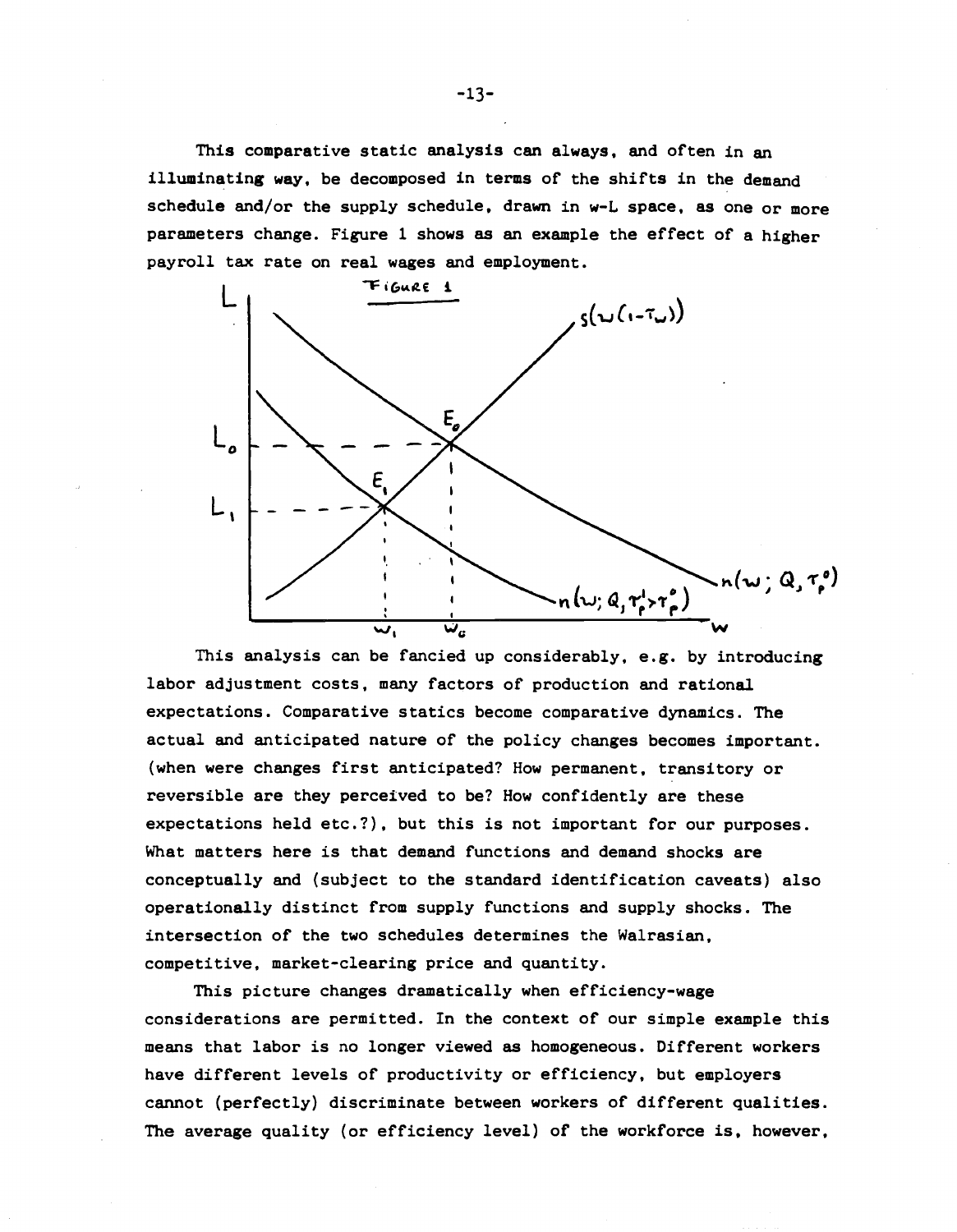an increasing function of the real wage (other versions make it an increasing function of the firm's wage relative to the wage of its competitors). The literature suggest a whole range of possible mechanisms for this positive dependence of Q on w (for recent surveys see Katz [1986] and Stiglitz [1987]). Most of those that are relevant to a mature industrial economy rely on asymmetric information between workers and employers and resulting adverse selection or moral hazard problems. In the adverse selection model of Weiss [1980) e.g. employers do not know the quality of the individual worker and a Worker's reservation wage is an increasing function of her quality (a more efficient worker is also better at painting her home). In other models with imperfect monitoring of workers by employers and consequent incentives to shirk, a higher wage increases the worker's opportunity cost of being found shirking. Other models rely on labor turnover costs or on morale effects.

For the efficiency wage hypothesis to bite, Q should be an increasing function of  $w_i$  and there should be initially a region of "increasing returns" in which a higher wage induces a more than proportionate increase in labor quality. n denotes the elasticity of quality with respect to the real wage, i.e.  $n = \frac{\partial Q}{\partial w}$ .  $\frac{w_i}{Q}$ . For simplicity I assume that for any given value of the parameter vector  $\theta$ , which contains all exogenous factors and policy instruments affecting the price-quality relationship, there exists a unique  $\bar{w}_{1}(\theta)$  such that for all  $w_i \nleq \tilde{w}_i$  we have  $n > 1$  and for all  $w_i > \tilde{w}_i$  we have  $n \leq 1$ .

Thus

(17) 
$$
Q = Q(w_i, \theta); Q_{w_i} > 0; \eta(w_i, \theta) \ge 1 \iff w_i \le \overline{w}_i
$$

It is easy to generate reasonable models with this property (see e.g. Stiglitz [1987] and the references contained therein).

The representative firm now maximizes (10) with respect to  $L_i$  and  $W_i$ , subject to both (11) and (17). For the moment the "availability constraint", i.e. the ability of the firm to obtain the labor it

 $-14-$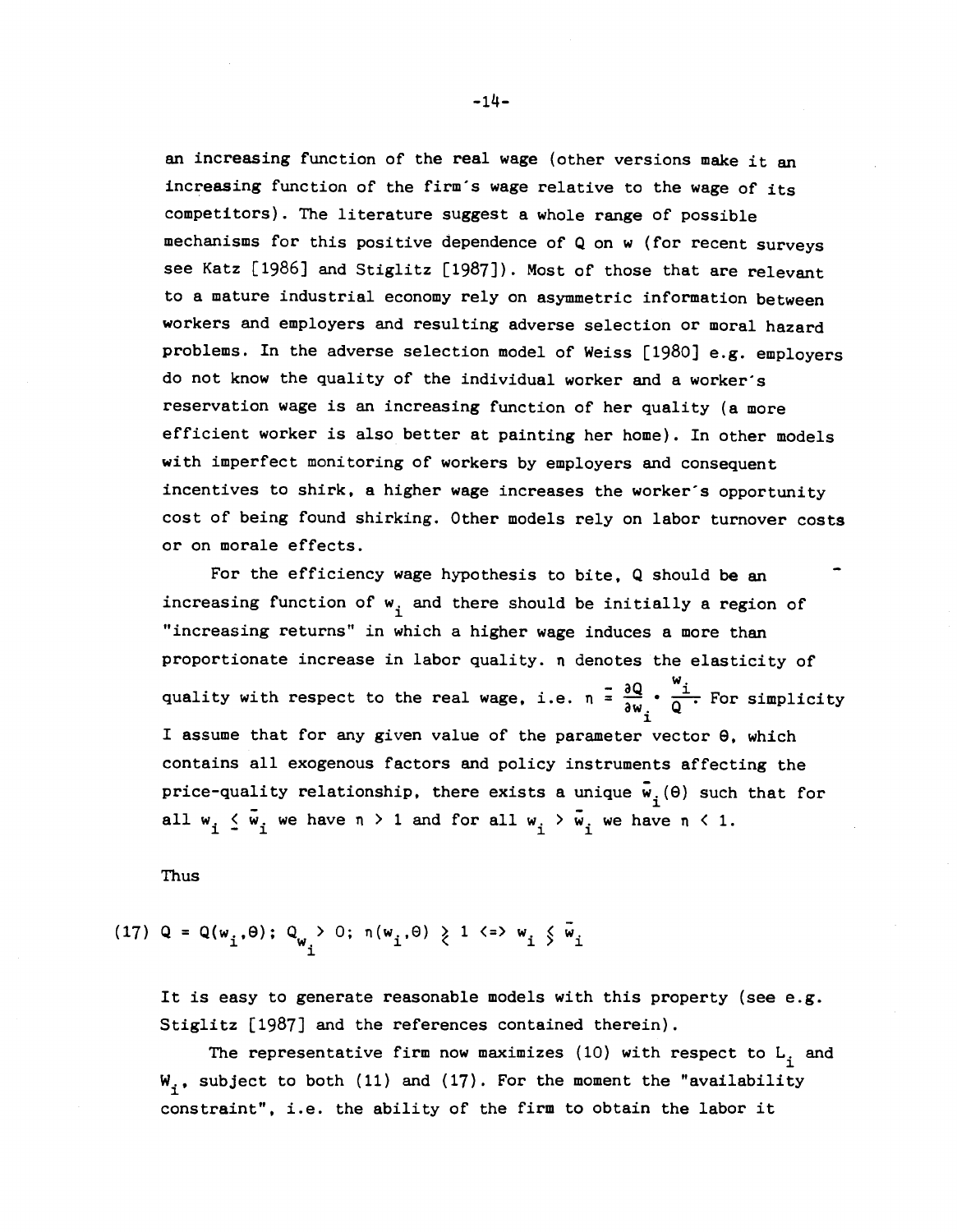demands, is ignored. The first-order conditions can be written as in (12) and (19).

(18)  $n(w_i, \theta) = 1$ 

or

$$
w_{i} = \bar{w}_{i}(\theta)
$$

 $\bar{w}_i$  is called the efficiency wage. It minimizes the cost of employing an effective (quality-adjusted) unit of labor  $w_j/Q$ . The quantity of labor demanded  $\tilde{L}_{i}^{d}$  is solved for from

(19)  $Q(\vec{w}_i(\theta), \theta)$  f  $(Q(\vec{w}_i(\theta), \theta)$   $\tilde{L}_i^d) = \vec{w}_i(\theta) (1+\tau_n)$ .

The availability constraint for the firm (often called the individual rationality constraint) is that V. the utility of the representative worker selling to the firm an amount of labor  $L_i$  of quality Q at a wage  $w_i$  should be at least as high as the utility obtainable in the next best alternative use  $V^*$ , i.e.

(20)  $V(w_i, L_i, Q(w, \theta), \theta') \ge V^*(\theta'')$ 

 $\theta$  and  $\theta$  are vectors of parameters. Reasonable restrictions on V would be  $V_w > 0$ ,  $V_L < 0$ ,  $V_Q < 0$ . When (20) holds with equality we can solve for the labor supply schedule

(21)  $\tilde{L}_{i}^{S} = \tilde{s}(w_{i}, Q(w, \theta), \theta^{\prime}, V^{*}(\theta^{\prime\prime})); \tilde{s}_{w} > 0; \tilde{s}_{0} < 0, \tilde{s}_{v*} < 0.$ 

Note that it is possible (though not necessary) that at the efficiency wage  $w_i = \bar{w}_i(\theta)$ ,  $\tilde{L}_i^d \times \tilde{L}_i^s$ . The firm's optimizing demand for labor can be met without the constraint (20) being binding. If at the efficiency wage there is excess supply of labor, there is no "disequilibrium" downward pressure on wages. Labor costs per efficiency unit of labor are minimized at a real wage in excess of the marktetclearing wage. Note also that the demand function and the quantity of labor demanded by the firm  $\tilde{L}_i^d$  are crucially dependent on supply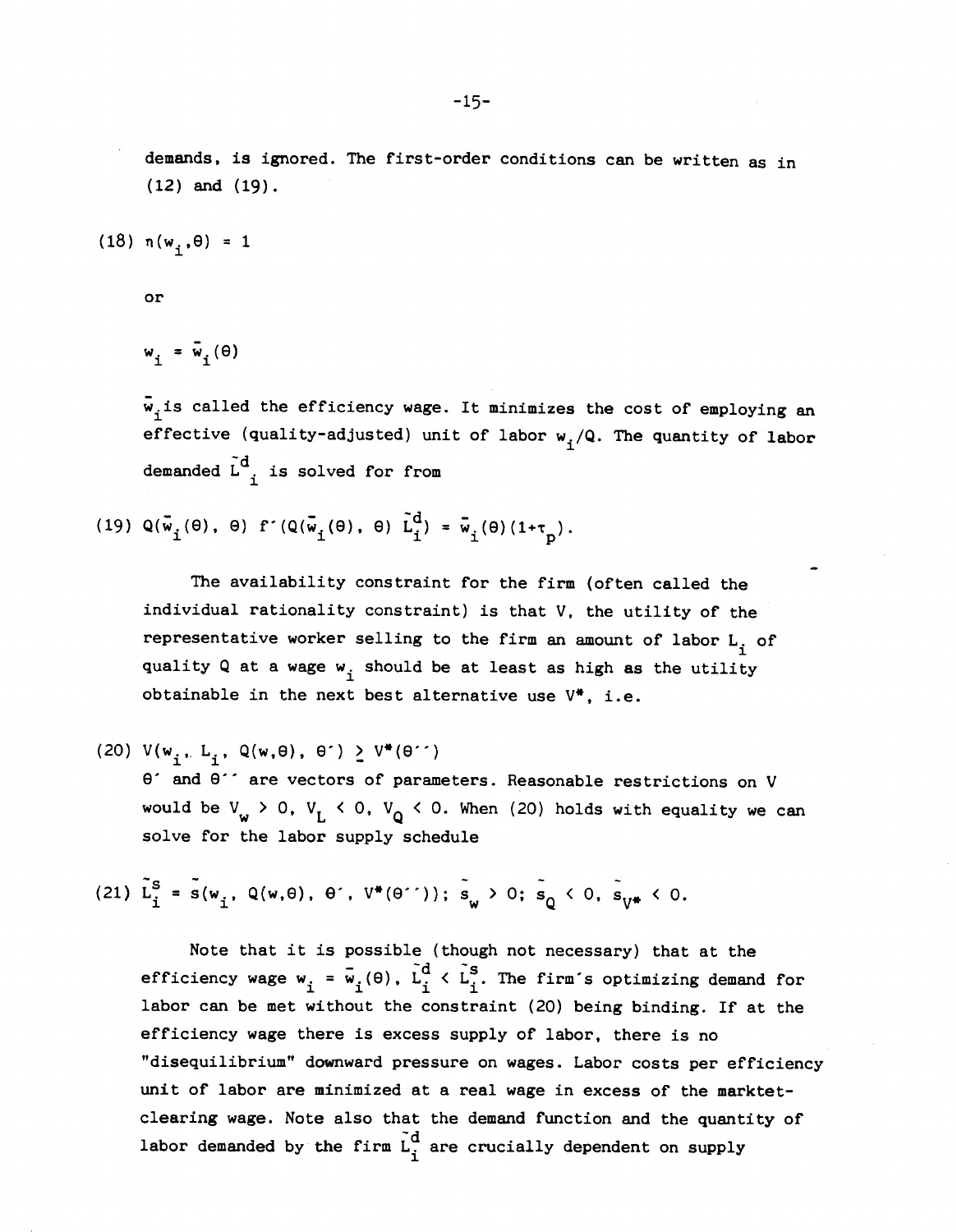parameters. Q is part of the "supply side" of the labor market. We can see this clearly by considering the case where  $\theta$  contains the wage income tax rate, i.e. by assuming, in the spirit of the model of Weiss [1980], that average quality depends on the after-tax wage  $Q = Q(w_i(1-\tau_{i}))$ . In that case the efficiency wage increases and the quantity of labor demanded decreases as the tax on labor income increases. A supply—side parameter shifts labor demand! The old language clearly is less than helpful here.

The possibility (not the inevitability) of quantity-constrained, rationing equilibra and other non—Wairasian equilibria is complemented by comparative statics that may be very different from those of traditional symmetric information competitive analysis. Apart from explaining real wage rigidity in the face of persistent (equilibrium!) excess supply, these models can generate, in rationing equilibra, quantity responses with multiplier properties in response to exogenous shocks, with little or no (or even perverse) adjustment in the real wage.

It can similarly explain persistent excess demand in credit markets and the "non—Wairasian" response of credit and interest rates to changes in monetary and fiscal policy. It cannot, however, motivate any form of nominal rigidity in wages, prices or interest rates. "Rigid" real wages and real interest rates can be equilibrium outcomes in the efficiency wage universe. Nominal inertia of any kind still awaits another explanation.

When the efficiency wage model of the labor market is combined with imperfect competition in the product market, the scope for demand management becomes more transparent. I first summarize an interesting model of Akerlof and Yellen [1985]. Blanchard and Kiyotaki [1985] and Ball and Romer [1987] are in the same spirit as Akerlof and Yellen. They rationalize nominal inertia through the rather arbitrary device of assigning a lumpy cost to nominal price adjustment. The availability constraint is assumed nonbinding. Let there be  $N > 1$  firms selling similar but non-identical products. Each firm i faces the following demand curve for its product:

$$
(22) \t Y_i^d = \frac{Y}{N} \left( \frac{P_i}{P} \right)^{-\epsilon} \t \epsilon > 1
$$

 $-16 -$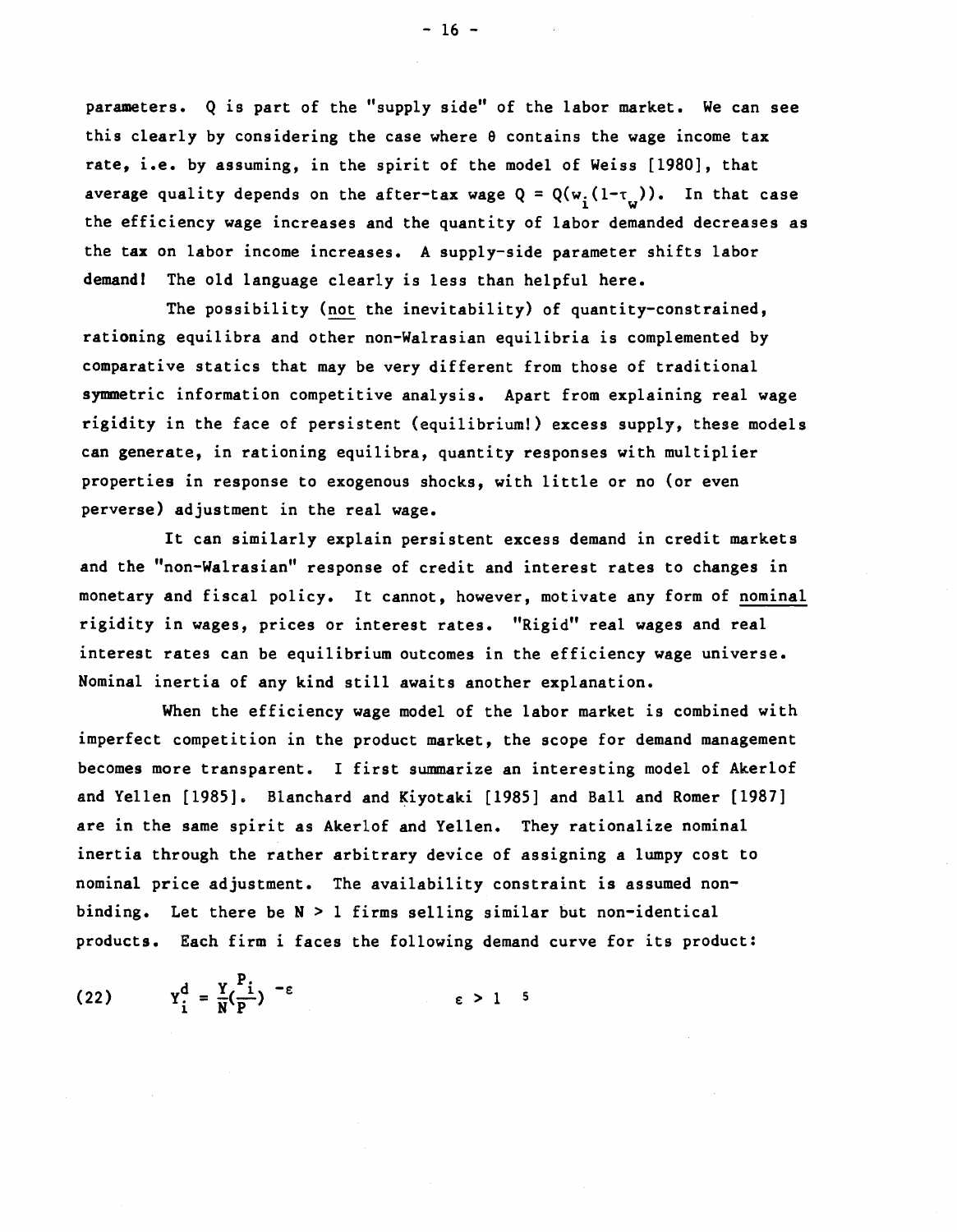Y is aggregate demand and P the general price level, defined as the geometric mean of the  $P_i$ 

(23) 
$$
P = \begin{pmatrix} N & 1 \\ \frac{\Pi}{j-1} & \frac{P}{j} \end{pmatrix} \frac{1}{N}
$$

 $W_{\rm{c}}$  and  $W_{\rm{c}}$ Each firm has the identical production function  $Y_i = f(Q(-\frac{1}{p})L)$ and maximizes profits  $\pi_i = P_i Y_i - W_i L_i$  by optimally choosing  $W_i$  and  $P_i$ , taking as given P and Y. The first order conditions are:

(24) 
$$
\eta(\frac{W_i}{P}) = \frac{Q'(W_i/P)}{Q(W_i/P)} W_i/P = 1
$$

(25) 
$$
Q(W_i/P) f'(Q(W_i/P)L_i) (1-\frac{1}{\epsilon}) = \frac{W_i}{P}
$$

Equation (24) reproduces the fixed efficiency wage.

In a symmetric equilibrium,  $P_i = P$  and  $W_i = W$  for all i. The real wage and aggregate employment are therefore given by:

$$
(26a) \qquad \eta(w) = 1
$$

$$
(26b) \qquad Q(w)f'(Q(w) \frac{L}{N}) (1-\frac{1}{\epsilon}) = w
$$

(26c)  $L \le L^*$ 

L<sup>\*</sup> is the aggregate supply of (physical) units of labor, assumed to be independent of the real wage for simplicity.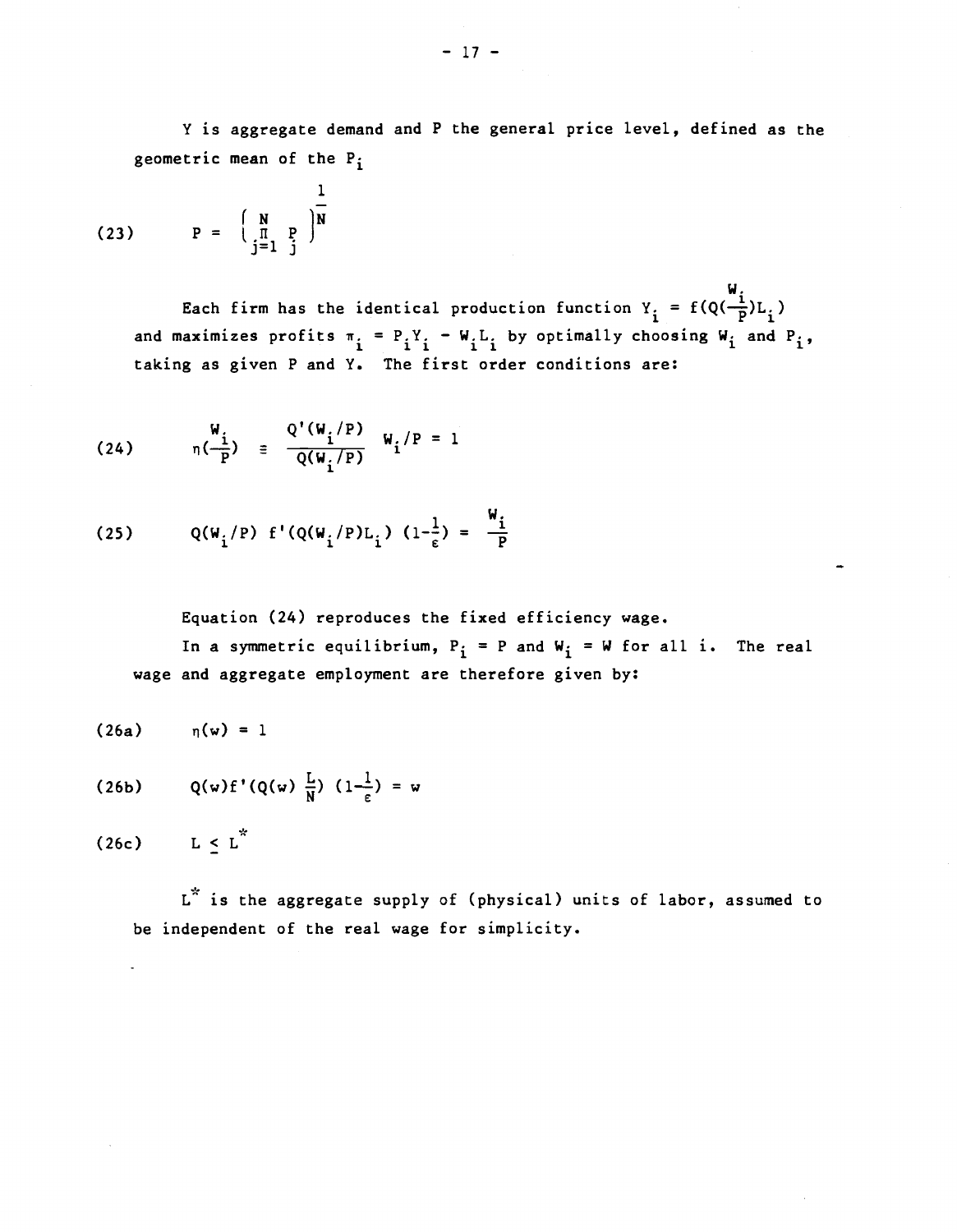# Akerlof—Yellen "near—rationality"

As in Akerlof and Yellen [1985], aggregate demand is given by the constant velocity quantity equation (27), the production function is Cobb—Douglas as in (28) and Q takes the form given in (29).

$$
(27) \tY = \frac{M}{P}
$$

$$
(28) \t Y_i = (QL_i)^{\alpha} \t o < \alpha < 1
$$

(29) 
$$
Q(w_i) = -a + bw_i^{\gamma}
$$
  $o < \gamma < 1$  ;  
a> >0; b>0

It follows that, for an initial money stock  $M_0$ , the general price level  $P_0$  is given by:

$$
(30) \t\t Po = kMo
$$

(31) 
$$
k = \left(\frac{\epsilon w_0}{\alpha(\epsilon - 1)Q(w_0)}\right) \frac{\alpha}{1-\alpha}
$$

 $w_0$  is the initial (real) efficiency wage.

Equations (26)—(31) characterize a full, long—run, optimizing equilibrium in which all firms are Bertrand maximizers. Assume that, at this long—run equilibrium, a perturbation in the form of an increase in the nominal money stock from  $M_{0}$  to  $M_{0}(1+v)$  leads to a short-run optimizing response by only a fraction 1-8 of the total number of firms. The remaining fraction of firms 8, keeps its money wage and nominal output price unchanged. For small shocks, this suboptimal behavior is near-rational, in the sense that the profit loss resulting from the suboptimal behavior is an order of magnitude smaller than the shock. The reason for the second-order nature of the profit loss is that the imperfectly competitive firm's profit function is differentiable in its two controls: own price and own wage. As regards own price, this follows immediately from the monopolistically competitive Betrand behavior. As regards own wage, the efficiency wage hypothesis does the work. In other words, at a full, long—run equilibrium, a failure optimally to adjust the own price and wage has no first—order effect on profits because the envelope theorem strikes for the individual firm. When the initial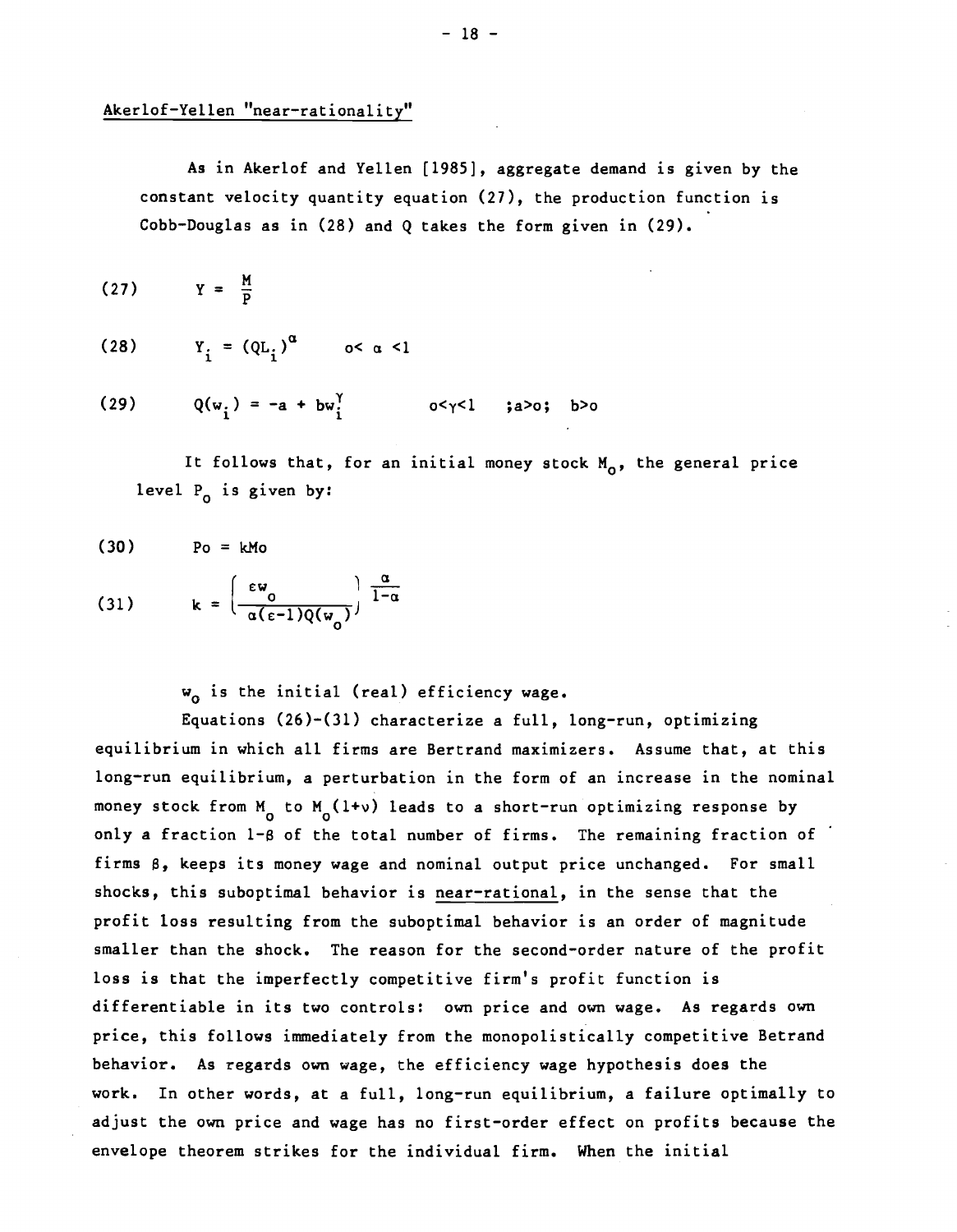equilibrium is one with unemployment, however, the effect of the nominal money shock on real demand and employment has the same order of magnitude as the shock.

Let the superscript n denote variables pertaining to near-maximizing firms and the superscript m variables pertaining to maximizing firms. It is easily shown (see Akerlof and Yellen [1985]) that

$$
(32a) \qquad p^{n} = p_0
$$

(32b)  $p^{m} = p_0(1+v)^{\lambda}$ 

$$
(32c) \qquad P = P_{(1+v)} \frac{(1-\beta)\lambda}{}
$$

$$
(32d) \qquad w^n = w_0 (1+v)^{-(1-\beta)\lambda}
$$

(32e)  $w^m = w_0$ 

Where

(33) 
$$
\lambda = (1-\alpha)\alpha^{-1}[\beta(\epsilon\alpha^{-1}-\epsilon+1) + (1-\beta)(1-\alpha)\alpha^{-1}]^{-1}; \qquad 0 < \lambda \le 1
$$

The near—maximizing firms increase their demand for labor because the relative price of their output has declined and because real money balances have increased. Their reduction in profits as a result of their failure to optimize fully in response to the shock is simply the difference between the profit of a fully optimizing firm  $\overline{u}^m$  and that of a near-optimizing firm  $\overline{u}^n$ . Some arithmetic shows that:

$$
(34) \qquad \frac{d(\mathbb{T}^m - \mathbb{T}^n)}{d\upsilon} \Big|_{\upsilon = 0} = 0
$$

 $\mathbf{I}$ 

The response of aggregate employment is given by:

$$
\frac{d(N/No)}{dv}\Big|_{v=0} = \frac{1}{\alpha} (1-(1-\beta)\lambda) + \beta(1-\beta)\lambda
$$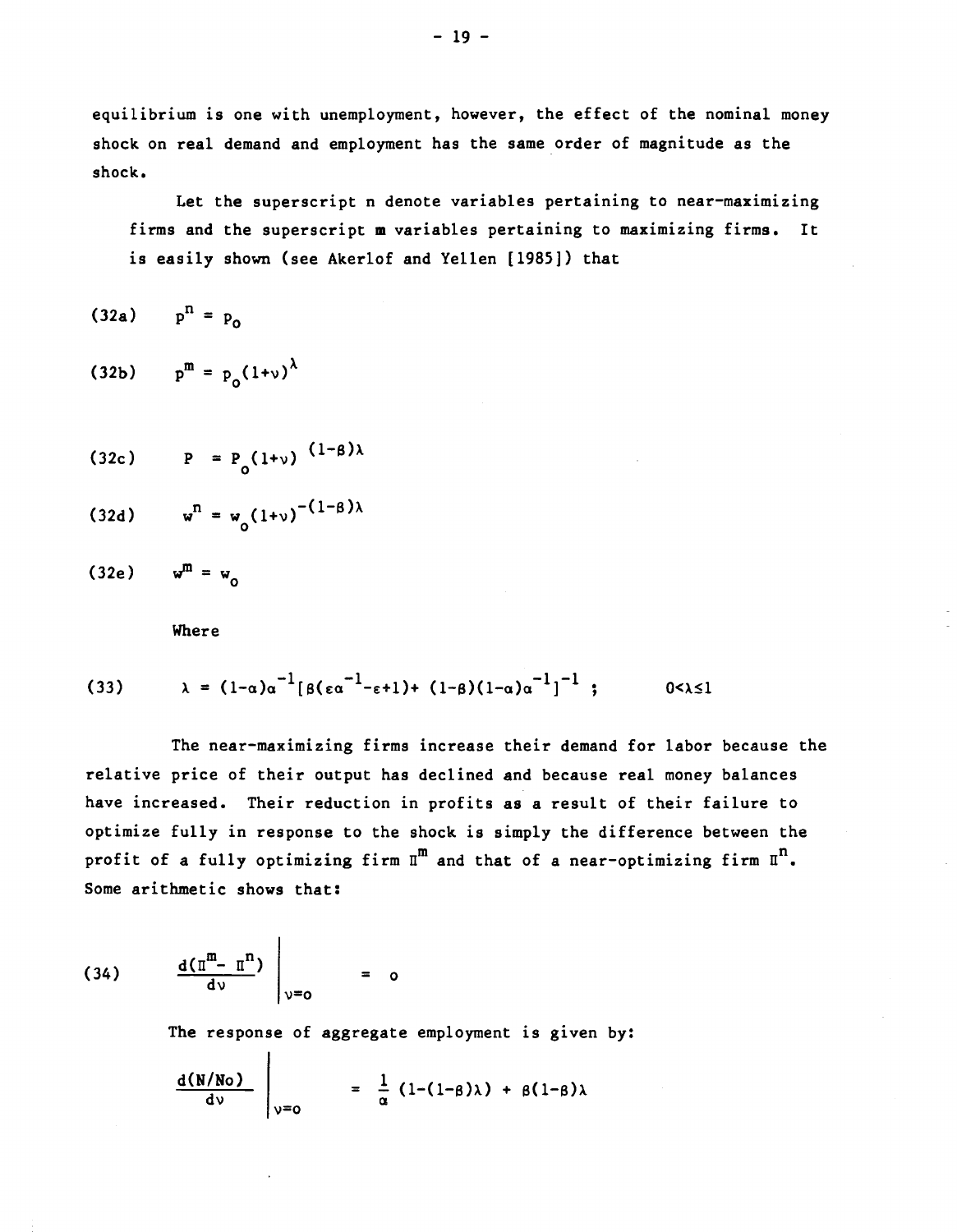Only when  $\beta = 0$  (which implies  $\lambda = 1$ ) is the employment effect zero. For For 8>o there is a first—order employment effect.

### A kinked demand curve

With the demand function (22), the price elasticity  $-\epsilon$  is independent of aggregate demand. In general, however, the price elasticity will depend both on Y and on  $P_i/P$ , i.e.

$$
(36) \qquad \epsilon = \epsilon(Y, P_i/P)
$$

In a fully optimizing symmetric equilibrium,  $P_i = P$  and real aggregate demand will have a positive (negative) effect on the employment of an individual firm if  $\varepsilon_{\gamma}$  is positive (negative). Note however, that since aggregate demand, Y, must equal aggregate supply, the equilibrium conditions will still generate unique equilibrium values for L and Y as long as there is a unique value of  $\varepsilon$  for any given Y (and for any given  $P_1/P$ ). This is obvious from equations (37) and (38) below.

(37) 
$$
Q(w) f'(Q(w) \frac{L}{N}) (1 - \frac{1}{\epsilon(Y,1)}) = w
$$

$$
(38) \qquad Y = Nf(Q(w)\frac{L}{N})
$$

An interesting model that permits one to escape from this box (effectively by making equation (37) non—binding for a range of Y values) is the piecewise—linear kinked demand curve given in (39) and shown in Figure 2.

(39) 
$$
Y_1^d = \min \left( \frac{1}{N} Y - \alpha (\frac{P_1}{P} - 1), \frac{1}{N} Y - \beta (\frac{P_1}{P} - 1) \right)
$$
  $\alpha > \beta > 0$ 

The greater responsiveness of sales to increases in  $P_i$  relative to  $P$ compared to decreases can be rationalized using search—theoretic "shopping models". An increase in  $P_i$  relative to P discourages potential new customers that visit the firm in the same way that a decrease  $P_i$ -P attracts potential new customers. An increase in  $P_i$ -P causes the existing clientele of the firm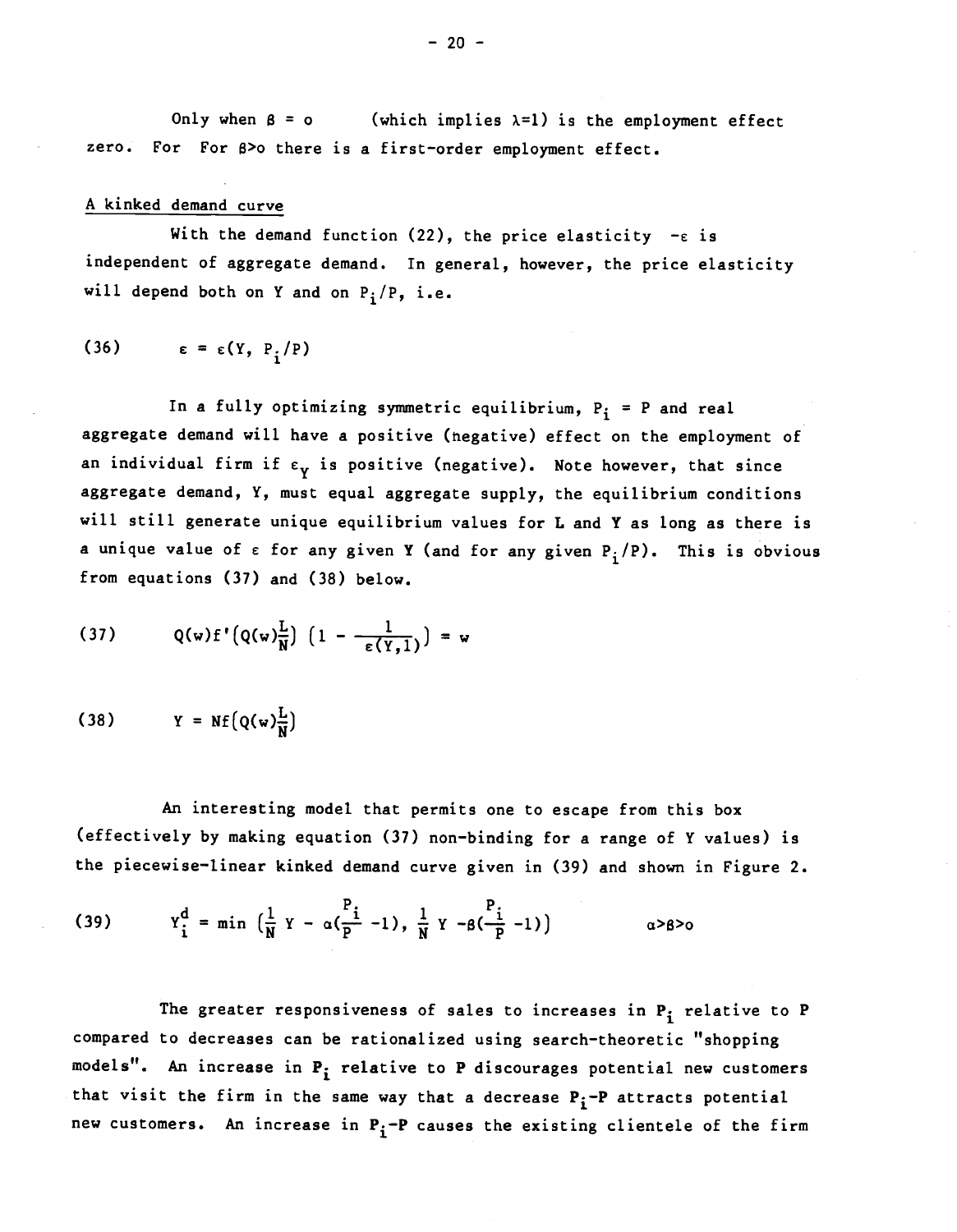

FIGURE 2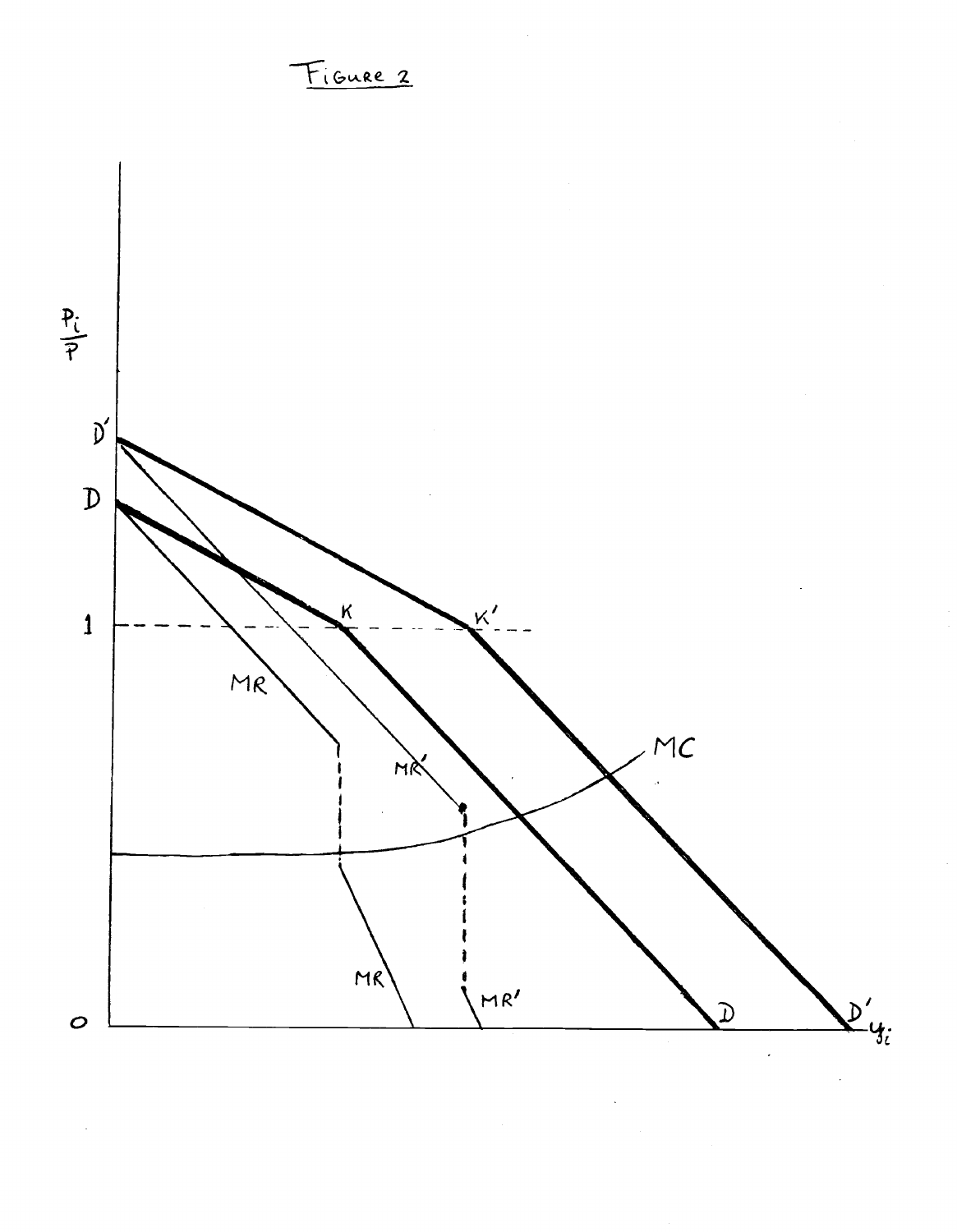to leave in order to search for a lower price elsewhere. A reduction in  $P_i$ - $P$ does not have a corresponding sales—boosting effect on the firm's current customers.

In Figure 2, an increase in real aggregate demand shifts the demand schedule from DKD to D'K'D'. The firm's marginal cost curve is given by

$$
MC\left(\frac{W_i}{P}, Y_i\right) = \frac{W_i}{P} \frac{1}{Q\left(\frac{W_i}{P}\right)F'\left(Q\left(\frac{W_i}{P}\right)L_i\right)}
$$
 where  $L_i$  is, given Q, an increasing

function of  $Y_i$  through the production function given in (11) or (28). Figure 2 shows the case where the upward—sloping marginal cost—curve MC intersects the marginal revenue correspondences MR and MR' of both demand curves in their vertical segments. A higher level of real aggregate demand in this case generates a higher level of supply and employment. Each firm sets  $P_i = P$  (even before the assumption of a symmetric equilibrium is imposed). "At the kink", output demanded and supplied is therefore given by  $Y_i = Y_i^d = \frac{1}{N} Y$ .

The real wage, output and employment are therefore given as functions of real aggregate demand by:

$$
(39) \qquad \qquad \eta(w) = 1
$$

$$
(40) \qquad f\left(Q(w) \frac{L}{N}\right) = \frac{Y}{N}
$$

A symmetric equilibrium exists in this model for real demand values in the range  $\underline{Y} \leq Y \leq \overline{Y}$ .  $\underline{Y}$  is the level of real demand for which marginal cost (MC) equals  $-\frac{1}{2}\frac{Y}{N}+1$ , the lowest value of marginal revenue "at the kink."  $\bar{Y}$ 

the level of real demand for which MC equals  $-\frac{1}{\alpha}\frac{Y}{N}+1$ , the highest value of marginal revenue "at the kink." Note that at the kink,  $MC(Y_i) = MC(\frac{Y}{N})$ .

Y can be below the level of output corresponding to full employment of the labor force.

# An ad—hoc model of real demand and nominal prices

Can the authorities influence real aggregate demand and if so, can they do this systematically or only through policy surprises? Consider the following standard ad-hoc model of aggregate demand and of the determination of nominal prices and wages. H is the nominal money stock, B the stock of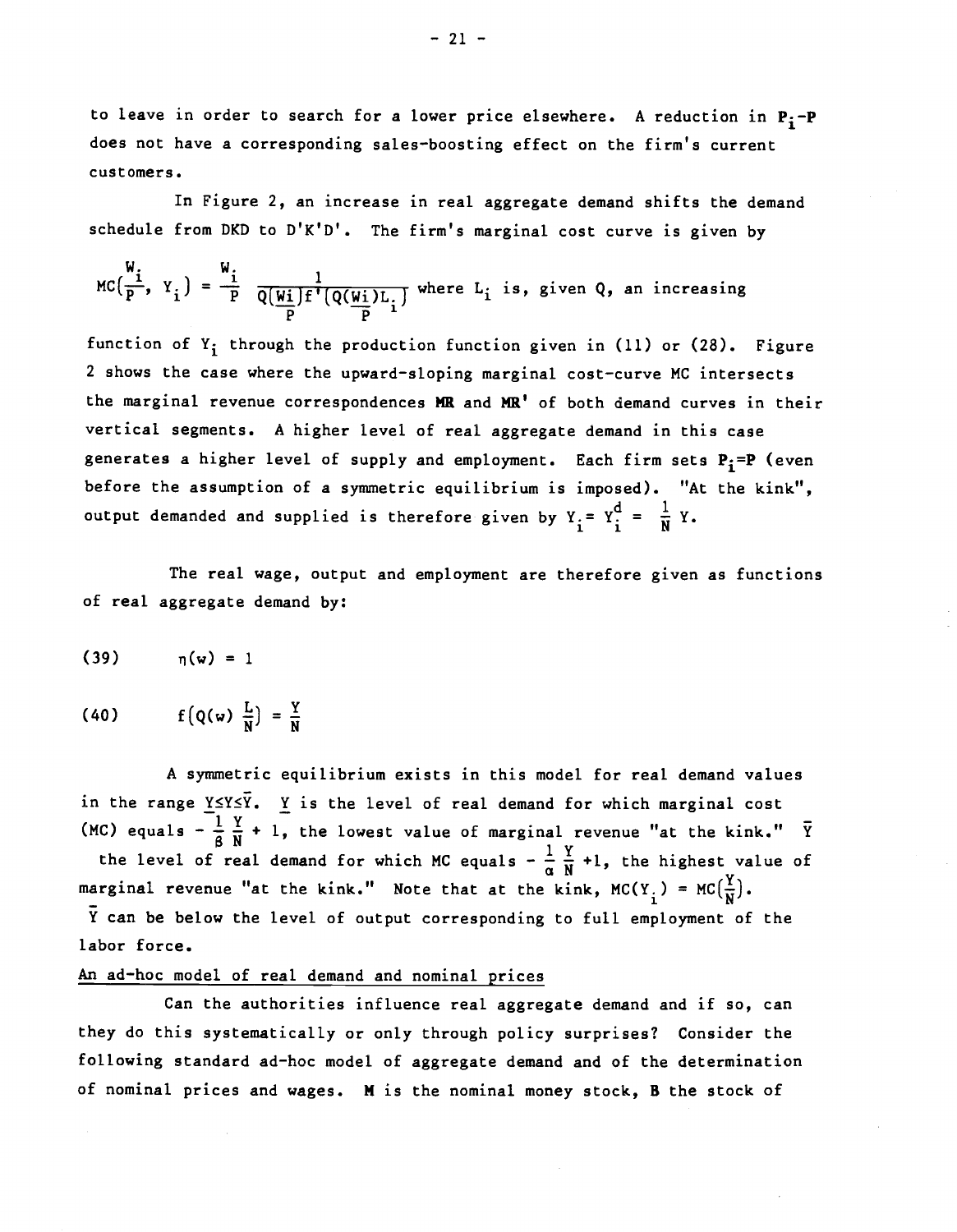$-22 -$ 

government bonds, C exhaustive public spending, T taxes net of transfers. The aggregate demand schedule is given in equation (40). Two alternative nominal wage—price blocks are given. The first, represented in equations (42), (45), and (46) has a sticky general price level and a flexible money wage. The second, represented in equations (43), (44), (45) and (46) has a sticky money wage and a flexible general price level. Following McCallum (1980)  $P_t^*$  is the general price level that would prevail at full employment,  $W_t^*$  the money wage that would prevail at full employment and w\* is the labor market—clearing real wage.

(40) 
$$
Y = y(G, T, \frac{M}{P}, \frac{B}{P})
$$
  $y_G > 0; y_T \le 0; y_m > 0; y_b \ge 0$ 

 $(41)$  w  $\equiv$  W/P

$$
(42) \tPt = \delta pt* + (1-\delta) pt-1 \t 0 \le \delta \le 1
$$

$$
(43) \qquad \qquad W_t^* = w^* P_t^* \qquad (43)
$$

and

or

(44) 
$$
W_t = \delta^{\prime} W_t^* + (1-\delta^{\prime}) W_{t-1}
$$

 $0 \le \delta' \le 1$ 

where  $p_r^*$  is defined by:

(45) 
$$
Y^* = y(G_t, T_t, \frac{M_t}{p_t^*}, \frac{B_t}{p_t^*})
$$

$$
(46) \qquad \qquad Y^* = f\left(Q(w^*)L^*\right)
$$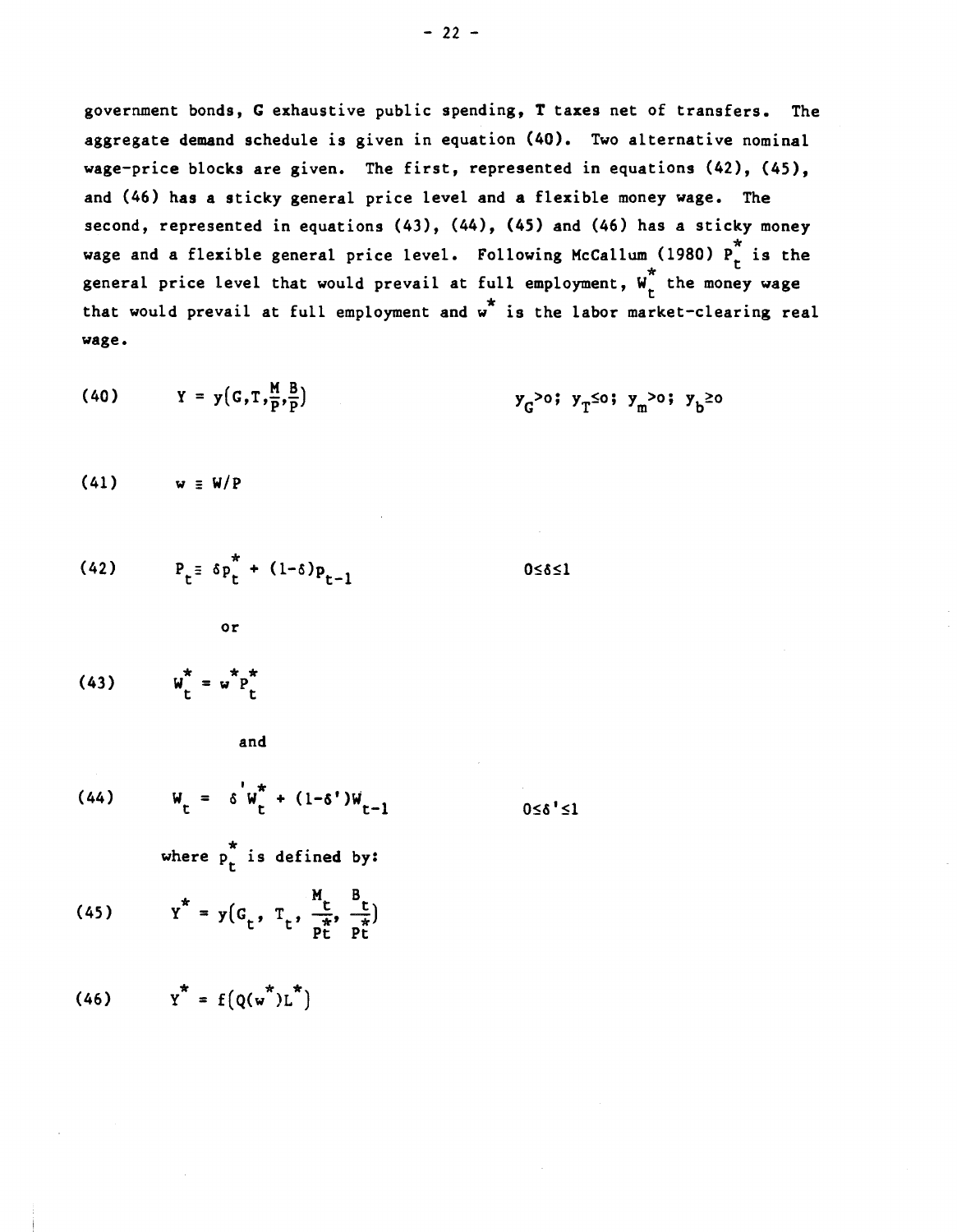With the addition of the government budget identity given in  $(47)$ . where i is the nominal interest rate, we now have a sample of a wider class of dynamic macromodels with the potential for persistent equilibrium unemployment.

$$
(47) \qquad \frac{\Delta M + \Delta B}{P} \equiv G + i \frac{B}{P} - T
$$

The scope for demand management to influence Y is transitory in these models unless there is complete nominal rigidity, i.e. 6 = o in the version with equation (42) or  $\delta' = o$  in the version with equations (43) and (44). I consider an exogenously given money wage or nominal price level to be quite acceptable in a model such as this. There seems to be no good reason for the money wage (nominal price level) to be driven towards the full employment equilibrium money wage (nominal price level) when that full employment equilibrium need never be reached. The further analysis of the determination of the exogenous nominal anchor by history, convention, habit or accident is beyond the scope of this paper. What matters for our purposes is that there are no obvious disequilibrium forces within the model, no perceived free lunches, that will tend to move the nominal anchor from any arbitrarily assigned value.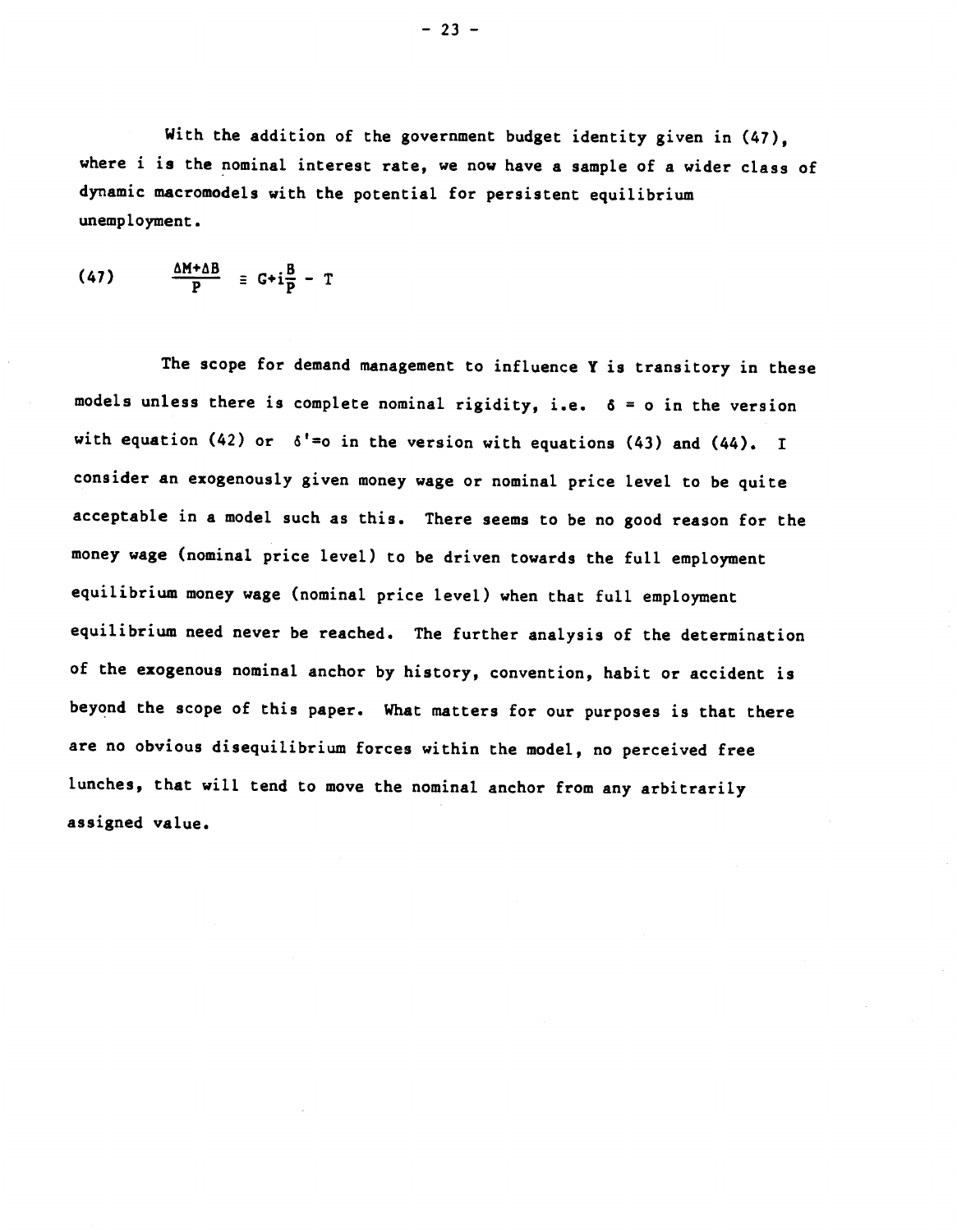This model and many like it suggest that aggregate demand expansion can expand employment without the need for a reduction in real wages (or more generally in real marginal labor costs). The conventional competitive model rules out this possibility. If, as I believe, the imperfect competition efficiency wage model is a better parable for Europe today than the conventional competitive parable or other real wage-constrained employment parables, the case against a demand stimulus is weakened considerably. The authorities must of course be able to influence real aggregate demand. In a monetary model, this ability hinges on the behavior of money wages and prices, something about which the real efficiency wage-imperfect competition model has nothing to say.

### Hysteresis and the footloose NAIRU

Hysteresis is a property of dynamic systems. If it is present, the steady—state or long—run equilibrium position of the system will not be a function only of the long-run values of the exogenous variables but also of the initial condition of the state variables and of the values assumed by the exogenous variables outside the steady state. Hysteretic or path—dependent systems are therefore "historical" systems: how you get there determines where you get to. In discrete time linear systems hysteresis is present when there are one or more unit roots in the characteristic equation of the state matrix.

Hysteresis in the natural rate of unemployment is present when today's natural rate of unemployment is a function of past actual unemployment rates. Consider e.g. the simple first—order partial adjustment mechanism used in Buiter and Gersovitz [1981], Hargreaves-Heap [1980] and Buiter and Miller  $[1985]$ . u is the actual unemployment rate. u\* the natural rate;

(48) 
$$
u_t^* = \alpha u_{t-1}^* + (1-\alpha)u_{t-1}
$$
 0  $\leq \alpha \leq 1$ ;  $0 \leq u \leq 1$ 

Equation (48) specifies the natural rate as moving average of past actual unemployment rates with geometrically declining weights, since

 $-24 -$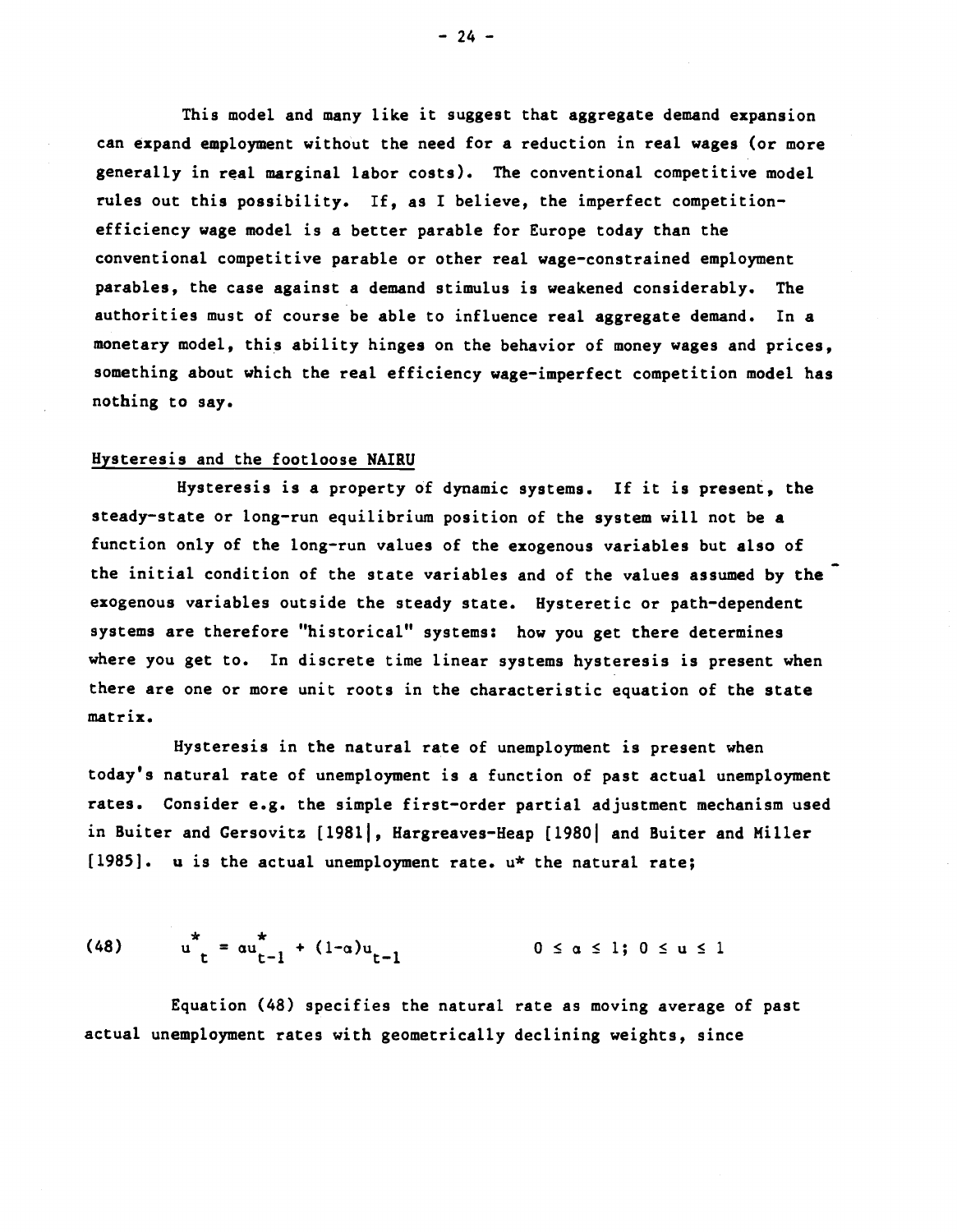(49) 
$$
u_t^* = (1-a) \sum_{i=0}^{\infty} a^i u_{t-1-i}
$$

The idea of hysteresis in the natural rate is not a new one (see  $e.g.$ Phelps [1972] and Tobin [1980]). The two most popular economic mechanisms for generating hysteresis are the "human capital" hypothesis and the "insider outsider" hypothesis. According to the human capital hypothesis the experience of unemployment destroys the human capital of the unemployed by having a negative effect both on their attitudes towards working (the "culture of unemployment and dependence" etc.) and on their aptitudes (skills, knowledge etc.) for work.

The effective labor supply respresented by a given number of unemployed workers therefore declines over time with the duration of the unemployment spell. Empirical evidence that the long-term unemployed do not have any explanatory power in Phillips-curve type equations when the shorterterm unemployed are also included as an argument (see e.g. Layard and Nickell [1986] is consistent with this view. Insider—outsider theory (see e.g. Gregory [1982, 1983, 1986], Lindbeck and Snower [1984, 1986, 1987], Solow [1985] and Blanchard and Summers [1986]) attributes very different influences on the firm's wage bargain to those currently employed (the 'insiders') and to the unemployed, both previous employees of the firm and new job candidates (the 'outsiders'). In the limit, the unemployed are disenfranchised completely and the wage bargain is conducted solely in the interests of the firm and those currently employed. A range of explanations of varying degrees of plausibility is offered for the inability of the outsiders to undercut the insiders either by offering to work for less than the insiders in the existing firm or by seeking employment in new firms that might be able to undercut the insider—controlled firm. In this model too, the unemployed are, gradually or immediately, effectively excluded from the bargaining process in the labor market.

As it stands, equation (48) is clearly too strong. The notion that the natural rate can be anywhere between zero and one hundred percent is most implausible. The concept of local hysteresis, as opposed to the local hysteresis of equation (48), would be much more acceptable.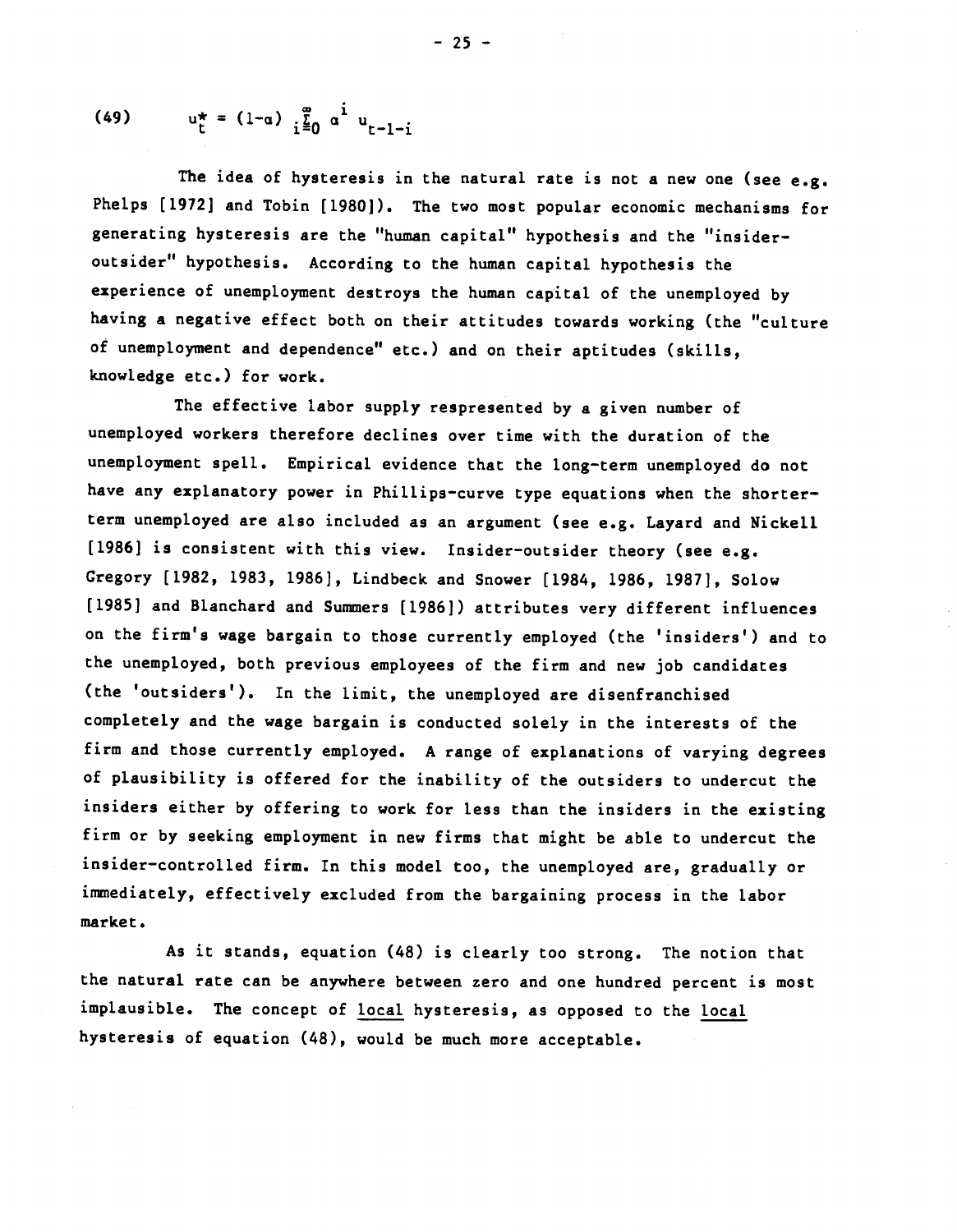The kinked demand curve model just analyzed has such local hysteresis properties.

Equation (48) suggests that by keeping u at any given level for long enough, the natural rate  $u^*$  can be made to approach that level and reach it (assymptotically). Physical capital formation theories of prolongued and persistent unemployment don't quite generate that very strong property (see e.g. Modigliani et al. (1986]). These theories suggest that the kinds of shocks that produce unemployment also produce low physical capital formation. Either because of real wage rigidity and real wage—constrained employment or because of strong physical complementarity and limited substitutality between physical capital and labor (fixed coefficients are the extreme example), employment will fall or rise with the physical capital stock. Declining rates of capital formation will therefore have a long—lasting effect on unemployment. Unless there is hysteresis in the capital stock itself, however, this mechanism will not generate hysteresis in unemployment. The roots may be close to but not, will not be, equal to unity. For practical purposes it may of course not matter very much whether we have unit roots or merely roots close to unity, hysteresis or near—hysteresis. If the natural rate returns to its invariant long-run equilibrium level only very slowly after it gets perturbed by a movement in the actual rate, the economy will exhibit near—hysteretic behavior for long periods of time.

To obtain the implications of hysteresis for the existence of an unemployment—inflation trade—off, we must consider the remainder of the wage—price mechanism. I will short—cut most of this mechanism and consider the simple augmented price Phillips curve given in (50). P is the logarithm of the price level,  $\pi$  the augmentation term.

$$
\Delta P_t \equiv P_t - P_{t-1}.
$$

(50) 
$$
\Delta P_{t+1} = -\beta (u_t - u_t^*) + \pi_{t+1}
$$
  $\beta > 0$ 

Equations (48) and (50) imply that

(51a) 
$$
u_t^* = u_{t-1}^* + (1-a)s^{-1}(\pi_t - \Delta P_t)
$$

(51b) 
$$
u_t = u_{t-1} - \beta^{-1}(\Delta P_{t+1} - \pi_{t+1}) + \alpha \beta^{-1}(\Delta P_t - \pi_t)
$$

 $-26 -$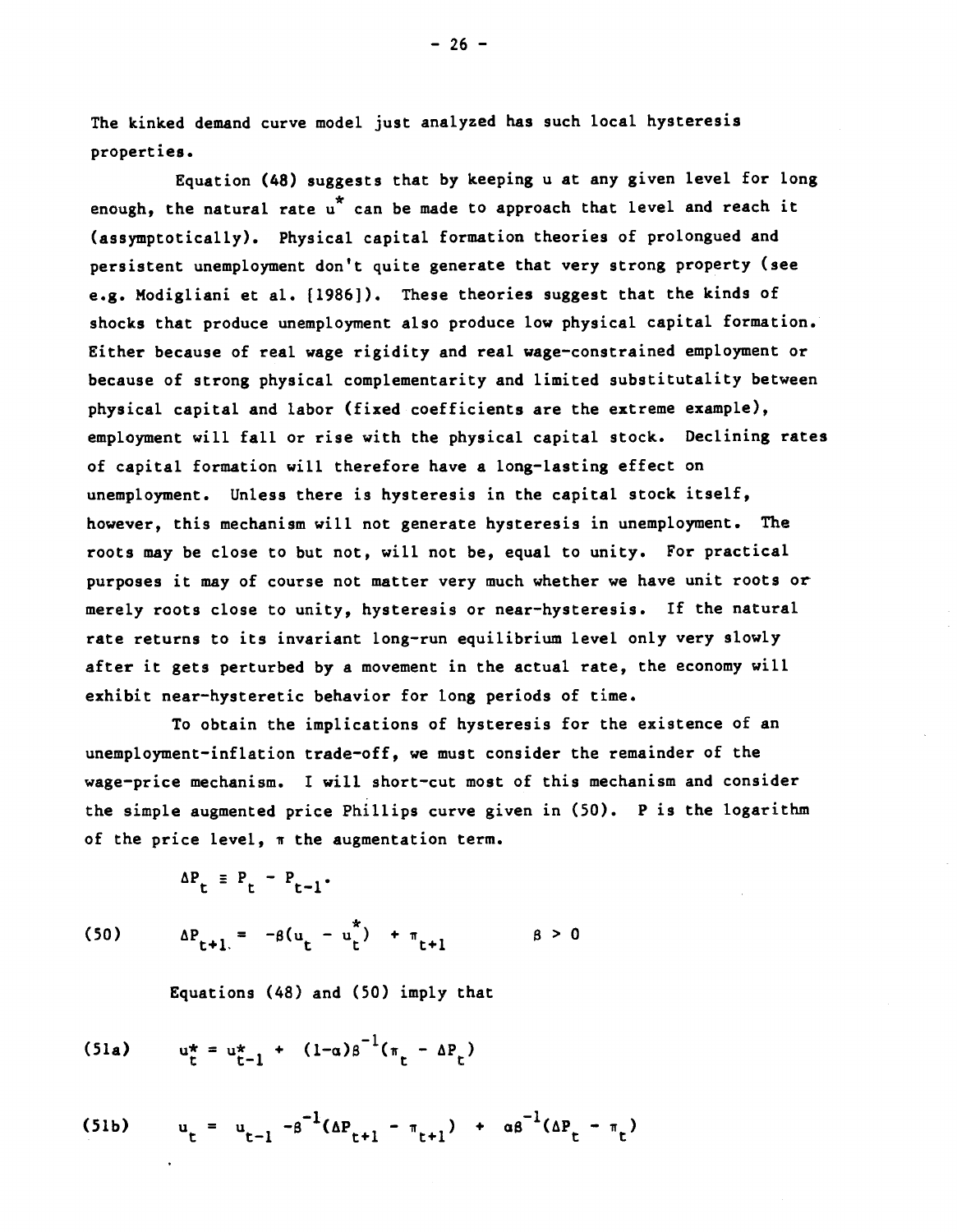It should be noted that, hysteresis or not, the old debate about the presence and nature of nominal inertia or stickiness in wage and price formation and about the backward—looking or forward—looking nature of the augmentation term w is still relevant if we are to evaluate policy options (see e.g. Taylor [1980], Buiter and Jewitt [1981] and Buiter and Miller [1985]). In other words, equation (48) tells us that, depending on the behavior of the actual unemployment rate, the natural rate can assume any value. The remainder of the wage—price mechanism (i.e. equations such as (50) and (51a) or (52b)) determines whether actual unemployment (Or real demand) can be influenced systematically through policy or only through policy surprises. Blanchard and Summers [1985], perhaps surprisingly, choose what translates into a "surprise supply function" specification of  $\pi_{r+1}$ , i.e. in their model.

$$
(52a) \t\t \pi_{t+1} = E_t(P_{t+1} - P_t)
$$

 $E_t$  is the expectation operator conditional on information in period  $t$ . If only unanticipated inflation can drive a wedge between the natural and the actual rate, the natural rate becomes a random walk, since  $\pi_t - \Delta P_t = E_{t-1}(P_t) - P_t$  which is white noise when expectations are rational. The change in the actual unemployment rate will be an MAI process. With (52a), only unanticipated expansionary (contractionary) shocks can lower (increase) the natural rate. Bad luck (OPEC) or bad management (unexpected contractionary fiscal or monetary policy) caused the rise in unemployment since the late seventies. Only good luck or expansionary policy surprises will get it back down.

Neither the theoretical nor the empirical foundations of the "surprise supply function" are terribly robust, however. With some inertia in the inflation process, anticipated, systematic policy too can drive the natural and actual unemployment rate to more desirable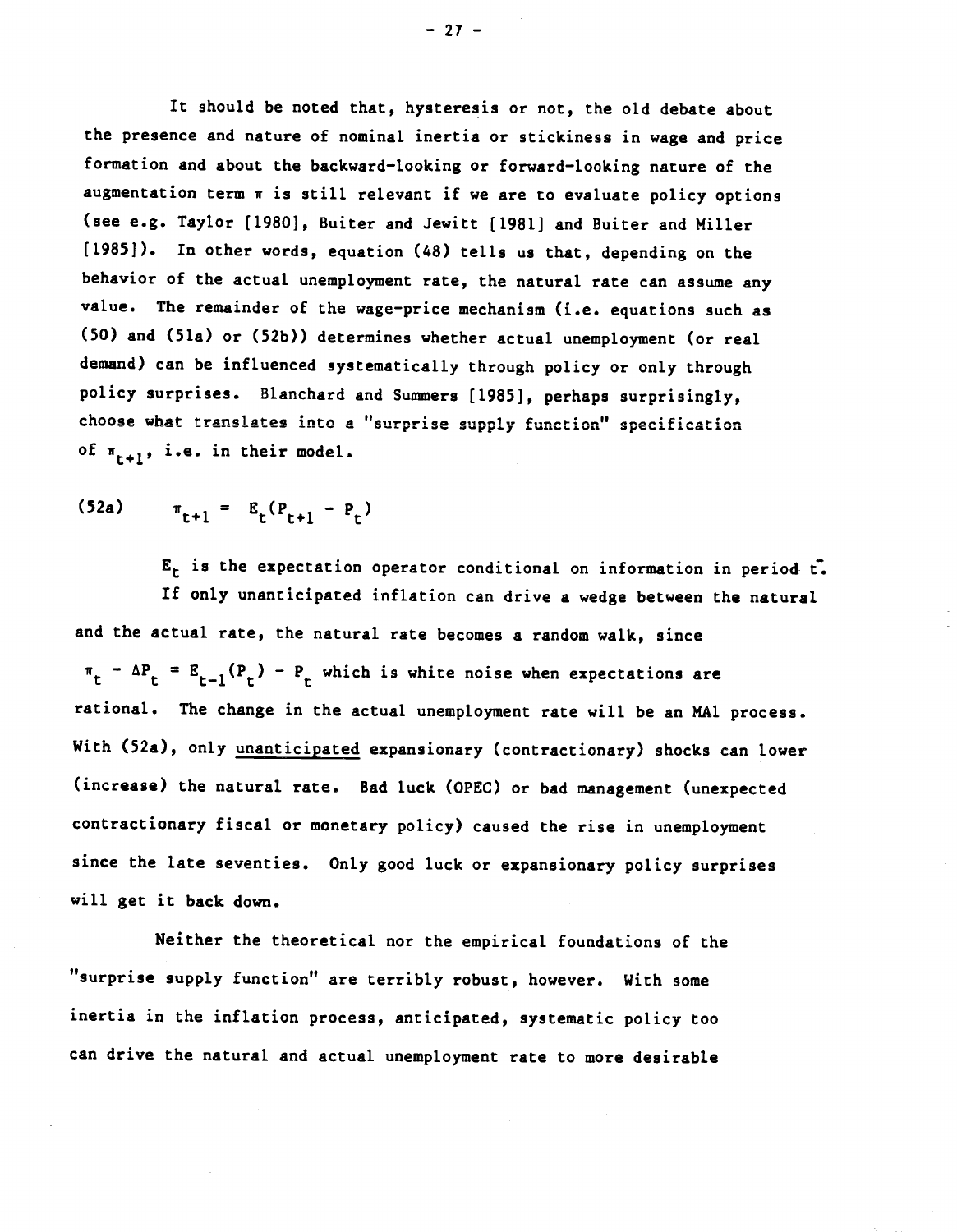levels. Buiter and Miller [1985] consider the familiar partly backward-looking adaptive process for core inflation  $\pi$ , given in (52b).

(52b) 
$$
\pi_{t=1} = \gamma \pi_t + (1 - \gamma) E_t \Delta P_{t+1}
$$
 0  $\leq \gamma \leq 1$ .

With this specification we have

$$
u_{t}^{*} = u_{t-1}^{*} + (1-a)s^{-1}[E_{t-1}(\Delta_{t}^{p}) - P_{t}] - (1-a)s^{-1}\gamma(E_{t-1}\Delta_{t}^{p} - \pi_{t-1}).
$$

Systematic policy keeping expected (and actual) inflation ahead of core inflation will lower the natural rate. With rational expectations and any constant rate of inflation, actual unemployment will, in the long run, equal the natural rate. The "long run" Phillips curve is vertical but it can be located at any unemployment rate. Similar results can be derived using staggered, overlapping nominal contracting models as in Taylor [1980], Buiter and Jewitt [1981] or Buiter and Miller [1985]. Nominal inertia of the kind considered by McCallum (1977, 1980] does not permit systematic policy to influence the mean level of unemployment or real demand.

With hysteresis, the case for a boost to demand in current economic conditions is irrestible. With core inflation given by (51b) and  $\gamma > 0$ , the sacrifice ratio is infinite; i.e. the cumulative undiscounted unemployment cost of achieving a 1 percentage point sustained and sustainable reduction in the rate of inflation is infinite. That also means that the permanent inflation cost of achieving any lasting reduction in unemployment is zero. In the "surprise supply function" case, we can only hope that the authorities will succeed in surprising us. Even in economies that are merely nearhysteretic, the case for expansionary demand policy is overwhelming. We would be as far removed as we could possibly be from the prevailing Euro-pessimist perception that the supply side constrains everything.

I believe that the case for the existence of a high degree of hysteresis in Europe is strong enough and that the European unemployment situation is desperate enough for us to "have a go" at a significant (supply—side—friendly) hoost to aggregate demand. The risk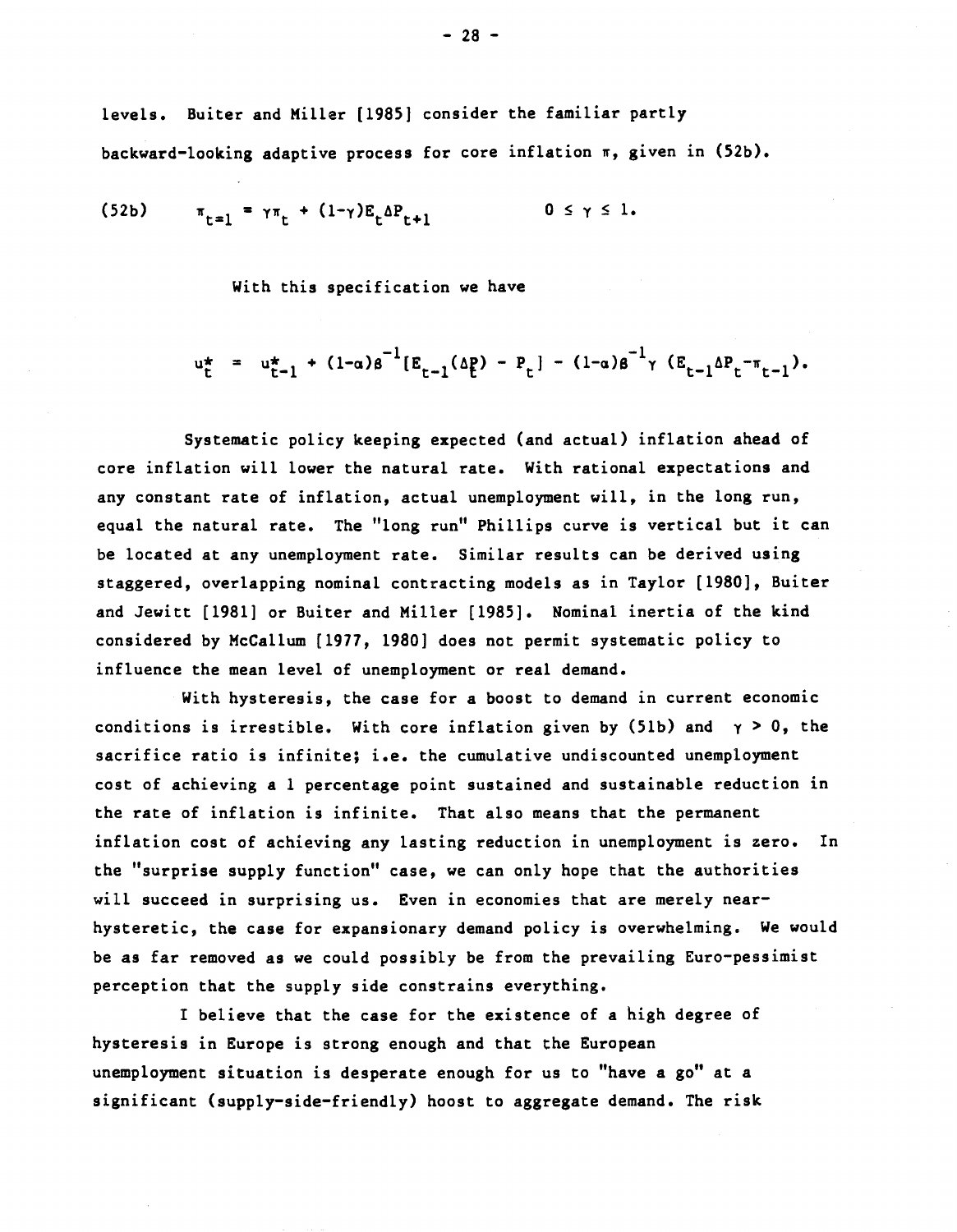exists that the situation has been diagnosed wrongly, but it is dwarfed by the cost of not seizing the opportunity that may be there.

### 4. Conclusion

Unemployment in Europe is very high and shows no signs of coming down significantly in the next few years. Under current policies the growth of real demand is barely sufficient to keep pace with the trend growth rate of productive potential, leaving the existing reservoir of unused and underutilized labor power untouched. Three kinds of responses to this situation are possible. The first response (or non-response) is to accept the situation, if not as a God-given punishment for our past sins, in any case as beyond the scope of the existing policy instruments and/or beyond the existing capacities and institutions for formulating and implementing policy. This, by revealed preference, seems to be the approach of many European governments, including those of the U.K., the B.R.D., France, Belgium and the Netherlands.  $\blacksquare$ 

The second response blames policy-induced "supply-side" failures for much of the deterioration of the employment situation and recommends "supply—side" measures to remedy the situation. Among the past policy measures that are in the dock are the following: so—called employment protection policies that raise the cost of hiring and firing; policies providing rights, privileges and immunities for organized labor; minimum wage laws; laws and regulations limiting relative wage flexibility; laws and regulations limiting regional, occupational and industrial mobility of labor; taxes that raise the non-wage component of marginal labor costs, such as employers' social security contributions; high marginal income tax rates on wage income; high marginal benefit rates for the unemployed and lax administration of eligibility requirements for unemployment benefits and medical disability payments. Growth of the public sector in any of its dimensions ("exhaustive" public spending, employment, total spending, total revenue, scope of regulatory interventions in the market sector, public sector production of marketable commodities etc.) is viewed as synonymous with waste and inefficiency. In the short run such expansion of public sector activity may appear to improve the employment picture (in terms of a simple "body count"), but ultimately the "real"-jobs that finance and

 $-29 -$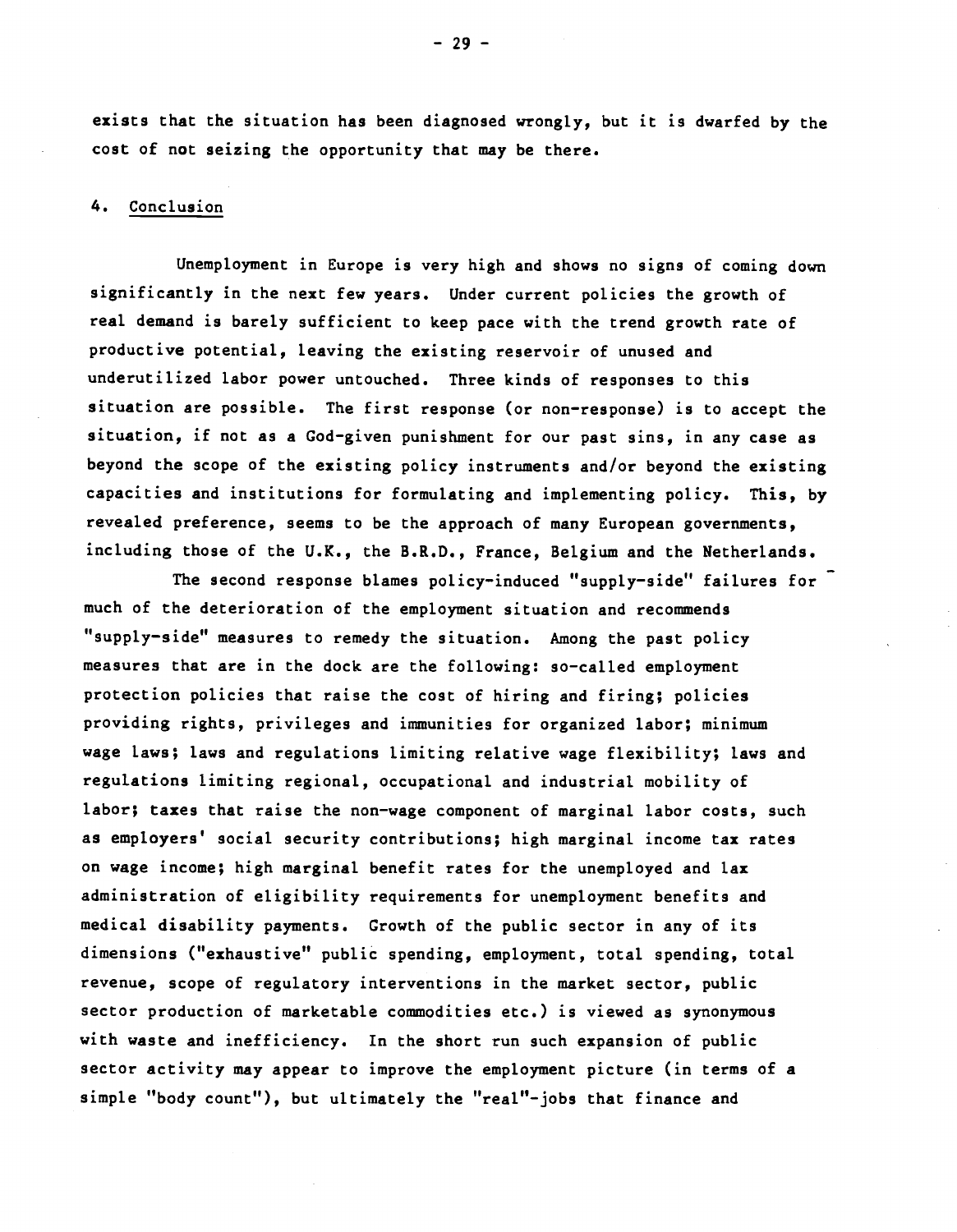sustain these unproductive public sector activities will suffer, the "wealth-creating" sector will shrink and with it, in due course, the public sector activities and employment it can no longer support.

Large public sector deficits, probably causally connected with the growing scope of public sector activities (because of a tendency for the political mechanism to try and avoid paying with current taxes for current outlays) are either monetized, causing high inflation, or financed by borrowing, thus crowding out interest-sensitive private spending. Both the inflation tax and borrowing are viewed as inimical to private capital formation, which further weakens the supply side.

This explanation is at best incomplete and exaggerated and at worst simply wrong. While many intelligent "supply-side" measures can be implemented to improve both efficiency and equity in the European economies, a good case can be made that adverse policy-induced supply-side developments did not cause the bulk of the deterioration of the European employment performance, and that "supply-side" measures will not be sufficient even or necessary, it the hysteresis view is valid, for removing most of the existing labor slack.

Most of the increase in European unemployment since the mid-Seventies can reasonably be attributed to the two massive adverse supply shocks of OPEC I and II and to the deliberate global demand deflation, never reversed in Europe, of the early Eighties. With the recent decline in the real price of oil and related energy products, the adverse supply shocks are being reversed. It will take years for this to take its full effect, however, because the scrapping of productive capacity and low rates of capital formation following OPEC I and II have resulted in a secularly low path of the physical capital stock.

In view of this, consider the following policy experiment: a significant, supply-side-friendly, co-ordinated expansion of aggregate demand through monetary and fiscal stimuli. Both the efficiency wage view and the Blanchard-Summers version of the insider-outsider model suggest that an expansion of demand can result in a sustainable increase in employment and production without significant upward pressure on real wages. The near—hysteretic behavior of the unemployment rate in Europe also suggest that any adverse inflationary consequences of a demand stimulus will be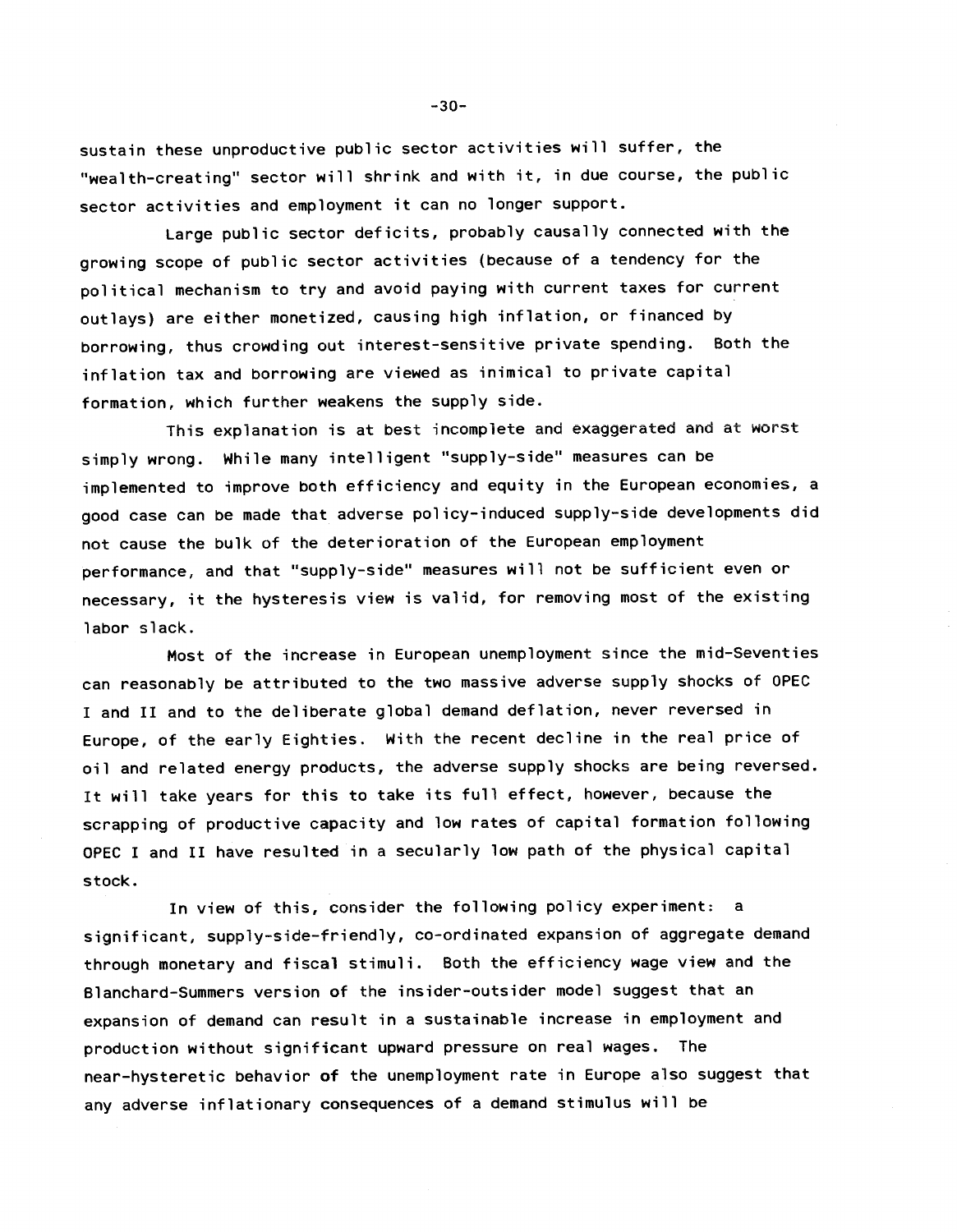temporary, while the output and employment effects will be lasting. The parallel with the rapid, non-inflationary recovery of employment and output in Britain and other European countries in the late Thirties, under the impetus of rearmament spending, comes to mind.

Even if it were agreed that a boost to demand could solve many of the European problems, it wouldn't follow automatically that the authorities can actually engineer such a stimulus.' I will consider briefly the following obstacles to expansionary monetary and fiscal policy. As regards monetary policy, first the absence of nominal inertia and second the threat of inflation. As regards fiscal policy the threats of financial crowding out and of government insolvency. As regards both, the threats of adverse exchange rate or current account consequences. The issue of government credibility will be seen to be central in determining the ability of the government to stimulate aggregate demand. In what follows I shall concentrate on anticipated or perceived government policy since, except in the hysteresis-cum-"surprise"-supply-function view of the world (given in equations (48), (50) and (52a)), unanticipated or unperceived policy actions are unlikely to be welfare-increasing, even if they were feasible in a systematic manner.

As stated in section 2, the effectiveness of anticipated or perceived policy requires either superior public sector information or a public sector opportunity set that is superior to the private sector's opportunity set in at least one dimension. While some of those responsible for the design and implementation of economic policy may have a (temporary) information advantage over at least some private sector agents, e.g. as regards the behavior of the monetary aggregates, international reserves and - most importantly - as regards the future intentions of the policy authorities, it would seem unwise to base the case for stabilization policy on that slim foundation. Pace Fischer's "benevolent dissembling government" (Fischer [1980] it is hard to see how in practice a government could do better as a rule than by devulging both its priviliged information and its future intentions.'

The existence of a public sector opportunity set which in some ways dominates that of the private sector is very plausible indeed. The proximate reason for stabilization policy effectiveness is the government's superior access to the capital markets. Government's can borrow on terms not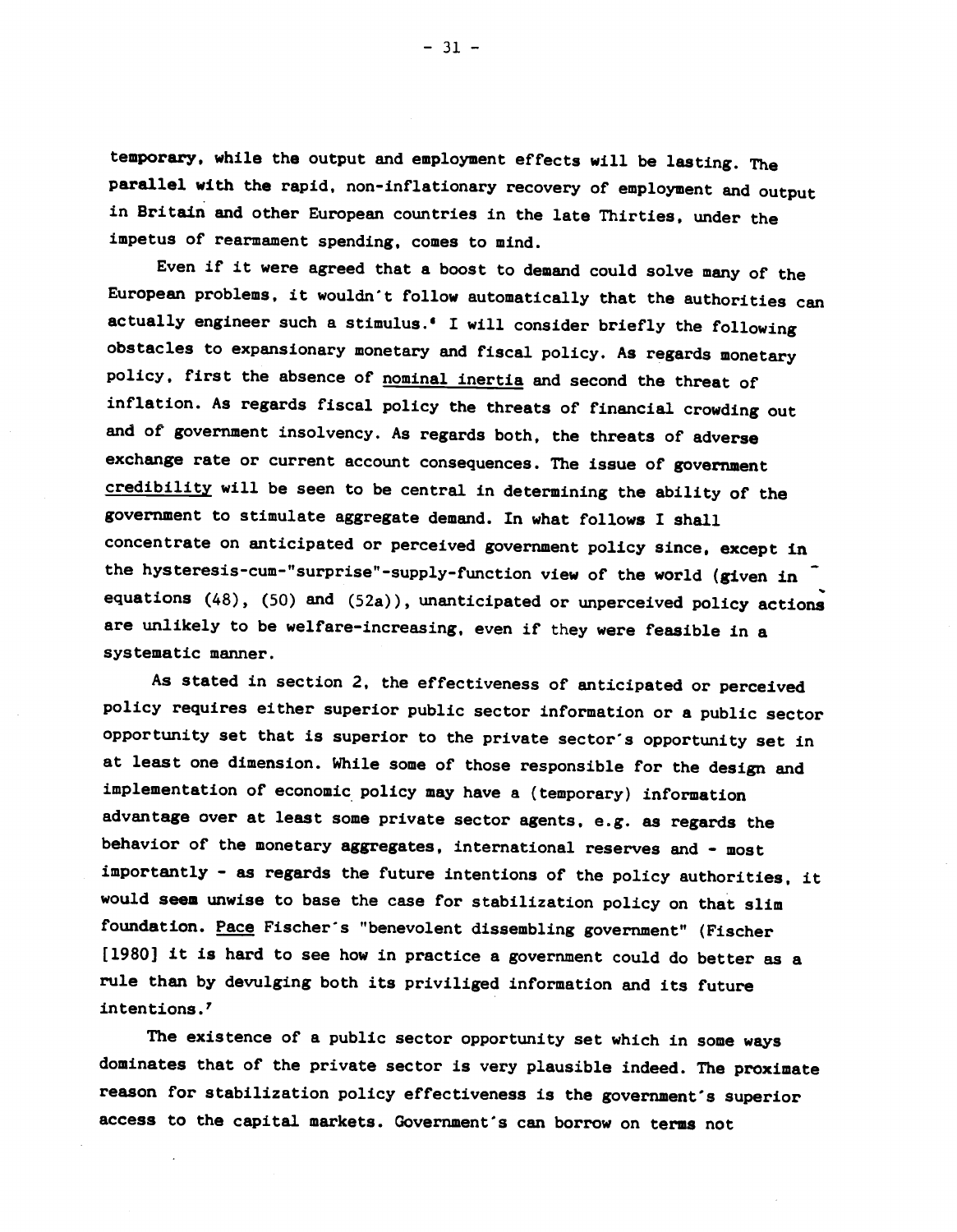generally available to private agents (at any rate in the main industrial countries). This is reflected both in lower required rates of return on government debt compared with private debt of the same maturity, currency denomination etc., and in the ability of governments to continue borrowing when private agents encounter credit rationing. The fundamental reason for this public sector financial clout is that the government's collateral consists of the maximal stream of current and future resources it can appropriate through taxation and seigniorage. (The binding constraints that define the maximum tax revenue are likely to be political rather than narrowly economic or administrative in character.) The government's monopoly of the power to exact legitimate unrequited transfers of purchasing power both at a point in time and over time may also account for the private sector's willingness to hold non-interest-bearing nominal government debt (high-powered money). In addition, restrictions on what constitutes legal tender and reserve requirements may generate a private sector demand for base money. The absence of perfect private sector substitutes for base money, for whatever reasons, creates the tax base for the seigniorage tax.

The asymmetry between public and private opportunity sets in financial markets is sometimes formalized by attributing finite horizons (in OLG models without operative intergenerational gift and bequest motives) or uncertain lifetimes to households, while governments are treated as having effectively infinite lifetimes. Note that it is not the lifetime of individual administrations that matters here, but the lifetime of the institution of government. More precisely what matters is that successive governments are expected to assume the debt they inherit from their predecessors or, as in the case of balanced-budget intergenerational redistributions, that they are expected to implement the schemes initiated by their predecessors. The implication is that debt neutrality is absent: given the exhaustive spending program, the substitution of current borrowing for current lump-sum taxes by a solvent government will not leave the path of private consumption unchanged. The substitution of seigniorage revenue for either explicit lump-sum taxes or borrowing will also in general have real effects.<sup>®</sup> Given these basic considerations, I now turn to the main instruments of stabilization policy.

As a revenue raiser, seigniorage is now of very limited actual and potential importance in most industrial countries.' For monetary policy to

— 32 —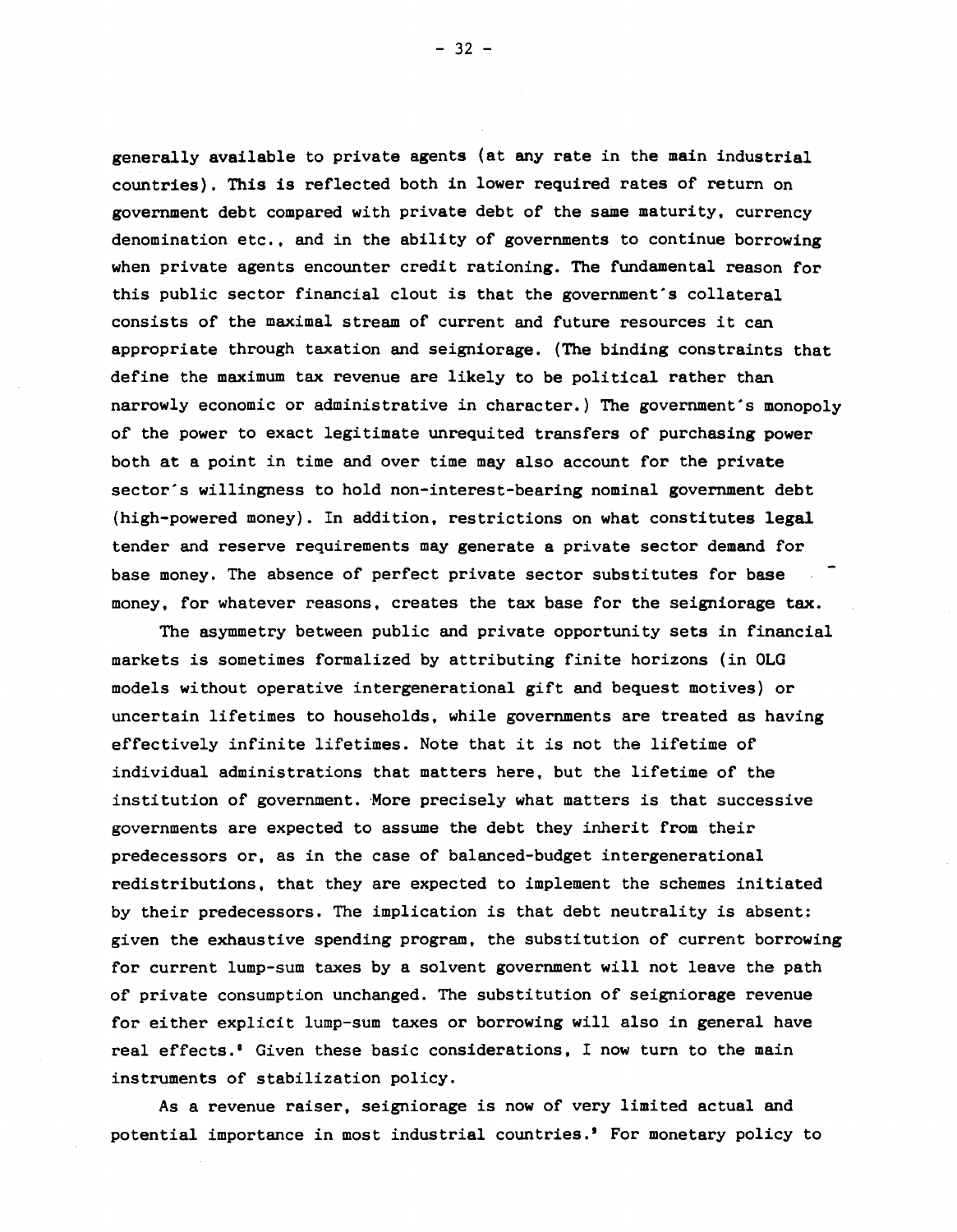be an effective stabilisation instrument, other channels of influence must therefore be present.

Ignoring as empirically unimportant the ability of the authorities to influence the inflation rate and through it the real interest rate (via the Tobin effect) even in an economy with flexible money wages and prices, and ignoring for the same reason the ability of systematic monetary feedback rules to influence the variance of real output and employment (even in flexprice "surprise" supply models (see section 2 of this paper and Buiter [1981]), monetary policy can only be an effective instrument for aggregate demand management if there is some form of nominal inertia or stickiness: money wages and/or prices must be predetermined.<sup>10</sup> Recent empirical evidence suggesting that the degree of nominal inertia is low in Europe (in contrast to the USA) (see e.g. Bruno and Sachs [1985]) would therefore put into question the ability of monetary policy in Europe to be an important instrument of demand expansion. The empirical evidence on this issue is, however by no means clear-cut<sup>11</sup>, and as long as there is some nominal inertia, monetary policy can play a supporting role in a co-ordinated expansion of demand.

The monetary expansion required for a demand stimulus is of the nature of a once-off increase in the level of the path of the nominal money stock, not a sustained increase in the rate of growth of the nominal money stock. In due course such a level shift will only raise the level of the price path without any long-run effect on the inflation rate. In "real time" the process of moving from a lower to a higher price level path will in practice involve a temporary increase in the inflation rate.<sup>13</sup> With imperfect information, non-rational expectations or mechnical indexation procedures, this temporary increase in the inflation rate may trigger a wage-price spiral that will prolong the bout of higher inflation. Provided the money stock is not permitted to respond endogenously to this further inflationary twist, the process will be damped and the long-run rate of inflation will not be affected.

Convincing the private players in the labor markets, the product markets and the financial markets that the increase in the money stock they are witnessing is a once-off level shift rather than the first step in a repeated process of ever increasing monetary injections, requires a credible

 $-33 -$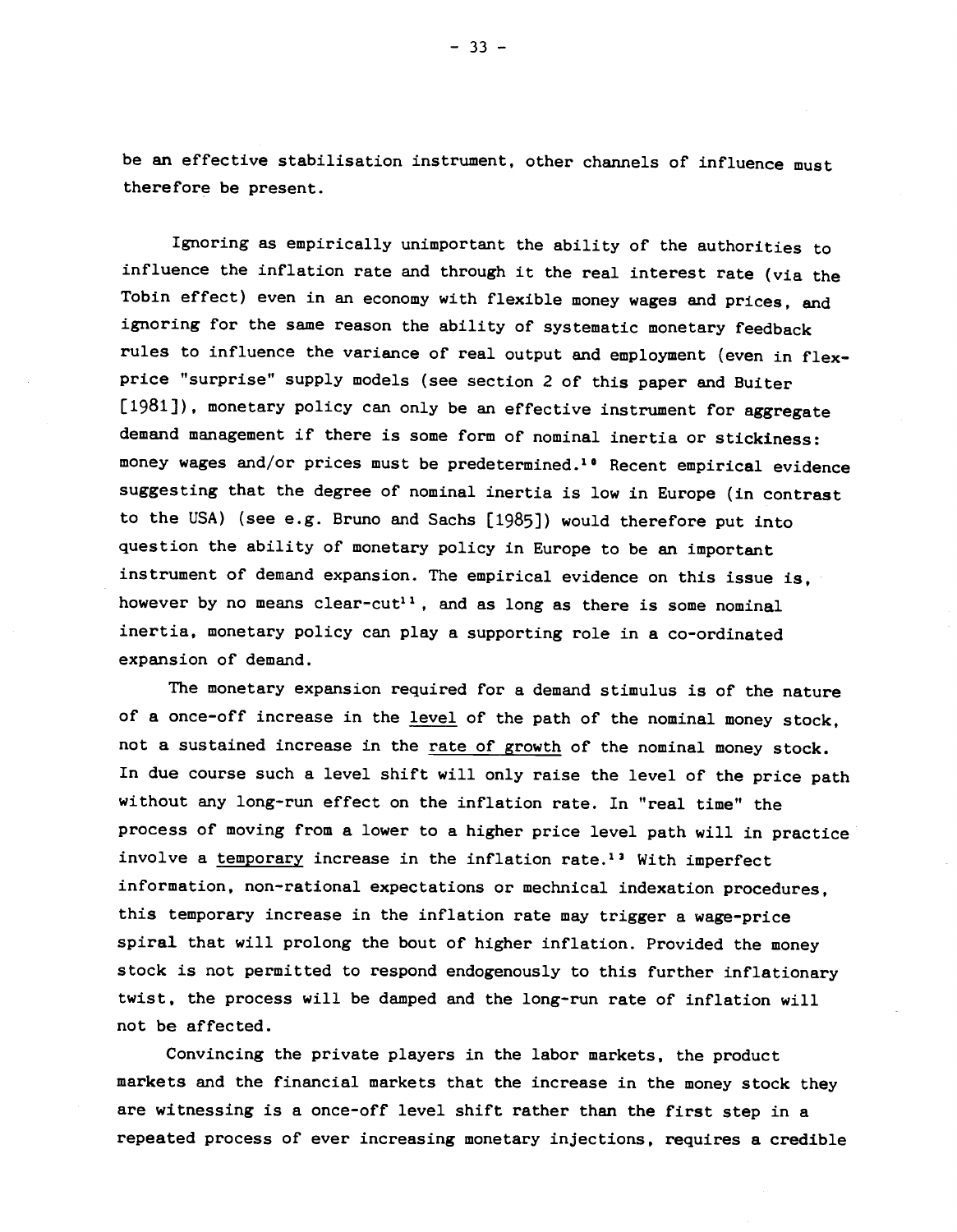government<sup>13</sup>, i.e. a government with a strong, proven record, of antiinflationary, preferences and actions. The three conservative administrations in London, Bonn and Paris have such credibility as does the Japanese and, to a lesser extent, the U.S. government. For most of the important players, the desirable monetary policy is actually likely to be time-consistent.

Even absent debt neutrality, fiscal policy may fail to stimulate aggregate demand because of complete financial crowding out. A variable velocity of circulation of money and/or accommodating monetary policy will prevent full crowding-out (in the presence of idle real resources) unless current fiscal expansion creates expectations of continued future expansion leading to an ever-increasing debt burden and, ultimately, the threat of de jure or de facto partial or complete repudiation of the public debt. Again the credibility of the temporary nature of the fiscal stimulus and the limited increase in the debt-GDP ratio it entails is crucial for the success of expansionary fiscal measures. If the financial markets panic, complete crowding out is likely.1"

The current conservative adminstrations in the larger OECD countries (with the exception of Italy) are uniquely well-placed to provide a credible temporary fiscal stimulus. Their reputations for fiscal prudence again make the right policy time-consistent. Table 1 gives the general government financial balances for some of the OECD countries.

|--|

|            |      |      | General Government Financial Deficit as a Percentage of Nominal GNP/GDP |  |
|------------|------|------|-------------------------------------------------------------------------|--|
|            | 1984 | 1985 | 1986 <sup>a</sup>                                                       |  |
| <b>USA</b> | 2.7  | 3.4  | 3.4                                                                     |  |
| Japan      | 2.2  | 1.4  | 1.5                                                                     |  |
| Germany    | 1.9  | 1.1  | 1.0                                                                     |  |
| France     | 2.9  | 2.6  | 2.9                                                                     |  |
| UK         | 3.9  | 2.6  | 3.1                                                                     |  |
| Italy      | 13.0 | 14.0 | 12.5                                                                    |  |
| Total OECD | 3.4  | 3.5  | 3.4                                                                     |  |

Source: OECD Economic Outlook, Dec. 1986, Table 4.

a: OECD estimates and forecasts.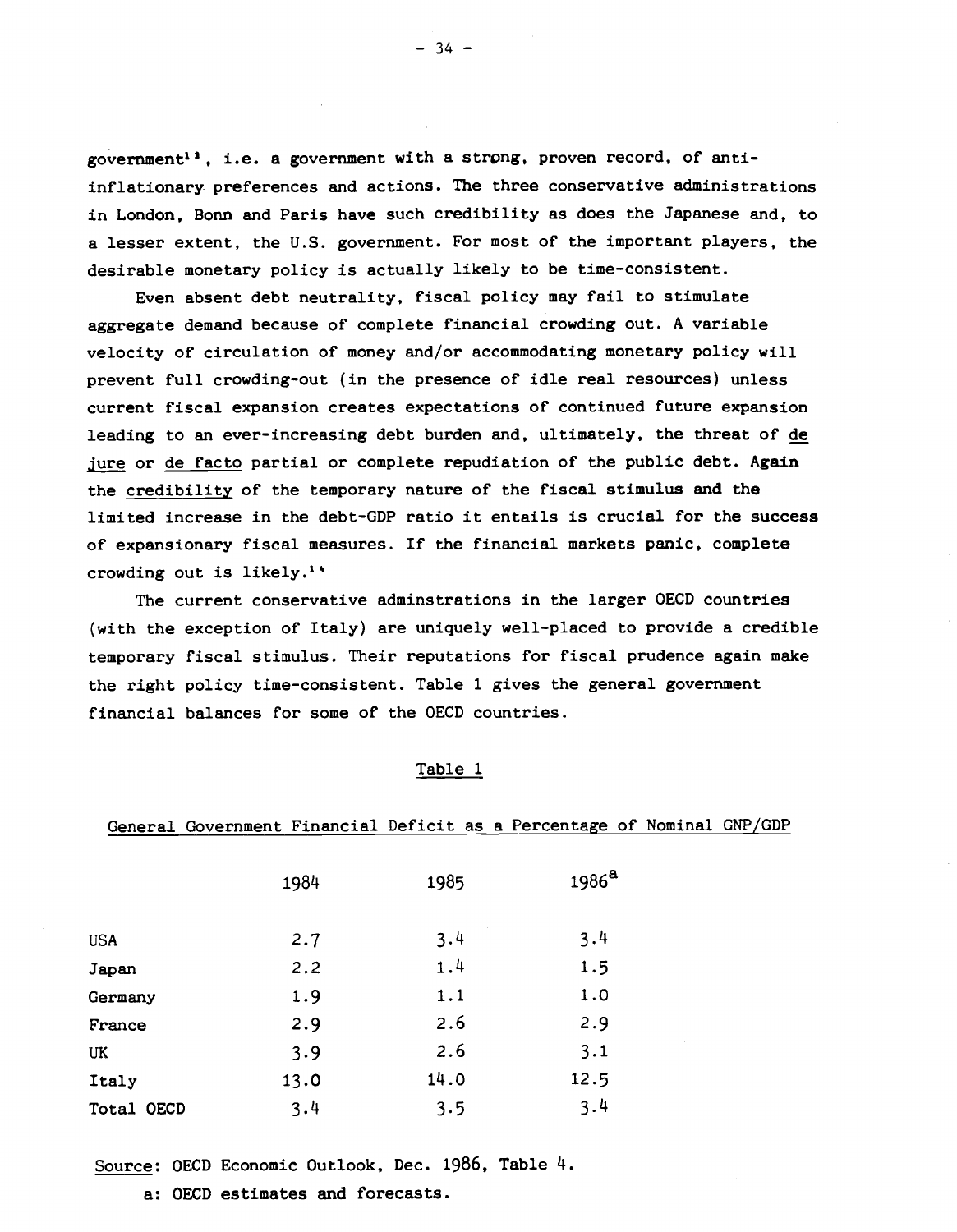Combined with the public debt figures of Table 2, these figures suggest that, with the exception of Italy, the debt-deficit situation in the major European countries is well under control. Even the much-maligned U.S. budgetary deficit is much less dramatic than has been suggested. With the U.S. (Federal) public debt at 42 percent of GNP and a modest seven percent growth of nominal GNP, the public sector deficit could be almost 3 percent of GNP without this adding to the debt-CNP ratio. The actual U.S. general government deficit of 3.4 percent of GNP in 1986 is only slightly higher than the deficit that would stabilize the debt-GNP ratio. A U.S. fiscal correction is required in due course, but there is no need to be panicked into one right now.

A fiscal stimulus in an economy with idle resources need not crowd out private investment even if interest rates rise. The positive response of investment to the higher future profits stream permitted by higher demand will mitigate and may even overcome the negative effect of higher interest rates. Such a positive response is even more likely if the composition of the fiscal stiumulus is investment- and supply-side-friendly.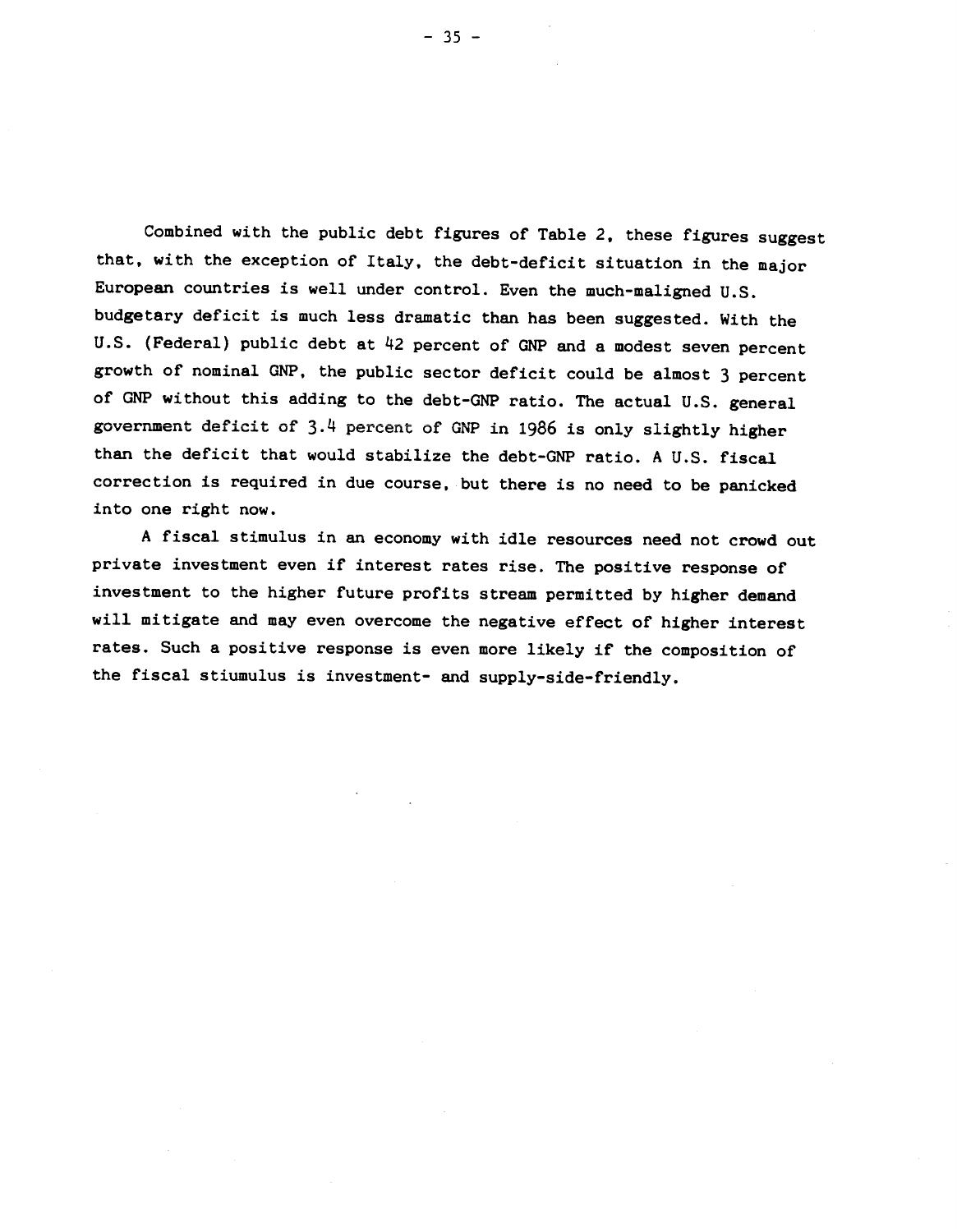#### Table 2

|                   | 1974/80 | 1981 | 1982 | 1983 | 1984 | 1985 | 1986  |
|-------------------|---------|------|------|------|------|------|-------|
| USA <sup>**</sup> |         | 26.0 | 29.4 | 33.5 | 34.9 | 37.8 | 41.5  |
| UK***             | 56.6    | 51.1 | 57.8 | 57.5 | 59.2 | 57.8 | 59.0  |
| Italy             | 67.7    | 70.2 | 76.6 | 84.3 | 91.1 | 99.5 | 103.1 |
| France            | 25.4    | 26.0 | 29.1 | 30.7 | 32.9 | 35.2 | 36.9  |
| Germany           | 27.7    | 36.4 | 39.5 | 41.0 | 41.9 | 42.5 | 41.6  |
| EUR12             |         | 45.0 | 49.8 | 53.5 | 56.0 | 58.9 | 60.3  |

#### Public Debt as a Percentage of GDP/GNP

Source: Europe: European Economy, Annual Economic Report 1986-87; no. 30, nov. 1986 (Debt/GDP); USA: Economic Report of the President, 1987 (Debt/GNP).

: European Commission Estimate.

: Gross Federal Debt held by the Public/GNP.

General Government Gross debt at market values.

This implies such actions as temporary investment tax credits and temporary investment subsidies. Reductions in marginal payroll tax rates should also be part of the package as would be increases in public sector investment in Europe's crumbling infrastructure. The stimulus should be modulated across countries to take account of their differing budgetary and debt conditions. On average for Europe, a modest proposal would be a three or four year boost equal to 2 percent of GDP per year, with sufficient monetary accomodation to prevent a significant increase in short nominal interest rates or an appreciation of the Ecu against the U.S. Dollar and the Yen.

In an open economy with a fixed exchange rate, part of any expansion of demand will "leak" abroad through increased demand for imports. With a floating exchange rate and a high degree of capital mobility, a fiscal expansion will be partly or even completely crowded out by an appreciation of the currency. Even if an accommodating monetary policy succeeds in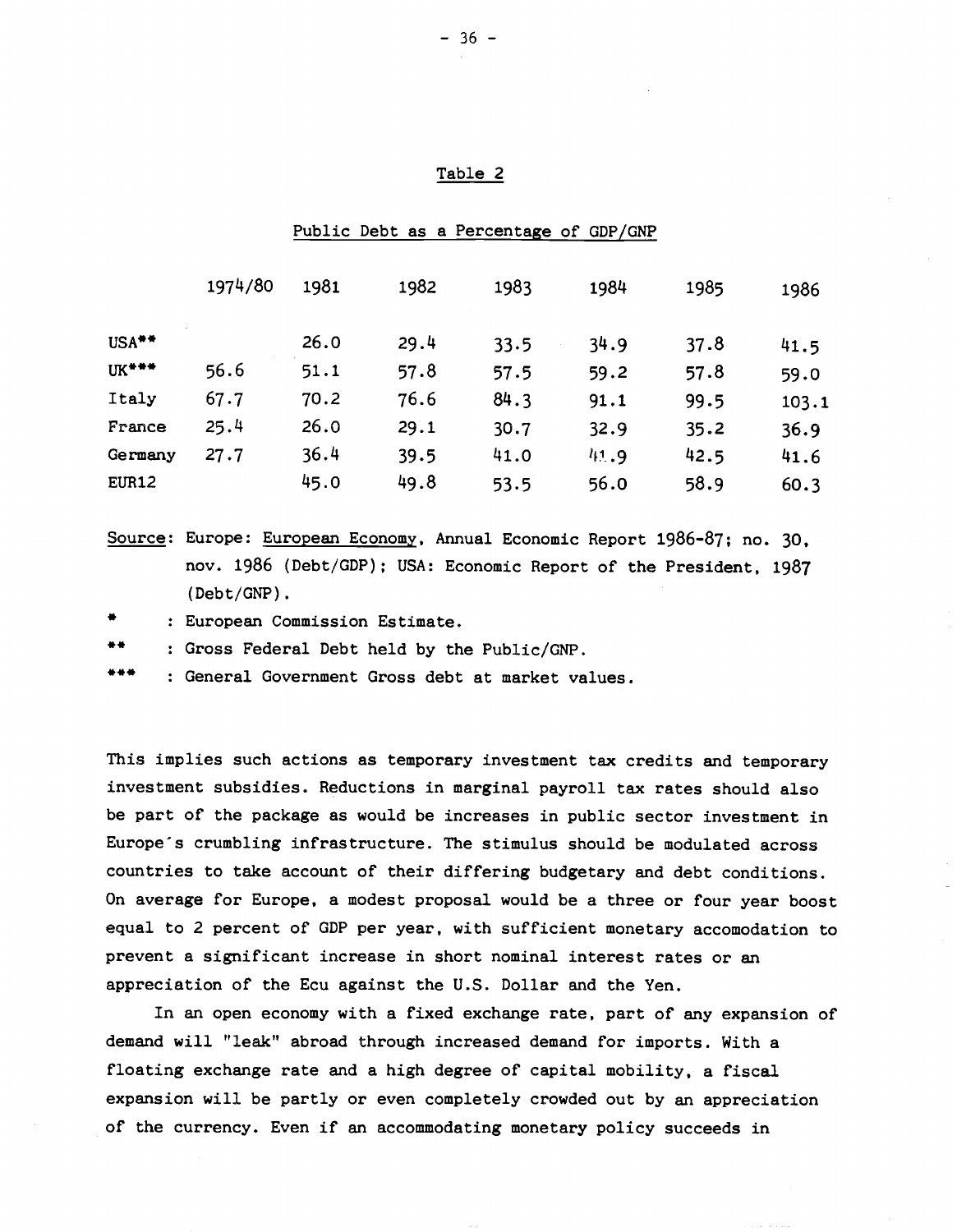keeping the nominal exchange rate constant, the problem of a worsening current account still exists. This calls for a co-ordinated expansion,<br>involving at least the major European economies and preferably also Japan. The U.S. should ensure that any attempt to restore its fiscal equilibrium<br>does not lead to a recession (see e.g. Blanchard, Dornbusch and Layard [1986]). This would be an interesting first challenge for the new Chairman of the Federal Reserve Board.

With a modicum of common sense and a bit of luck this kind of coordinated, supply-side-friendly, temporary expansion, differentiated by country according to its internal and external circumstances will contribute to the resolution of the European unemployment problem and the restoration of its prosperity. Under present circumstances, "two-handed" rules out "tight—fisted".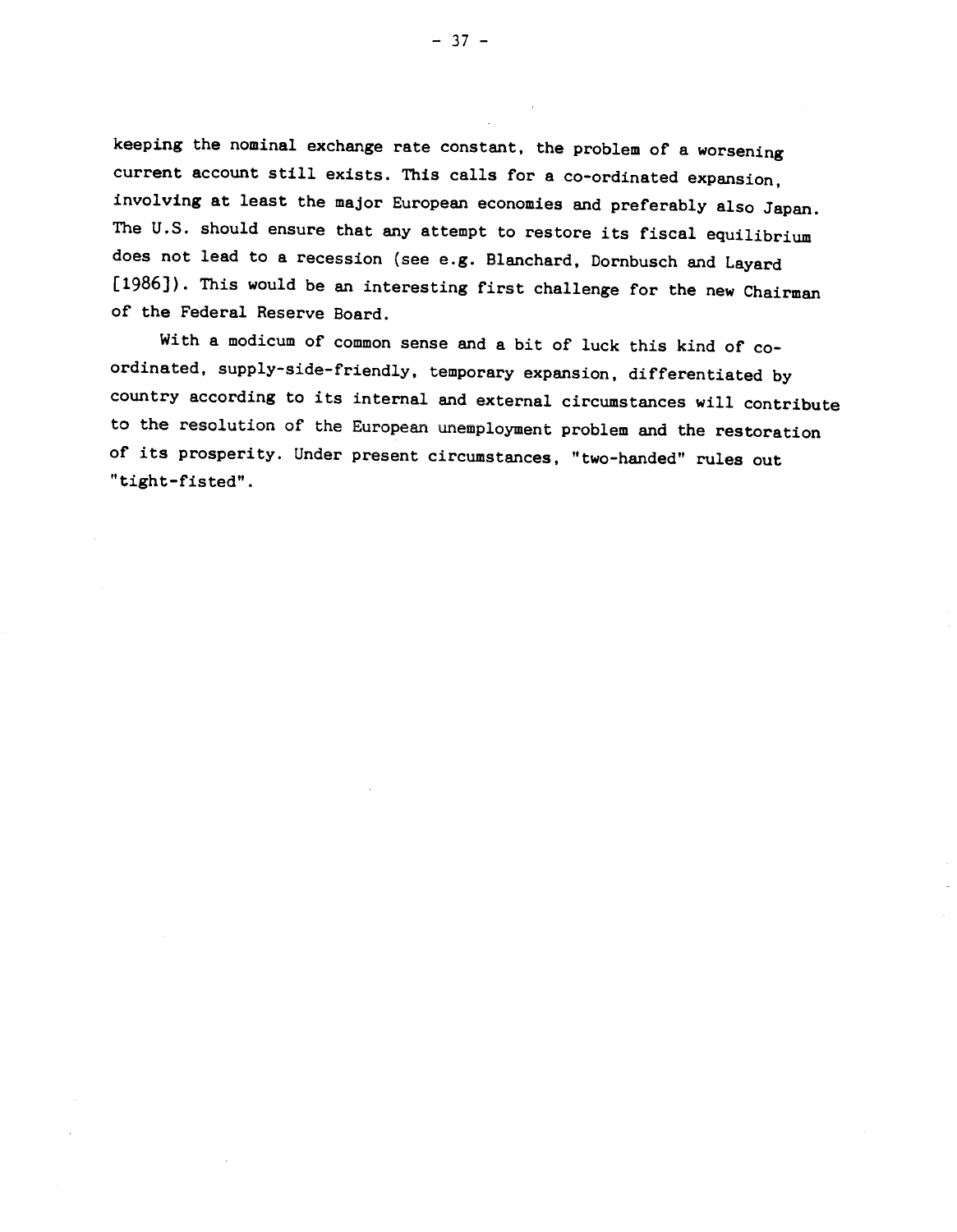#### Notes

- I include in this the quasi-competitive fix-price analysis of Barro and  $\mathbf{I}$ Grossmann (1971), Malinvaud [1977) and the French School. The occasional replacement of competitive agents by a conventional monopolist also does not represent a great gain in insight.
- Any one of the four additional bits of information with suffice.
- Bubble solutions are ruled out and  $\left|\frac{\alpha \beta}{\alpha}\right|$  < 1.
- Since Barro's model does not exhibit superneutrality of money, even different constant and known proportional rates of growth of money will alter both the actual and the full information equilibrium. Models with "surprise" supply functions won't have this property.
- c could be a function of N.
- It is noteworthy, that a demand stimulus from abroad (or from a boom in private domestic capital formation) is often welcomed (or even sought) by some of the most ardent opponents of a public sector-led expansion of demand: the source of the demand stimulus determines its desirability.
- Note that in the "thousand islands" literature, the private sector is assumed to possess local information  $(P<sub>+</sub>(z))$  that the authorities do not possess. It is clearly realistic to assume that private agents have superior firm-specific information.
- Distortionary taxes will introduce a further reason for absence of debt neutrality.
- 'Note that seigniorage is defined as  $\frac{\Delta H}{D}$ , where H is the high-powered money stock. Unanticipated changes in the price level will of course reduce the real value of the government's nominally denominated debt and thus provide another source of revenue.
- <sup>10</sup> McCallum [1977, 1980] shows that while this is necessary, it is not sufficient for policy effectiveness.
- <sup>11</sup> The theoretical foundations of nominal stickiness are fortunately virtually non-existent.
- <sup>12</sup> With a flexible price level, there could be a once-off discrete jump in the price level path.
- <sup>13</sup> The central bank is, for our purposes, part of the government.
- ' For a more extended discussion see Buiter [1985).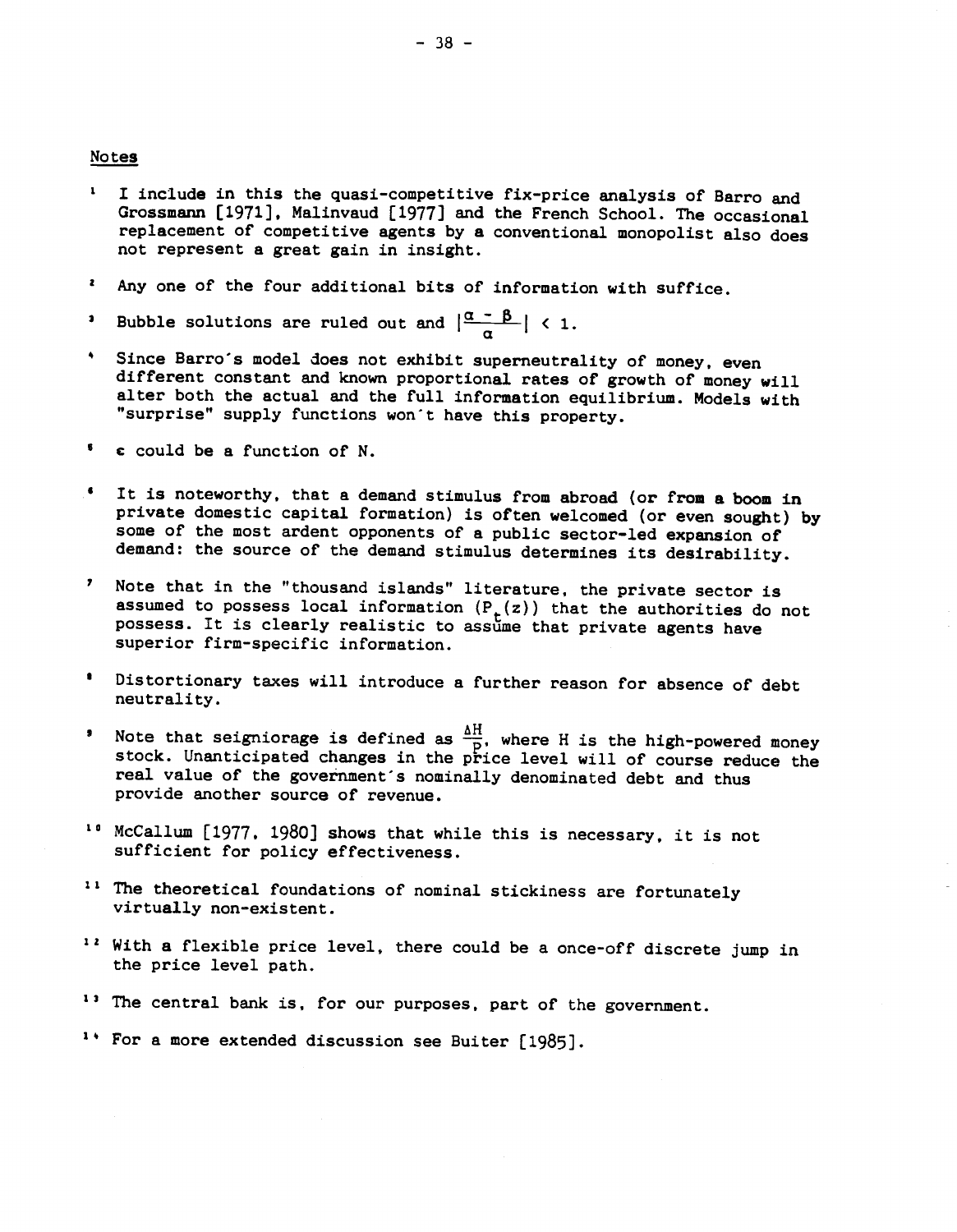# References

- Akerlof, G. [1970], "The Market for 'Lemons': Qualitative Uncertainty and the Market Mechanism." Quarterly Journal of Economics, 24, (3), August, pp. 488-500
- Akerlof, G.A. and J Yellen [1985], "A near rational model of the business cycle, with wage and price inertia," Quarterly Journal of Economics (100), August, pp.823-838.
- Ball, L. and D. Romer (1987), "Are prices too Sticky?" NBER Working Paper no. 2171, February.
- Barro, R.J. [1976], "Rational Expectations and the Role of Monetary Policy," Journal of Monetary Economics, 2, January 1976, pp. 1-32.
- Barro, R.J. [1980], "A Capital Market in an Equilibrium Business Cycle Model," Econometrica, 48, Sept., pp. 1393-1417.
- Barro, R.J. [1981], "Intertemporal Substitution and the Business Cycle," Carnegie-Rochester Conference Series on Public Policy, 14, pp. 237-68.
- Barro, R.J. and H.I. Grossman [1971], "A General disequilibrium model of' income and employment", American Economic Review, March, pp. 82-93.
- Blanchard, O. [1985], "Debt, Deficits and Finite Horizons," Journal of Political Economy, 93, April, pp. 223-47.
- Blanchard, O., R. Dornbusch and R. Layard (eds.) [1986], Restoring Europe's Prosperity, MIT Press, Cambridge, MA.
- Blanchard, 0. and L.H. Summers [1986], "Hysteresis and the European Unemployment Problem," in S. Fischer ed., NBER Macroeconomics Annual 1986, MIT Press, pp. 15-78.
- Blanchard, 0. and N. Kiyotaki [1985], "Monopolistic Competition, Aggregate Demand Externalities, and Real Effects of Nominal Money," NBER Working Paper No. 1770, December.
- Blinder, A. [1987], "Credit-Rationing and Effective Supply Failures", Economic Journal, 97, June, pp. 327—352.
- Bruno, M. and J. Sachs [1985], The Economics of Worldwide Stagflation, Harvard University Press.
- Buiter, W.H. [1981], "The superiority of contingent rules over fixed rules in models with rational expectations," Economic Journal, 91, Sept., pp. 647-670.
- Buiter, W.H. [1983], "Allocative and Stabilization Aspects of Budgetary and Financial Policy." Centre for Economic Policy Research Working Paper, No. 2, January.
- Buiter, W.H. [1985], "A Guide to Public Sector Debt and Deficits," Economic Policy, 1, pp. 13-60.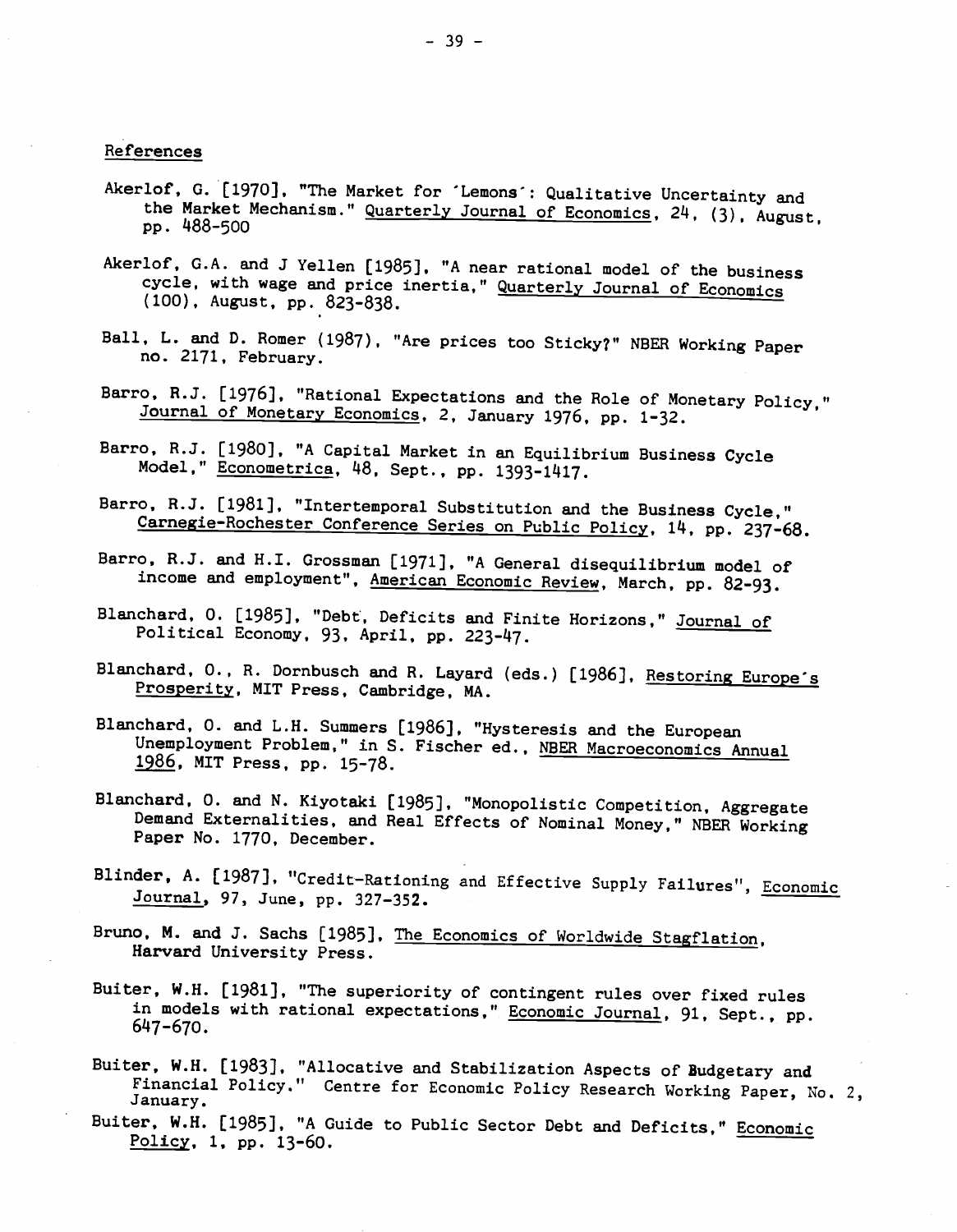- Buiter, W.H. and M. Gersovitz [1981), "Issues in Controllability and the Theory of Economic Policy," Journal of Public Economics, 88, 1, Feb., pp. 33—43.
- Buiter, W.H. and I. Jewitt [1981), "Staggered Wage Setting with Real Wage Relativities: Variations on a theme of Taylor," Manchester School, 49 (3), Sept., pp. 221-228.
- Buiter, W.H. and M.H. Miller [1985], "Costs and Benefits of an Anti-Inflationary Policy: Questions and Issues," in V. Argy and 3. Nevile (eds.), Inflation and Unemployment: Theory, Experience and Policy Making, pp. 11-38, George Allen & Unanin Ltd., London.
- Fischer, S. [1980], "Dynamic Inconsistency, Cooperation and the Benevolent Dissembling Government." Journal of Economic Dynamics and Control, 2, pp. 93—107.
- Gregory, R.G. [1982], "Work and Welfare in the Years ahead," Australian Economic Papers, 21, Dec., pp. 219-243.
- Gregory, R.G. [1983), "The slide into Mass Unemployment; labour market theories, facts and policies," Annual lectures, The Academy of Social Science, Australia.
- Gregory, R.G. [1986], "Wages Policy and Unemployment in Australia," Economica, vol. 53, nr. 210, supplement.
- Hargreaves-Heap, S.P. [1920], "Choosing the wrong natural rate, accelerating inflation or decelerating unemployment and growth," Economic Journal, 90, Sept., pp. 611-20.
- Katz, L.F. [1986], "Efficiency Wage Theories: A Partial Evaluation," in S. Fischer (ed.), NBER Macroeconomics Annual 1986, pp. 235-276.
- King, R.G. [1983]. "Interest Rates, aggregate information and monetary policy," Journal of Monetary Economics, 12, pp. 199-234.
- Layard, R. and S. Nickell [1986), "Unemployment in Britain," Economica, 53, nr. 210, supplement, pp. S 121-170.
- Lindbeck, A. and D. Snower [1984], "Labor Turnover, Insider Morale and Involuntary Unemployment," Seminar Paper no. 310, Institute for International Economic Studies, University of Stockholm.
- Lindbeck, A. and D. Snower [1986a], "Wage Rigidity, Union Activity and Unemployment" in W. Beckerman (ed.), Wage Rigidity and Unemployment, Johns Hopkins University Press.
	- . [1986b], "Explanations of Unemployment," Oxford Review of Economic Policy, 1 (2), pp. 34-59.

\_\_\_\_\_\_\_\_\_\_\_ [1987], "Efficiency Wages Versus Insiders and Outsiders," European Economic Review.

Lucas, R.E. [1972), "Expectations and the Neutrality of Money," Journal of Economic Theory, 4, April, pp. 103-24.